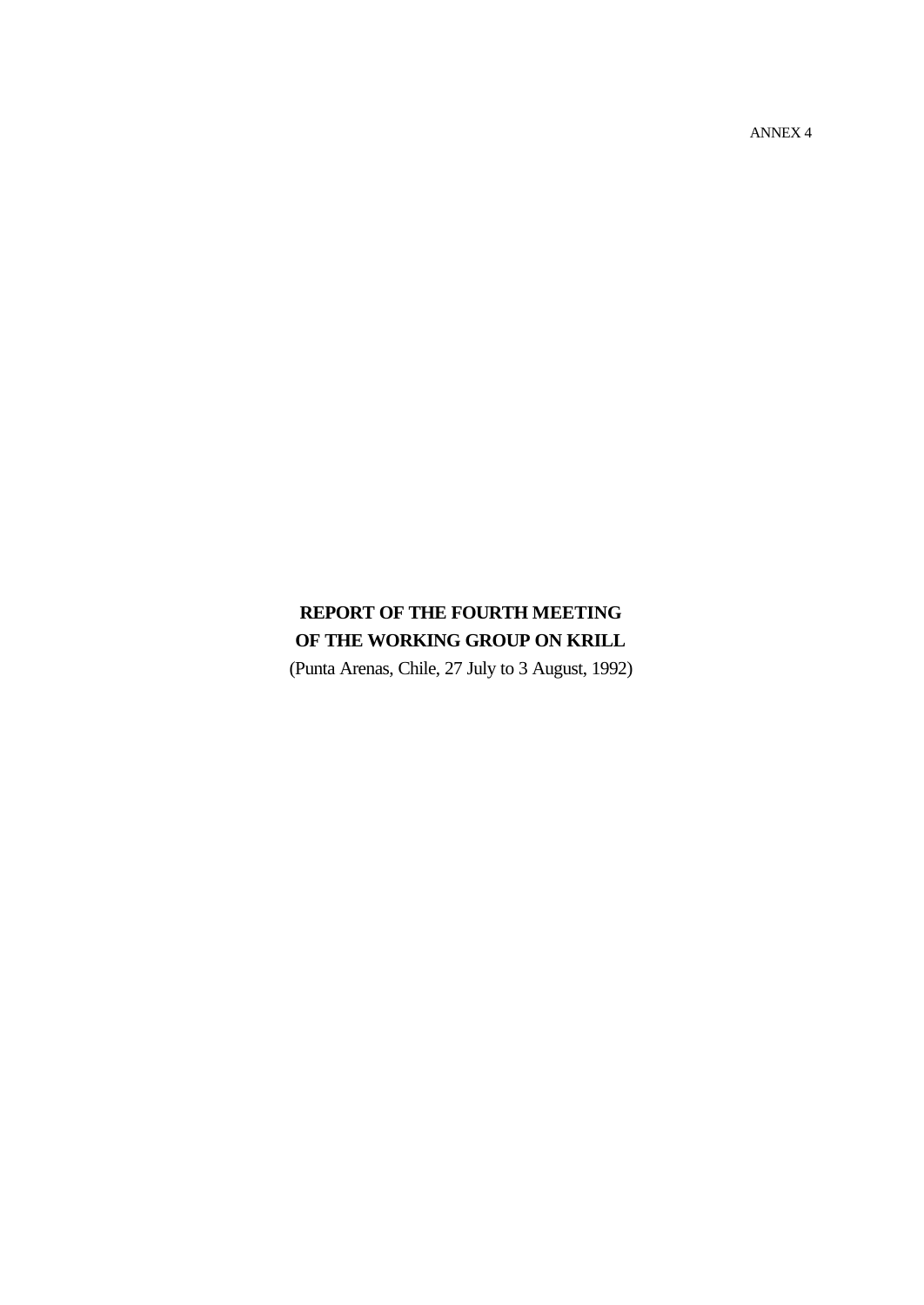# **REPORT OF THE FOURTH MEETING OF THE WORKING GROUP ON KRILL**

(Punta Arenas, Chile, 27 July to 3 August, 1992)

### INTRODUCTION

1.1 The Fourth Meeting of the Working Group on Krill (WG-Krill) was held at the Hotel Cabo de Hornos, Punta Arenas, Chile, from 27 July to 3 August 1992. The meeting was chaired by the Convener, Mr D.G.M. Miller (South Africa).

1.2 Mr Miller welcomed the Working Group to Punta Arenas, commenting that this was the first time the Group had met in the Southern Hemisphere.

# REVIEW OF THE MEETING OBJECTIVES AND ADOPTION OF THE AGENDA

2.1 The Convener reviewed the objectives of the meeting. The highest priority topics for consideration by the Working Group had been identified by the Scientific Committee (SC-CAMLR-X, paragraph 3.93) as:

- investigations of flux in Statistical Area 48 and other areas;
- estimation of total effective biomass in Statistical Area 48 and other areas;
- refinement of calculations of potential yield and precautionary limits, including further evaluation of the population models and demographic parameters used in such calculations; and
- further estimation of precautionary limits in various statistical areas and subareas.

2.2 In addition to the activities set out above, the Scientific Committee had endorsed specific additional objectives as:

• further work on by-catch of young fish in the krill fishery (SC-CAMLR-X, paragraph 3.22) and on possible escapement losses of krill not retained during trawling (SC-CAMLR-X, paragraph 3.23);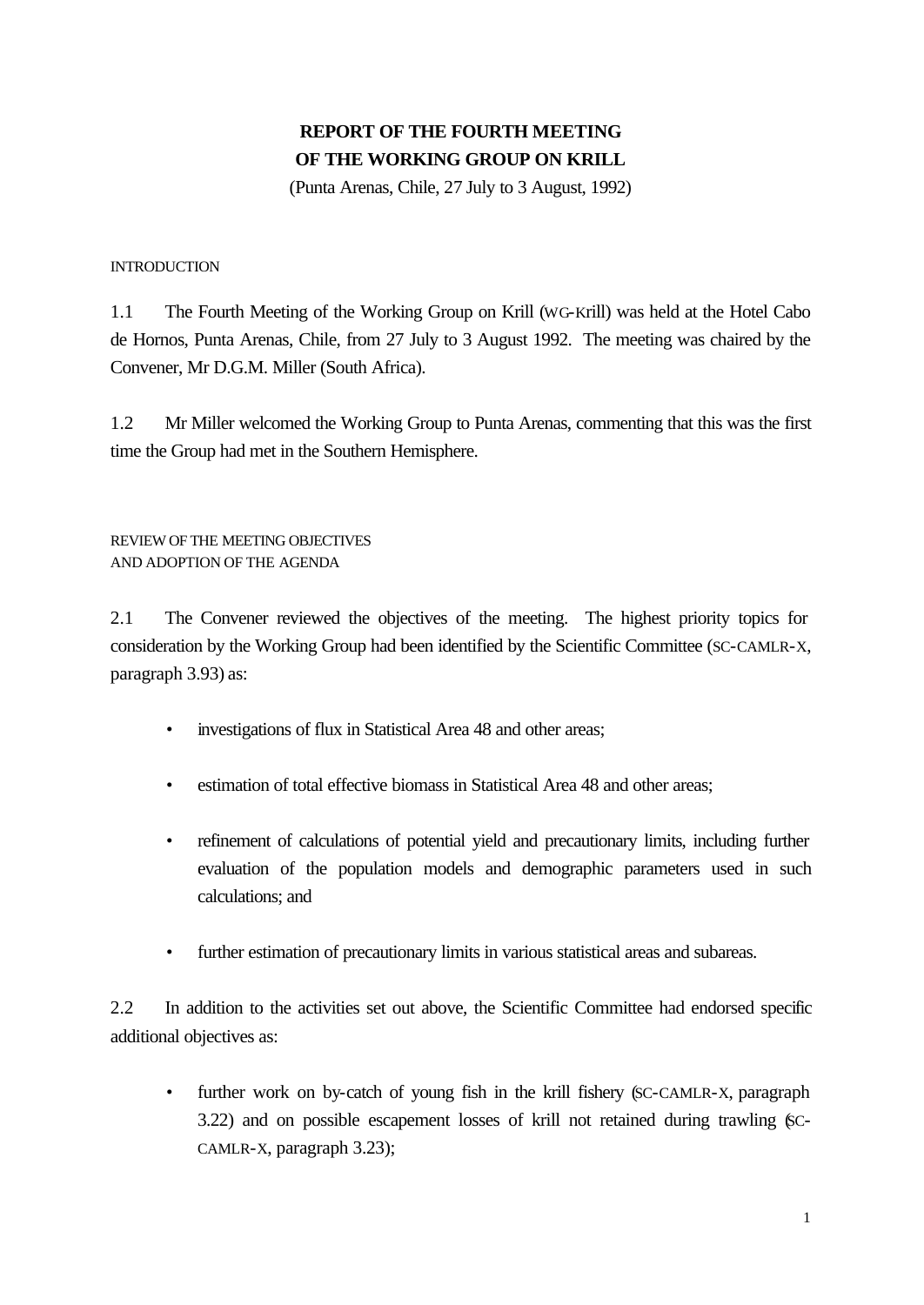- additional information on krill demographic parameters should be reviewed (SC-CAMLR-X, paragraph 3.48);
- continued development of operational definitions of Article II in the context of particular management procedures and the associated mechanisms for monitoring the krill resource (SC-CAMLR-X, paragraphs 3.52 to 3.53);
- regions where overlap between fisheries and foraging predators may exist should be further defined in order to facilitate future refinement of precautionary krill limits (SC-CAMLR-X, paragraph 3.82);
- consideration of the costs to fishing nations, likely to be incurred in the collection of length frequency and haul-by-haul data (SC-CAMLR-X, paragraph 3.91).

2.3 The Scientific Committee had posed four questions that would assist the development of exact formulations of future conservation measures in Statistical Area 48:

- (i) Within Subareas 48.1 and 48.2, does the consistent concentration of the krill fishery in particular parts of these subareas, reflect that:
	- (a) these are the only parts of these subareas where economic krill fishing is consistently possible;

and/or

- (b) these are consistently the best parts of the subareas for krill fishing?
- (ii) What is known about krill concentrations in the parts of these subareas further from land than 100 km?
- (iii) How critical is the December through February period to the efficient operation of the krill fisheries in parts of Subareas 48.1 ad 48.2 to which they are currently restricted?
- (iv) How does the abundance and distribution of krill in areas currently the focus of the fishery, change throughout the fishing season? In particular, what are the abundance and distribution characteristics immediately prior to and after the breeding seasons of penguins and fur seals (i.e., prior to December and after February).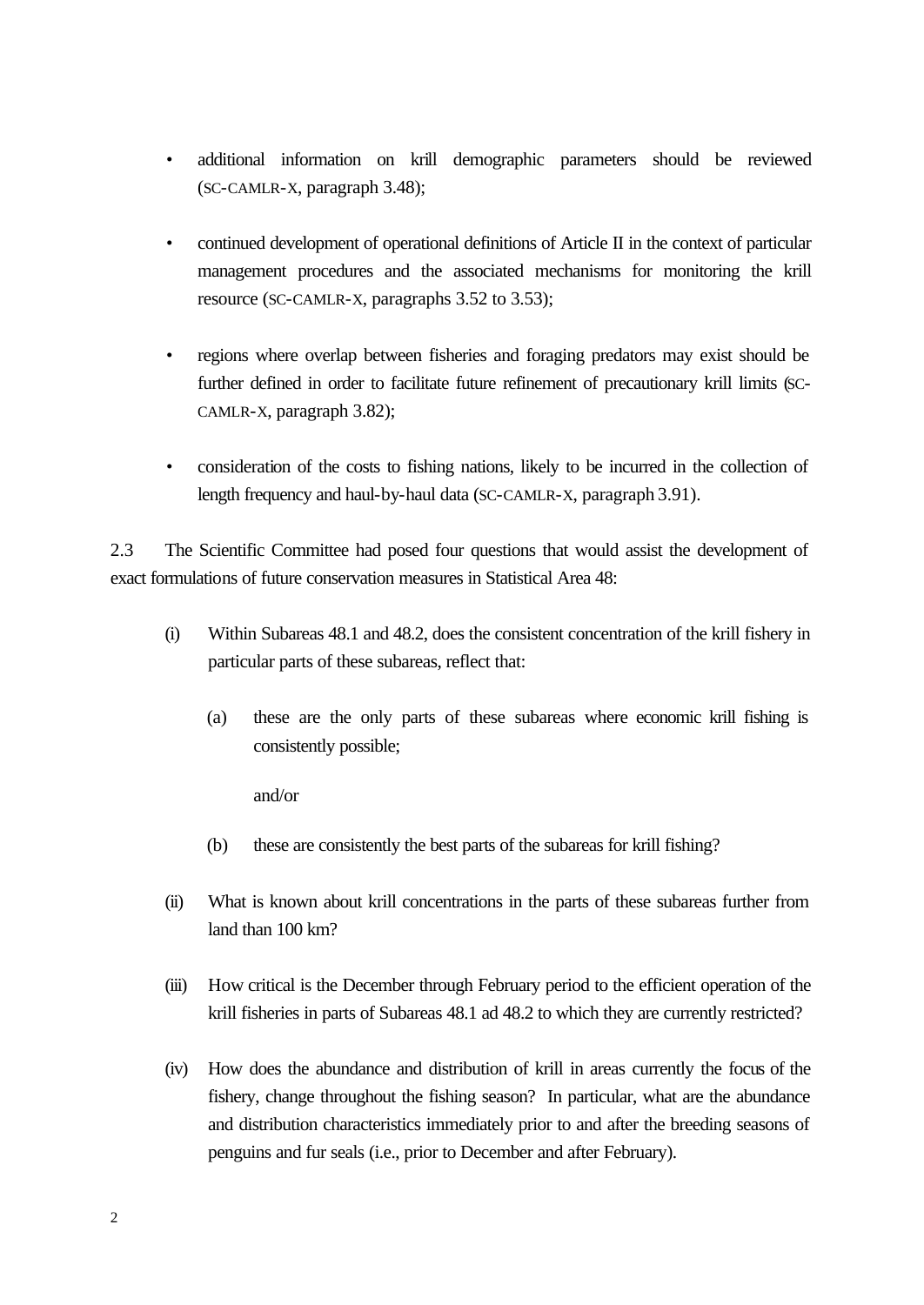2.4 A Preliminary Agenda had been circulated prior to the meeting. Two additions were made, 'Techniques' under Item 4(ii), which would cover considerations of target strength estimation and other procedures used for biomass surveys, and 'Editorial Considerations' under Item 7. With these additions the Agenda was adopted.

2.5 The Agenda is included in this report as Appendix A, the List of Participants as Appendix B, and the List of Documents submitted to the meeting as Appendix C.

2.6 The report was prepared by Drs D.J. Agnew (Secretariat), R. Hewitt (USA), R. Holt (USA), M. Basson (UK), D. Butterworth (South Africa), J. Watkins (UK), I. Everson (UK) and W. de la Mare (Australia).

#### REVIEW OF FISHERIES ACTIVITIES

3.1 The following documents were considered during the discussions of the Working Group under this agenda item: CCAMLR COMM CIRC 92/54, WG-Krill-92/6, 9, 13, 21, 29, 32, and 33.

Fisheries Information

Catch Levels

3.2 CCAMLR COMM CIRC 92/54 contained the first summary of monthly krill catch reports required by CCAMLR Conservation Measure 32/X. Conservation Measure 32/X became effective in May 1992, and reports from Member nations were due at the Secretariat by 30 June 1992.

3.3 Poland reported monthly catches from July 1991 through May 1992 totalling 6 887 tonnes; the bulk of these catches were taken in Subarea 48.3. The data reported by Russia including catches by Ukrainian vessels; monthly catches from November 1991 through June 1992 totalled 93 625 tonnes and 89% of the catch was taken in Subarea 48.2. No other Members reported monthly catches.

3.4 Dr M. Naganobu (Japan) reported that six Japanese fishing vessels operated during 1991/92 and that two were currently fishing. The 1991/92 catch was estimated to be similar to the 1990/91 catch (66 250 tonnes total).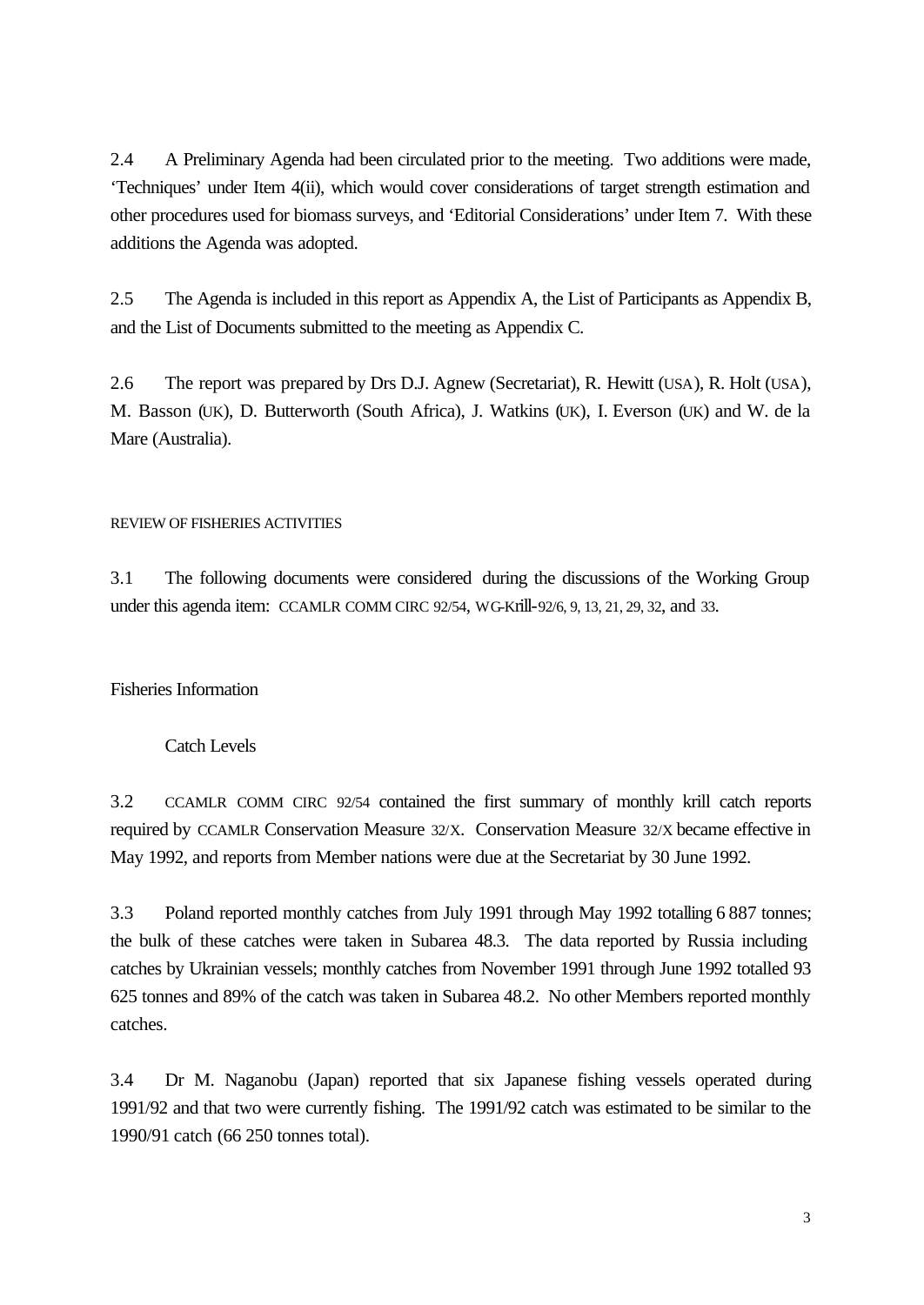3.5 Dr V. Marín (Chile) reported that one Chilean fishing vessel operated in Subarea 48.1 during January through March 1992 and caught 6 086 tonnes (WG-Krill-92/21). These catches had been reported to the Secretariat in haul-by-haul format, separated into two 45-day fishing periods.

3.6 There was no information available regarding catches of krill by other Members in 1991/92.

3.7 Dr K. Shust (Russia) reported that the Murmansk and Black Sea fishing fleets caught 7 014 tonnes of krill in Subarea 48.1, 101 422 tonnes in Subarea 48.2, and 39 305 tonnes in Subarea 48.3 during 1991/92. He also stated that this catch was substantially lower than in previous seasons. However, Russia was unlikely to increase krill catches beyond current levels in the near future.

3.8 From the above, it was concluded that at least 227 000 tonnes of krill were caught in 1991/92, with 30% from Subarea 48.1, 50% from Subarea 48.2, and 20% from Subarea 48.3. Of the total catch, approximately 60% was reported to the Secretariat by month.

3.9 Members noted the lack of compliance by some nations with Conservation Measure 32/X which calls for reports of monthly krill catches. It was also noted that the requirement to report monthly catches had only recently been established, and it is anticipated that compliance with this conservation measure will improve in the future.

#### Location of the Fishery

3.10 WG-Krill-92/13 described fine-scale catches of krill in Statistical Area 48 reported to CCAMLR for 1990/91. Similar to previous split-years, fishing began at South Georgia, then shifted to South Orkneys, then to the Antarctic Peninsula area, and finally returned to the South Georgia area during the winter of 1991.

3.11 Fine-scale catch data for 1990/91 (WG-Krill-92/13) indicated that krill were caught over shelf areas associated with islands, similar to the fishing patterns reported for 1987/88. During 1988/89 and 1989/90 fishing was less concentrated, particularly in Subarea 48.2. It was noted that CPUE from the Chilean fishery was low during these years. Krill recruitment from spawning in 1988/89 and 1989/90, as implied from length frequency data and reported in WG-Krill-92/15, was also poor.

3.12 The Chilean fishing vessel operated first north of Livingston Island, then north of Elephant Island, and finally back to the area north of Livingston Island; these were similar to the areas fished in 1990/91 (WG-Krill-92/21).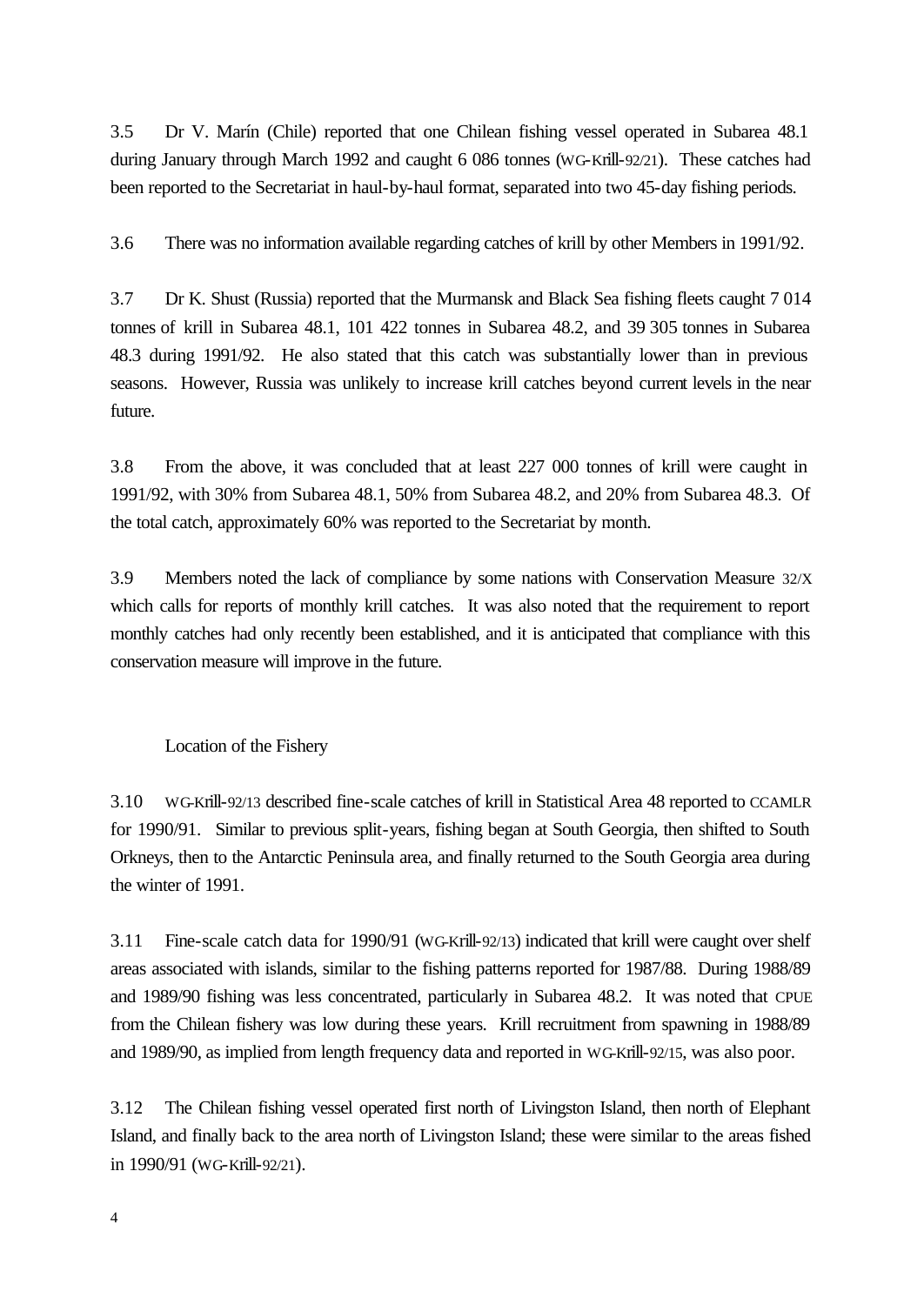3.13 The distribution of CPUE, provided in WG-Krill-92/21 was very similar to the distribution of krill determined from acoustic surveys conducted during the same period and reported in WG-CEMP-92/15. In this regard, it was noted that an evaluation of the composite CPUE index, defined first by WG-Krill in SC-CAMLR-VIII, Annex 4, Appendix 7, might be made by considering haul-by-haul fishery data in combination with acoustic data collected on a similar scale.

#### Other Information from the Fishery

3.14 Differences in vertical migration patterns between male and female krill were described from samples collected during Russian krill fishing operations west of Coronation Island (WG-Krill-92/9). It was noted that fishing operations were focused on aggregations of krill that remained in the same area over three months. It was further noted that reports from previous years of fishing operations and research vessel activities described aggregations of krill in the same areas to the west of Coronation Island. The information contained in WG-Krill-92/9 was considered very useful and demonstrates the benefit of having observers aboard fishing vessels.

3.15 Length frequencies of krill sampled from the 1990/91 Chilean fishery indicate that juveniles were taken north of Elephant Island but not north of Livingston Island (WG-Krill-92/21). The length frequency distributions were similar to those reported last year by the US AMLR Program (WG-CEMP-91/11), where juveniles were caught north of Elephant Island but not north of King George Island.

3.16 The problems of catching large numbers of salps or "green" krill were discussed. It was recognised that discarding catches with large numbers of salps may affect observed length frequencies. Dr E. Acuña (Chile) indicated that the Chilean vessel discarded hauls with greater than 40% salps, but that this was a relatively rare event and only ever occurred during short trial hauls at a new location. Dr H. Hatanaka (Japan) commented that some Japanese fishing companies kept the catches including salps. "Green" krill are kept by both fleets but in the case of the Japanese fishery, movement away from regions of "green" krill is necessary to maintain product quality. The Russian fishery on the other hand utilises both "green" and "white" krill.

#### By-Catch of Young Fish

3.17 WG-Krill-92/32 described the numbers and size distribution of juvenile and adult fish caught during the course of Chilean krill fishing operations. Dr Acuña further explained that approximately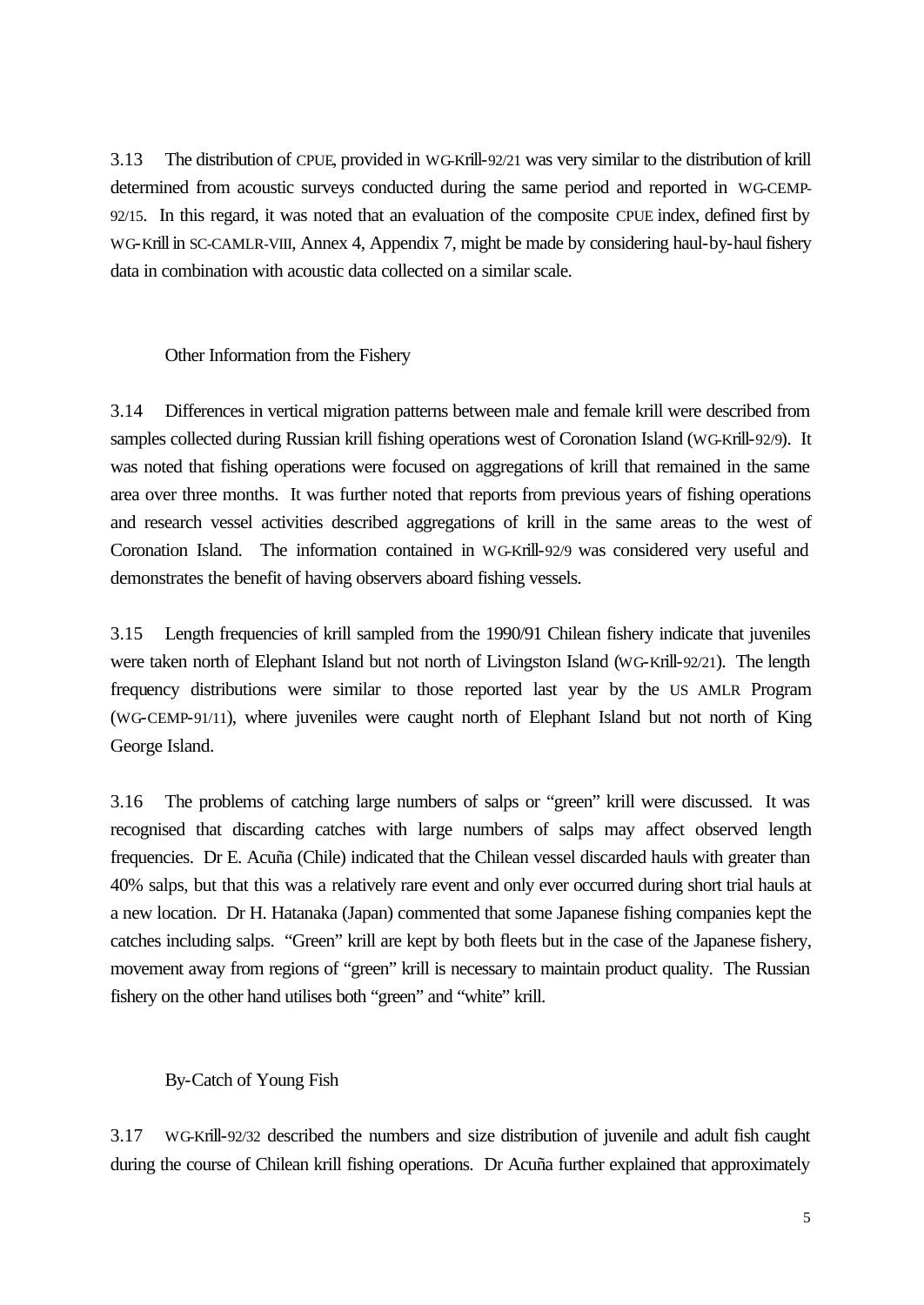12% of the hauls were examined, and 10% of the total of 419 hauls contained fish as a by-catch. The Working Group noted that the relatively small numbers of large fish reported may still be a cause of concern. In response to a query from Dr Everson, Dr Acuña reported that juvenile fish (*Chionodraco spp.*) were included in the above analyses although there is still an attendant difficulty in separating small fish from krill in the catch and consequently the occurrence of small fish may be under-reported. It was also noted that information on the proportion of fish by-catch by weight would be useful information.

3.18 The abstract of WG-Krill-92/6 reported that there was no fish by-catch during Russian krill fishing operations conducted in Subarea 48.2. Juvenile *Champsocephalus gunnari* were caught, however, during krill fishing operations in Subarea 48.3. Dr Shust indicated that the tables contained in WG-Krill-92/6 would be translated and presented at the meeting of the Working Group on Fish Stock Assessment (WG-FSA) later this year. The Working Group strongly encouraged more reports of this type.

3.19 Attention was drawn to the fact that information on the presence of small fish, particularly the larval stages, is still lacking since they are difficult to observe. It is therefore still not possible to assess fully the possible effect of by-catch on the early life history stages of fish, particularly species subject to conservation measures. The Working Group draws the attention of WG-FSA to the above results in the context of the Scientific Committee's concern expressed in SC-CAMLR-X, paragraph 3.22.

#### Fishing Escapement Loss/Mortality

3.20 Both the Scientific Committee and Commission have expressed concern as to the lack of information on the mortality of krill which pass through the meshes of nets (see for example, SC-CAMLR-X, paragraph 3.23 and CCAMLR-X, paragraph 6.16).

3.21 In this connection, WG-Krill-92/29 was accompanied by a video of Japanese commercial fishing operations. The objective of showing the video was to suggest that little loss occurred through the codend of the trawl, and that many of the krill retained were still living. It was noted that Japanese fishermen carefully monitor the quantity of krill caught in the net throughout the course of the haul, and that the net is retrieved when an adequate amount of krill is caught. Japanese catches are 10 to 12 tonnes per haul if the krill is to be frozen and 30 tonnes per haul if the krill is to be peeled or reduced to meal. The Russian fishery on the other hand fishes for longer periods of time and catches are often of the order of 15 to 20 tonnes per haul.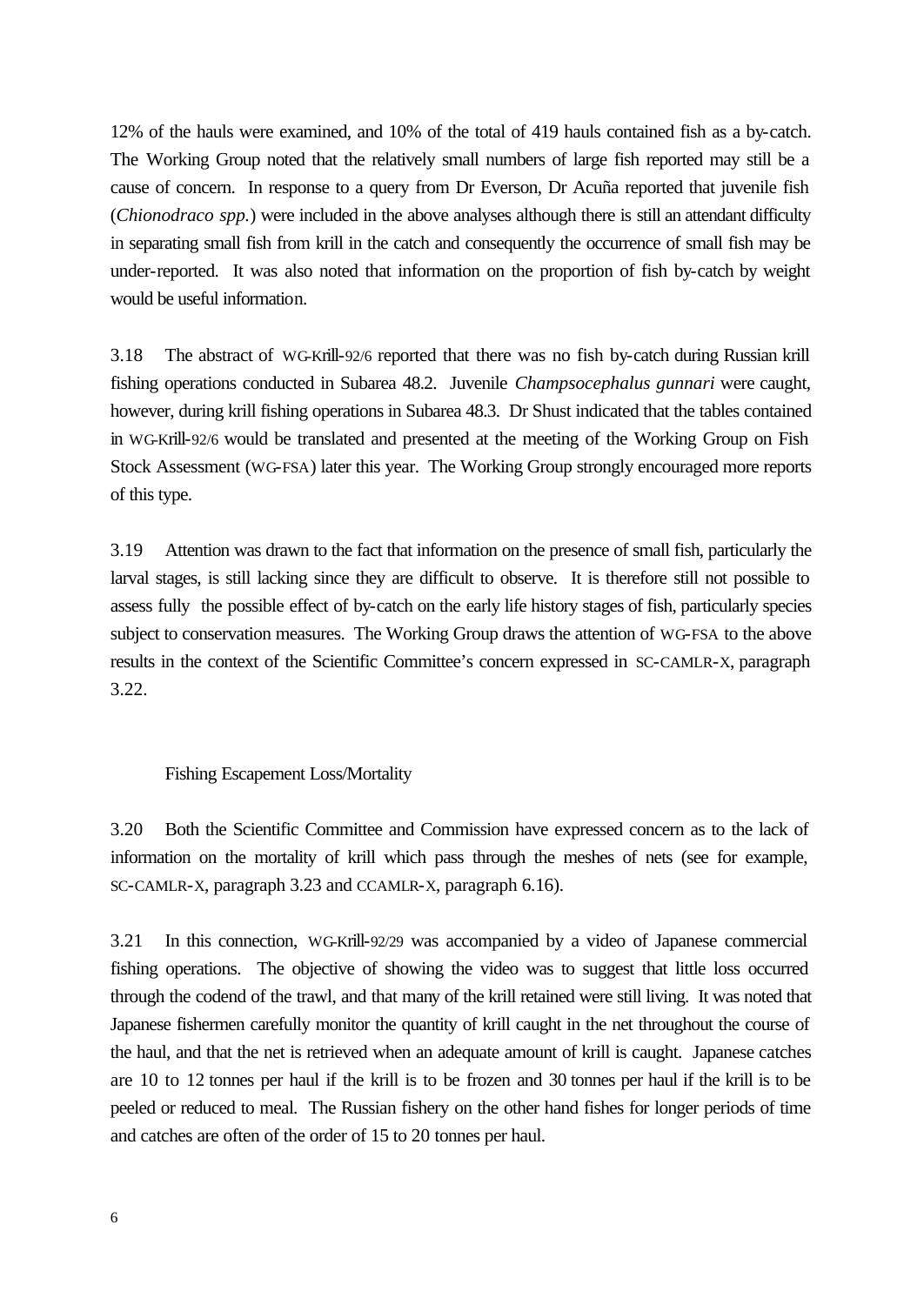3.22 The Working Group encouraged additional experiments to determine the amount and viability of krill passing through the wings, body, and codend of nets used in krill harvesting operations particularly during the towing process. Members with historical information from such experiments were encouraged to submit their results to the next meeting.

Reporting of Catch Data

3.23 Currently data on krill catch and effort are required to be reported by fine-scale rectangles  $(0.5^{\circ})$  latitude x 1<sup>°</sup> longitude) from Subareas 48.1, 48.2, 48.3 and the Integrated Study Regions (ISRs).

3.24 Members noted that the Chilean fishery occurs in only 3 to 5% of Subarea 48.1. Similarly, total krill catches in Subarea 48.1 have occurred in 15% of the available fine-scale reporting rectangles. It was suggested that subareas, and even the fine-scale reporting blocks, are too large to determine the effects on krill predators of localised fishing. It was further noted, however, that more detailed reporting schemes would be difficult to implement for all catch and effort data, and that the present fine-scale reporting was adequate to define the temporal and spatial distribution of catches (for further discussion see paragraphs 3.11, 3.12, 4.15, 4.30, 4.31 and 6.17). The Working Group emphasised the continued request for reporting of haul-by-haul data within 100 km of CEMP sites (SC-CAMLR-IX, paragraph 2.63; CCAMLR-X, paragraph 4.10(ii)) if possible.

ESTIMATION OF KRILL YIELD

Krill Flux in Statistical Area 48

Immigration and Emigration Rates

4.1 The possible importance of krill movement with respect to the estimation of potential yield was emphasised at both the 1990 and 1991 meetings of WG-Krill and, at the 1991 meeting, the Working Group recommended that submissions on this topic be made.

4.2 Paper WG-Krill-92/25 presented figures and tables containing surface geostrophic flow in Statistical Area 48 and the Atlantic Sector of the Antarctic Ocean, based on oceanographic data accumulated since 1925. Geostrophic velocity and volume transport through specific observation lines were also presented based on oceanographic data collected by cruises of RV*Kaiyo Maru* over the last nine years.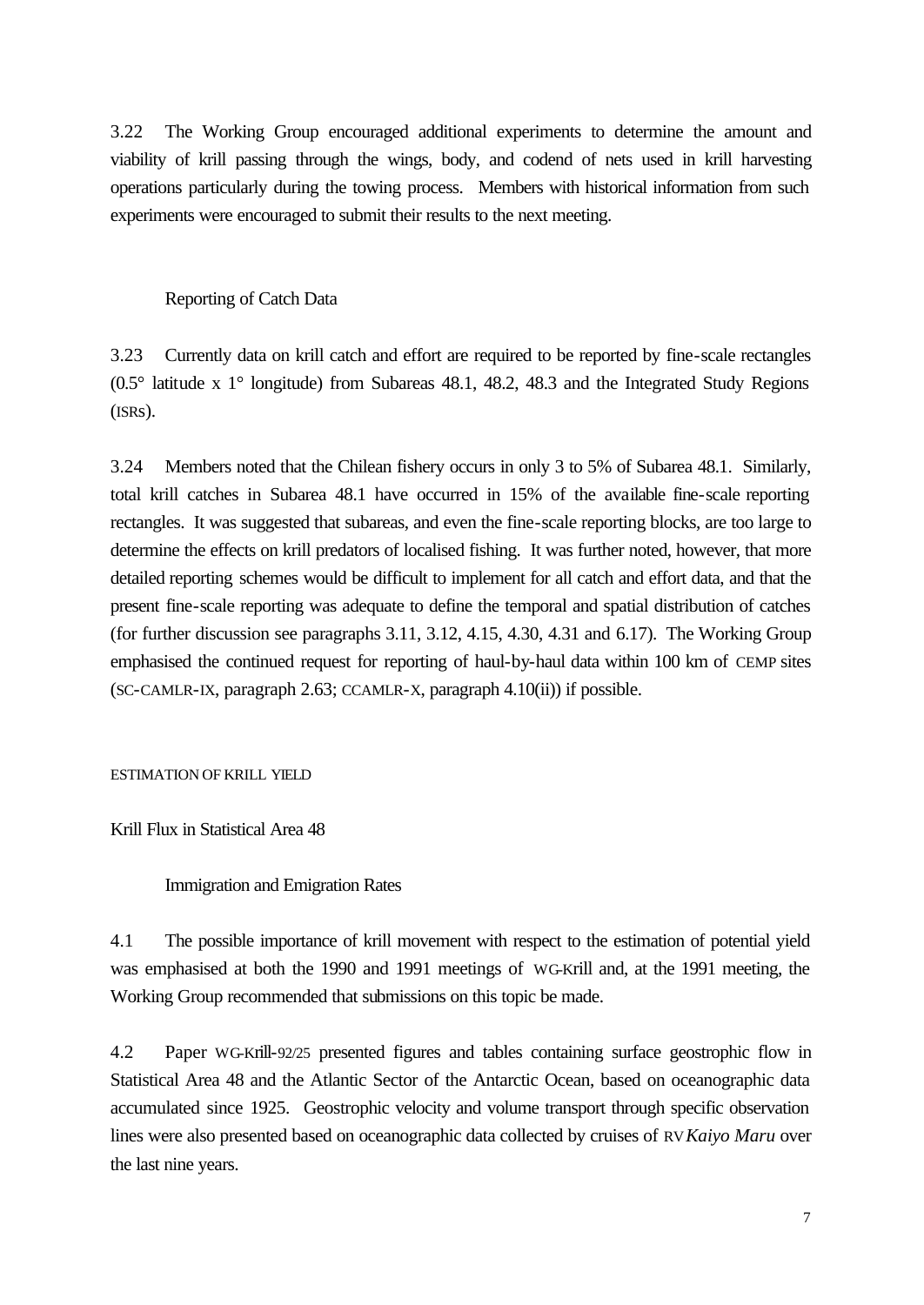4.3 The geopotential anomaly and vertical distribution of velocity and volume transport, based on data from the second leg of a survey conducted by RV *Kaiyo Maru* in the waters north of the South Shetland Islands (January/February 1991) were presented in WG-Krill-92/24.

4.4 It was pointed out that the picture of flow obtained from four Argos buoys released in the area to the north and north-west of Livingston Island presented in Figure 4 of WG-Krill-92/26, is somewhat different from the picture of geostrophic flows based on geopotential anomalies presented in WG-Krill-92/25.

4.5 The importance of scale and location in this regard was noted. Figure 5 in WG-Krill-92/24, for example, based on geopotential flow, shows a strong flow from the Pacific to the Atlantic Sector with a small counter flow along the shelf. This is not contradictory to the tracks of the Argos buoys, but these flows are defined on a much smaller scale than those in WG-Krill-92/25. Large errors in the estimation of krill migration rates can therefore be made if an inappropriate scale is used to determine the flux or flow of water.

4.6 It was also noted that the tracks of two of the buoys, released on the same date, to the northwest of Livingston Island were very close at one point but one buoy ended up around South Georgia whereas the other became entrained in the waters around Elephant Island. This suggests that it may be very difficult to predict where a body of water (with or without krill) may end up even if the flows are known.

4.7 The Working Group was of the opinion that when considering fow in the deep ocean, between island groups, geostrophic flow on a relatively large scale may be appropriate. Flows on a smaller scale in the area around an island, for example, may be described more realistically using satellite tracking of buoys.

4.8 Dr Naganobu commented that the general direction of the surface geostrophic currents in the northern shelf of the South Shetlands is toward the east, but below 50 m they move in the opposite direction. It is important to consider this current system in relation to the movement of the different life stages of krill in the area.

4.9 One possible disadvantage of using satellite tracking is that a large number of observations needs to be considered in order to obtain an overall picture of the patterns of flow. This is required because the knowledge of integrated mass flows over boundaries, combined with the density of krill in bodies of water, is most important for estimation of the total biomass in a given area.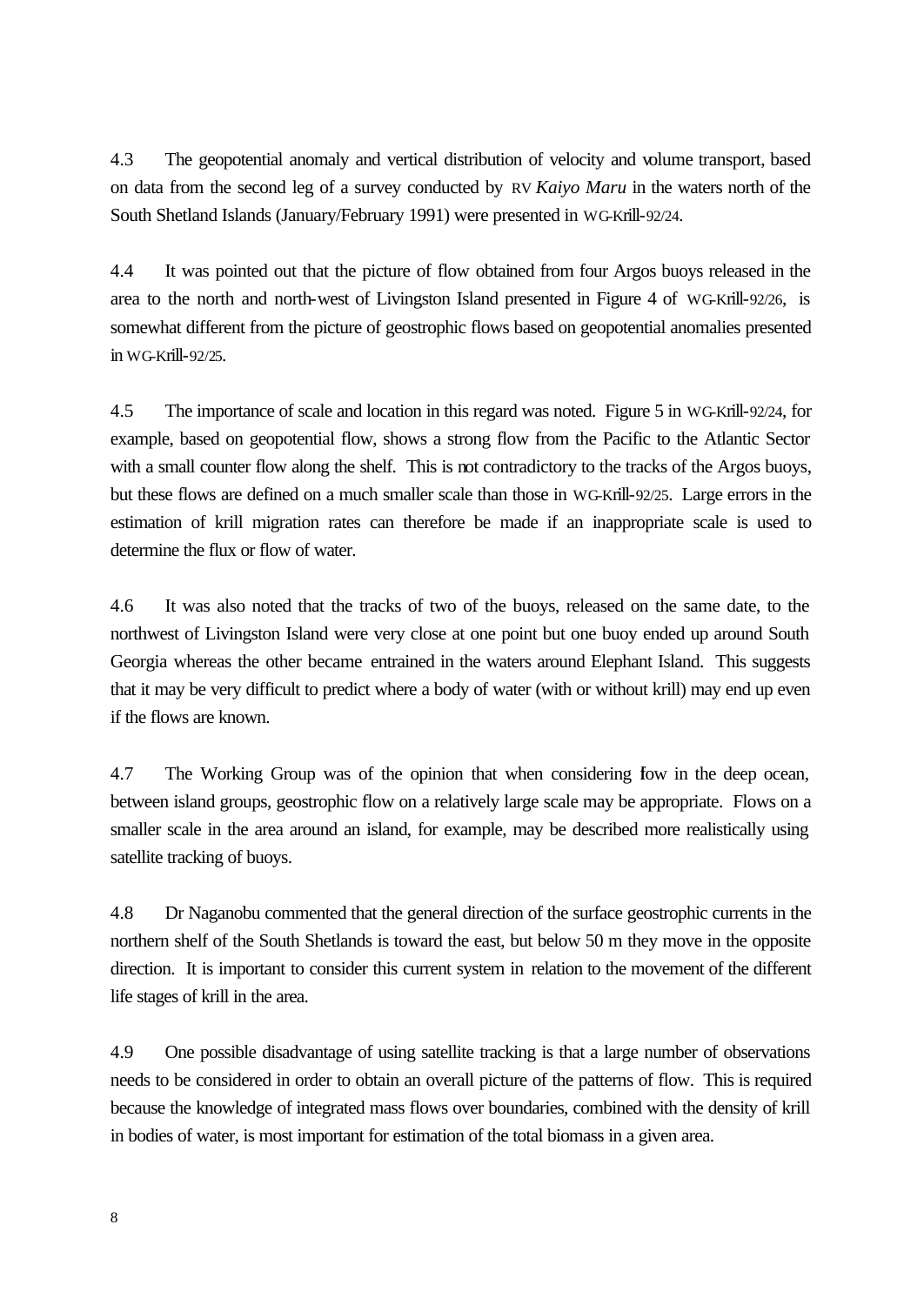4.10 At this stage, for convenience, the boundaries used are those that define the CCAMLR Statistical Subareas within Statistical Area 48. It will become necessary to consider whether these boundaries are appropriate and the information that would be necessary to do so should be identified.

4.11 The Working Group's attention was drawn to the WOCE (World Ocean Circulation Experiment) Program which includes the use of tracking buoys put in the open ocean. Members felt that similar studies that concentrate on shelf areas would complement the WOCE study and should provide useful information on krill movement.

4.12 The possible usefulness of models that simulate Southern Ocean circulation, such as FRAM (Fine Resolution Antarctic Model), was noted. Results of this model have been published as FRAM Atlas.

4.13 Dr Everson reported preliminary results of work undertaken with the FRAM at British Antarctic Survey. The study looked at the drift of particles seeded into the model at different locations. When the particles were totally passive and seeded into Drake's Passage, they ended up north of the Antarctic Polar Front (APF). When the particles were allowed to migrate vertically, however, they remained south of the APF. This implies that any model of krill movement should take into account the behaviour of krill, at least in terms of vertical migration.

4.14 Two major problems with the use of FRAM in trying to understand krill movement were identified. Firstly, FRAM only simulates summer conditions and, secondly, its spatial scale is greater than 10s of kilometres so that not much useful information on movement in shelf areas can be obtained.

4.15 Dr Hewitt reported that on one survey around Elephant Island, the geopotential anomalies were found to be complex (many eddy-like structures) and there was a high level of krill density. On another survey, also around Elephant Island, the geopotential anomalies were directed (fewer eddies and a predictable flow pattern) and there were fewer krill. In order to investigate this matter further, it was necessary to look on spatial scales of less than 10 km. There is therefore a need for local circulation models which accommodate much finer spatial resolution.

4.16 In this context, reference was made to the work by Hofman and colleagues (USA) who have developed very fine-scale models linking hydrographic conditions with egg and larval stages of krill.

4.17 Table 1 summarises current knowledge of flow rates in and between subareas in Statistical Area 48.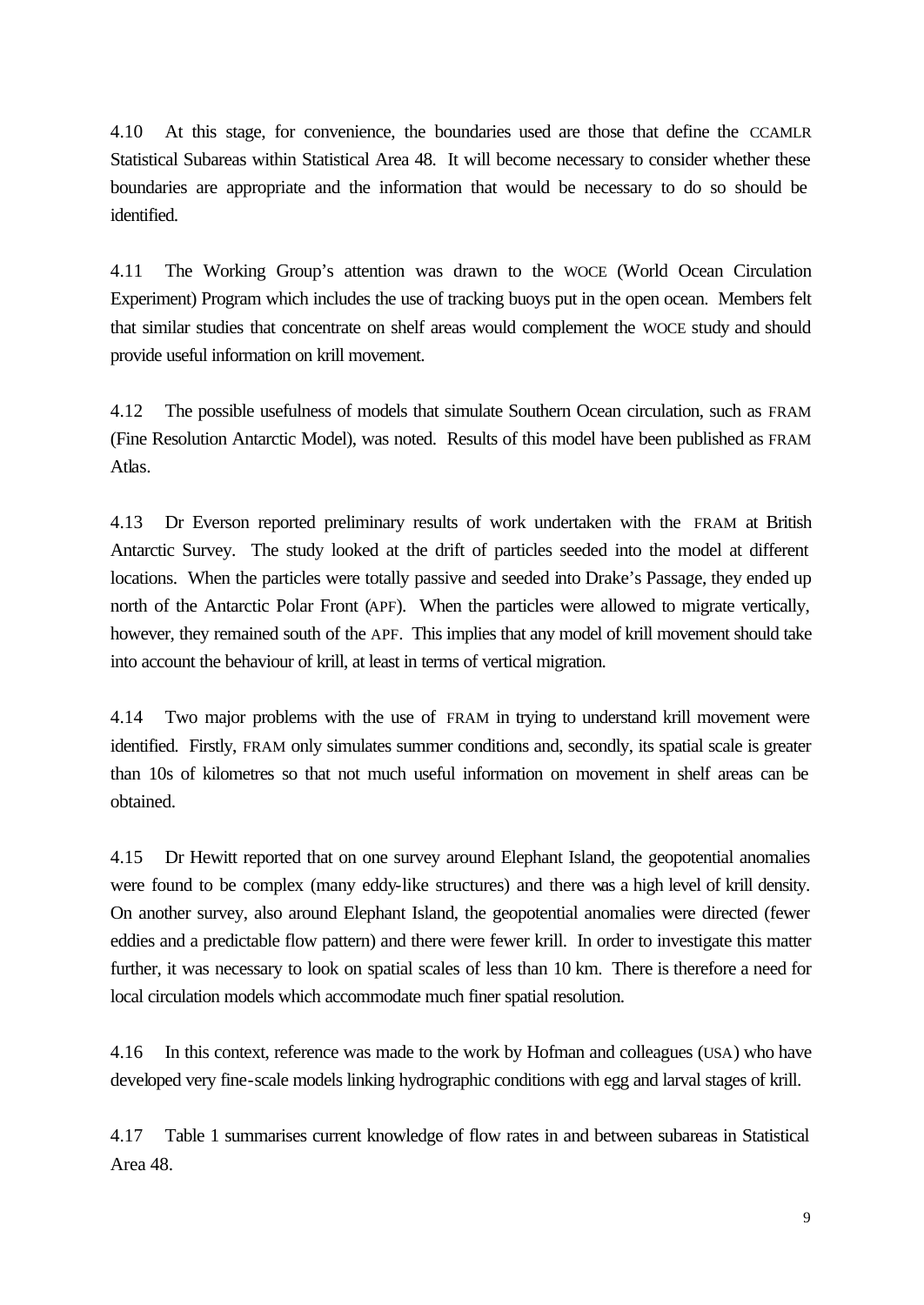### Residence Times

4.18 The Working Group noted that there were areas where krill concentrations consistently tended to occur year after year, but where local krill concentrations did not necessarily persist. This is particularly evident from data on the location of the fishery. There are also areas where, within a season, there is very little flow and local krill populations may be considered as quasi-stationary.

4.19 It was suggested that Statistical Area 58 may be one where water flow may be less complex and variable in the shelf region and may therefore be a good starting point for studying residence times in a system somewhat simpler than that in Statistical Area 48.

4.20 Dr Everson reported that a krill patch studied during acoustic investigations in the area of Bird Island, persisted for over two weeks (WG-Krill-92/31). Although the length frequency distribution of the krill sampled within the patch was also stable and the density was relatively constant, it was impossible to say whether the same group of animals remained in the area or whether animals were continuously moving into and out of the patch.

4.21 The view was expressed that, with respect to the formation and persistence of aggregations, small-scale flows, eddies and gyres are likely to be more important than large-scale flows. This is because the formation of krill aggregations is likely to be associated with primary production which in turn may depend on localised hydrographic conditions.

4.22 It is likely that krill are able to follow plumes of production and end up in areas of high primary productivity (i.e., food availability). Krill distribution should not therefore be assumed to be entirely passive and dependent on prevailing hydrography.

# Influence of Hydrography

4.23 A study of seasonal changes in the oceanic structure of waters around the South Shetland Islands from a survey conducted by RV *Kaiyo Maru* was presented in WG-Krill-92/24. During the first leg of the survey (22 to 29 December 1990) the temperature of the Antarctic Surface Water over the insular shelf was consistently below O°C. On the second leg (18 January to 2 February 1991), however, the temperature in the same waters was consistently above zero.

4.24 The reason for this change in temperature is thought to be caused by the topographic upwelling of the Warm Deep Water and wind-driven coastal upwelling. The distribution patterns of temperature, salinity, density, dissolved oxygen and nutrient salts supported this conclusion.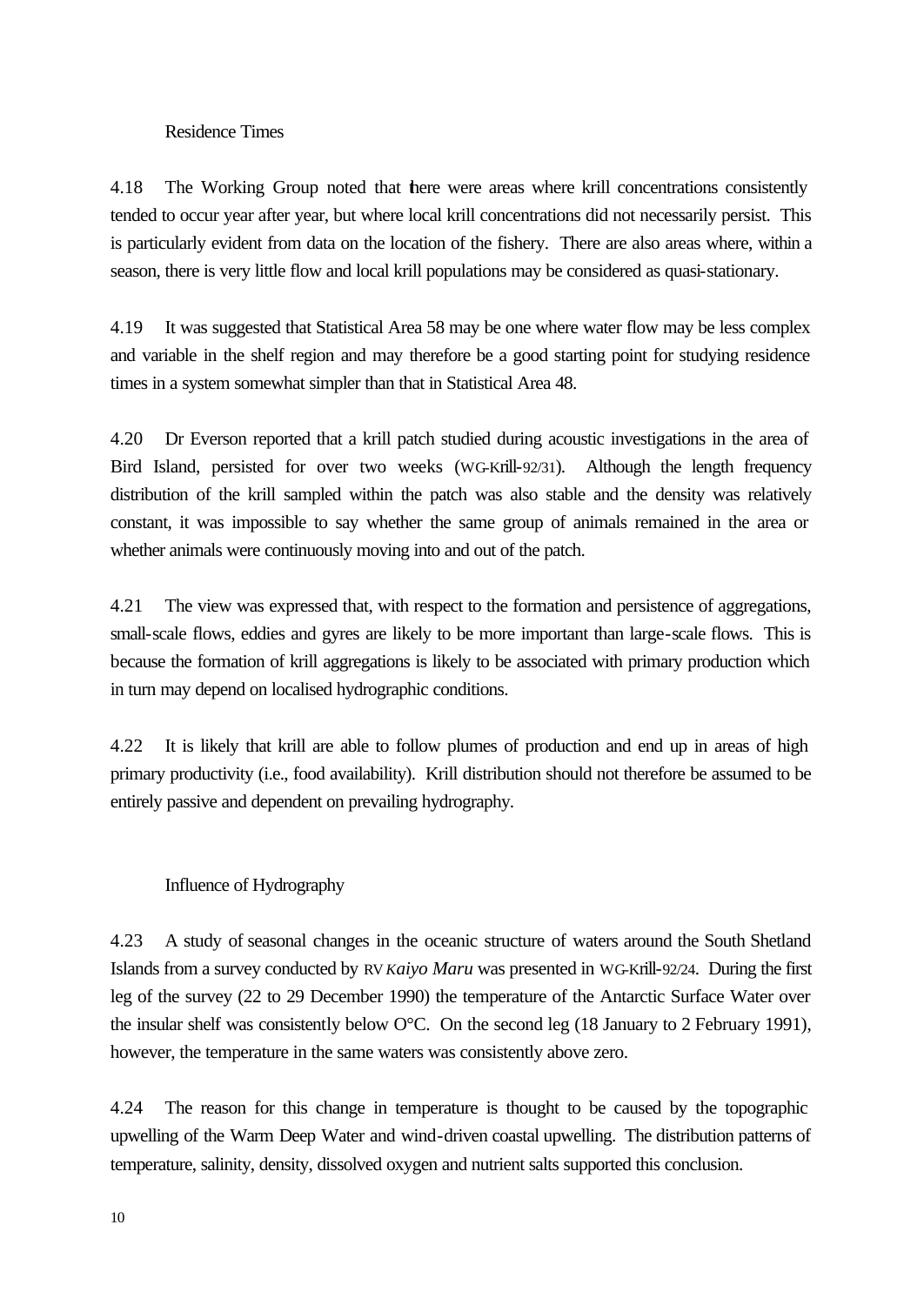4.25 One of the authors (Dr Naganobu) added that this upwelling phenomenon is important for primary production and that further analyses are being conducted to investigate this matter.

#### General Comments

4.26 In the 1991 report of WG-Krill various hypotheses about the movement and degree of mixing of krill between the subareas in Statistical Area 48 were proposed and graphically presented in Figures 2 and 3 in Annex 5 of SC-CAMLR-X. One model is that the populations in each subarea are effectively closed populations. Another model is that there is effectively a conveyer belt moving krill from Subarea 48.1 to 48.2 and on to 48.3. Current information does not exclude either of these possibilities although the general feeling was that a mixed model would probably be most appropriate.

4.27 It was noted that new information has been presented for Subarea 48.1 but that there was not much information available for Subarea 48.2 and no new information for Subarea 48.3. Members agreed that it was also important to consider statistical areas other than Statistical Area 48.

4.28 With respect to Statistical Area 58, it was felt that the system is likely to be simpler than that in Statistical Area 48. Several papers (SC-CAMLR-VI/BG/25 and WG-Krill-90/16) on the characterisation of water masses and the krill distribution as well as on the location of the fishery have been presented in the past. Biological surveys have also been conducted in Statistical Area 58 and, in general, these activities have been concentrated on the shelf area where krill concentrations consistently occur.

4.29 It was also noted that WOCE was focussing on this area.

4.30 The Working Group noted how valuable the fine-scale fisheries data from Statistical Area 48 have been, particularly in identifying areas of high krill density and the duration of these aggregations. These data are essential in the linking of krill distribution with fine-scale oceanographic features.

4.31 There seemed to be few difficulties in collecting these data, and the Working Group therefore recommended that fine-scale data be required for Statistical Areas (58 and 88). These data should be submitted in the same way as those for Statistical Area 48. The submission of fine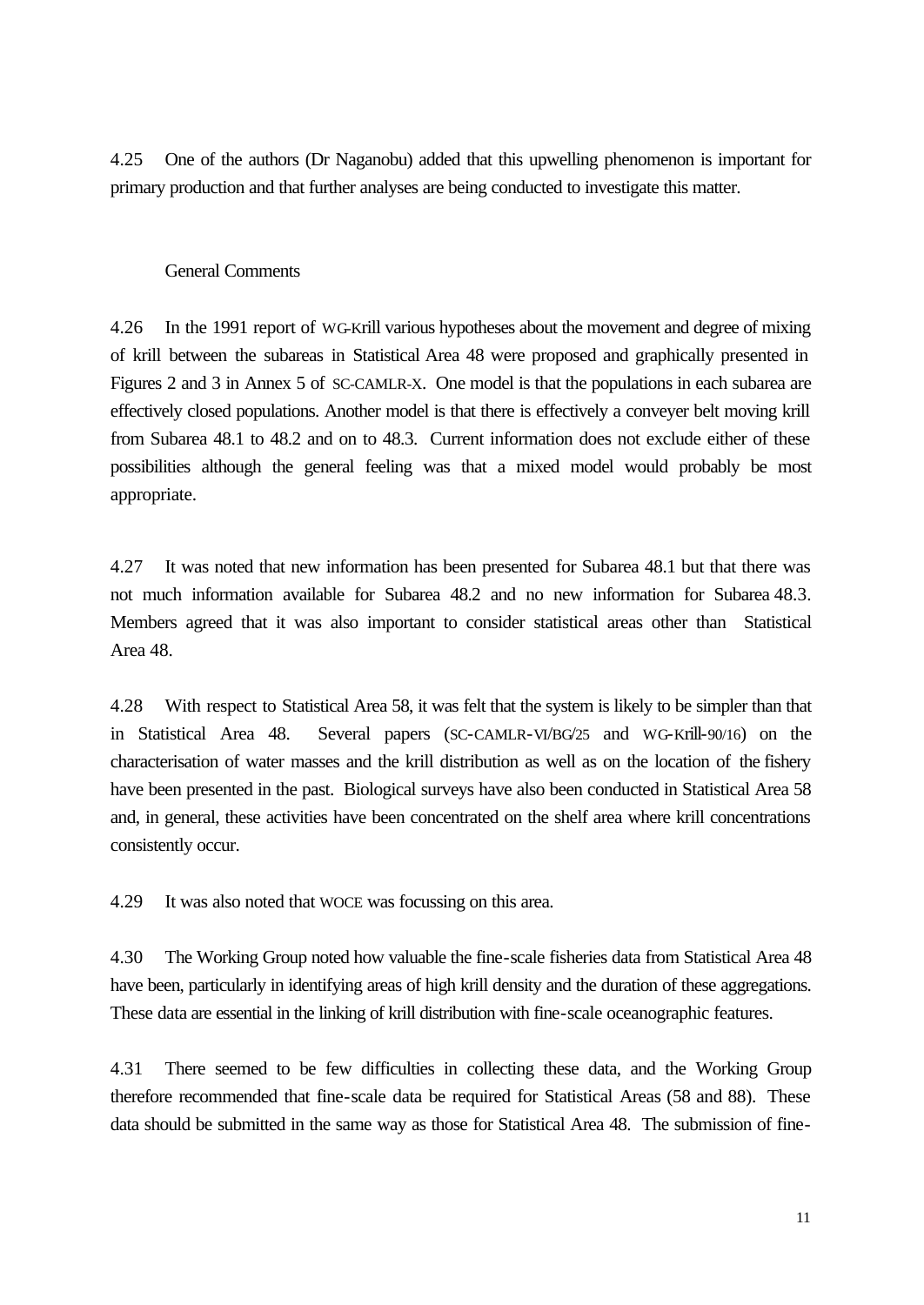scale data for Statistical Areas 58 and 88 from past seasons would also be of great value to the Working Group and should be requested.

4.32 For future work on the influence of hydrography on krill distribution, it was felt that attention should also be given to the use of data on flux and retention times to integrate krill abundance with the flow of water masses in order to estimate overall krill biomass (or standing stock).

4.33 It was pointed out that the effective liaison between biologists, fishermen, fisheries managers and oceanographers has yielded a large amount of information for Subarea 48.1 and that there is a need to extend this cooperative work to the other areas.

Estimation of Biomass

**Techniques** 

4.34 At the 1991 meeting of WG-Krill, recommendations were made regarding the relationship between target strength and length (of the target) that should be used in calculations of biomass, from acoustic surveys conducted at 120 kHz. This recommendation was adopted by the Scientific Committee (SC-CAMLR-X, paragraph 3.34).

4.35 Recommendations for further work regarding the estimation of krill target strength were also made (SC-CAMLR-X, Annex 5, paragraph 4.30). These can be summarised as:

- (i) cage and *in situ* measurements of krill aggregations should be made over a range of acoustical frequencies and animal lengths and physiological condition;
- (ii) *in situ* measurements of individual krill target strength should be made using dual- or split-beam echosounders;
- (iii) the physical conditions of krill should be measured whenever possible;
- (iv) the orientation and shape characteristics of krill should be determined whenever possible; and
- (v) the above measurements should be used in theoretical models to predict the distribution of individual target strengths that would be expected from a natural aggregation of animals.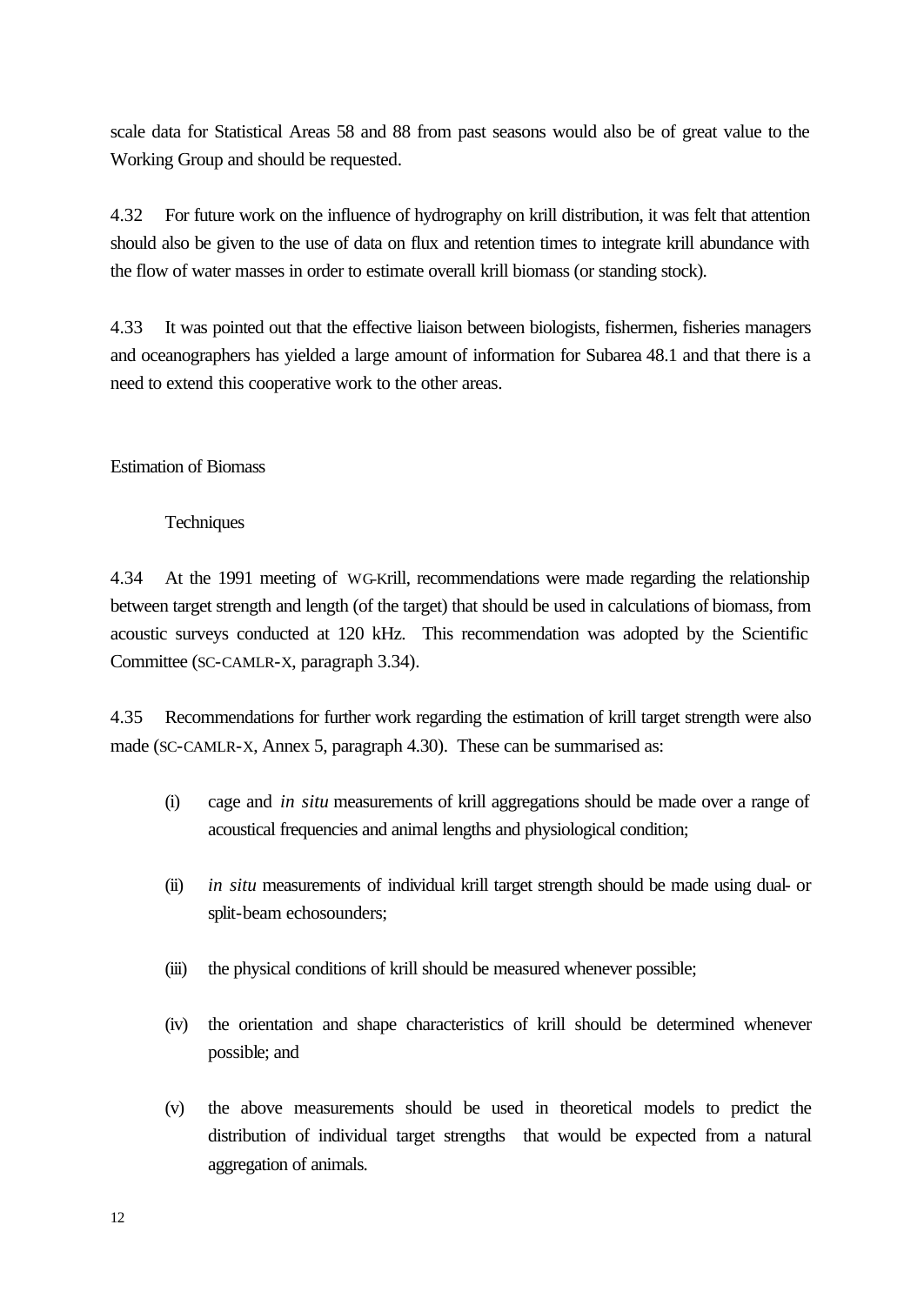4.36 Paper WG-Krill-92/11 presents an overview of empirical values of target strength and theoretical models of target strength. Data from a wide variety of sources are reviewed with the aim of providing a generalised relation between target strength, size and frequency. Various problems are identified and the resulting recommendations are essentially the same as those above.

4.37 Paper WG-Krill-92/31 summarises information, addressing some of the above issues, from three papers submitted for publication by scientists from British Antarctic Survey. The results indicate that:

- (i) the near surface bubble layer causes significant backscatter at 38 and 120 kHz but does not cause significant signal attenuation;
- (ii) signal strength at 120 kHz was approximately 5 dB higher than at 38 kHz for 55 mm krill in a patch near South Georgia;
- (iii) different types of echotraces can be identified from survey records; and
- (iv) from target hauls with a Longhurst Hardy Plankton Recorder some of these target types could be identified as individual taxa.

4.38 Target identification, both with single-beam and dual-beam systems, is receiving a lot of attention and improved methods and systems are under development in many countries.

4.39 The estimation of the target strength of salps was discussed in some detail. Salps often occur in areas where krill are found. Although little work has been done on this problem, some members felt that it may be possible to distinguish salps from other taxa because the signals from 200 kHz and 120 kHz for salps appear to be different.

4.40 The Working Group indicated that further work on the effect of the physical condition and orientation of animals on target strength was needed.

4.41 The importance of calibration was emphasised particularly in the estimation of abundance and in situations when dual frequency systems are being used for target identification.

4.42 Paper WG-Krill-92/17 outlines the theory and procedures that have been used for calibrating an echo integration acoustic system with a standard sphere. Results of an extensive calibration of a Simrad EK500 scientific echosounder with a 120 kHz split-beam transducer in a refrigerated 10 m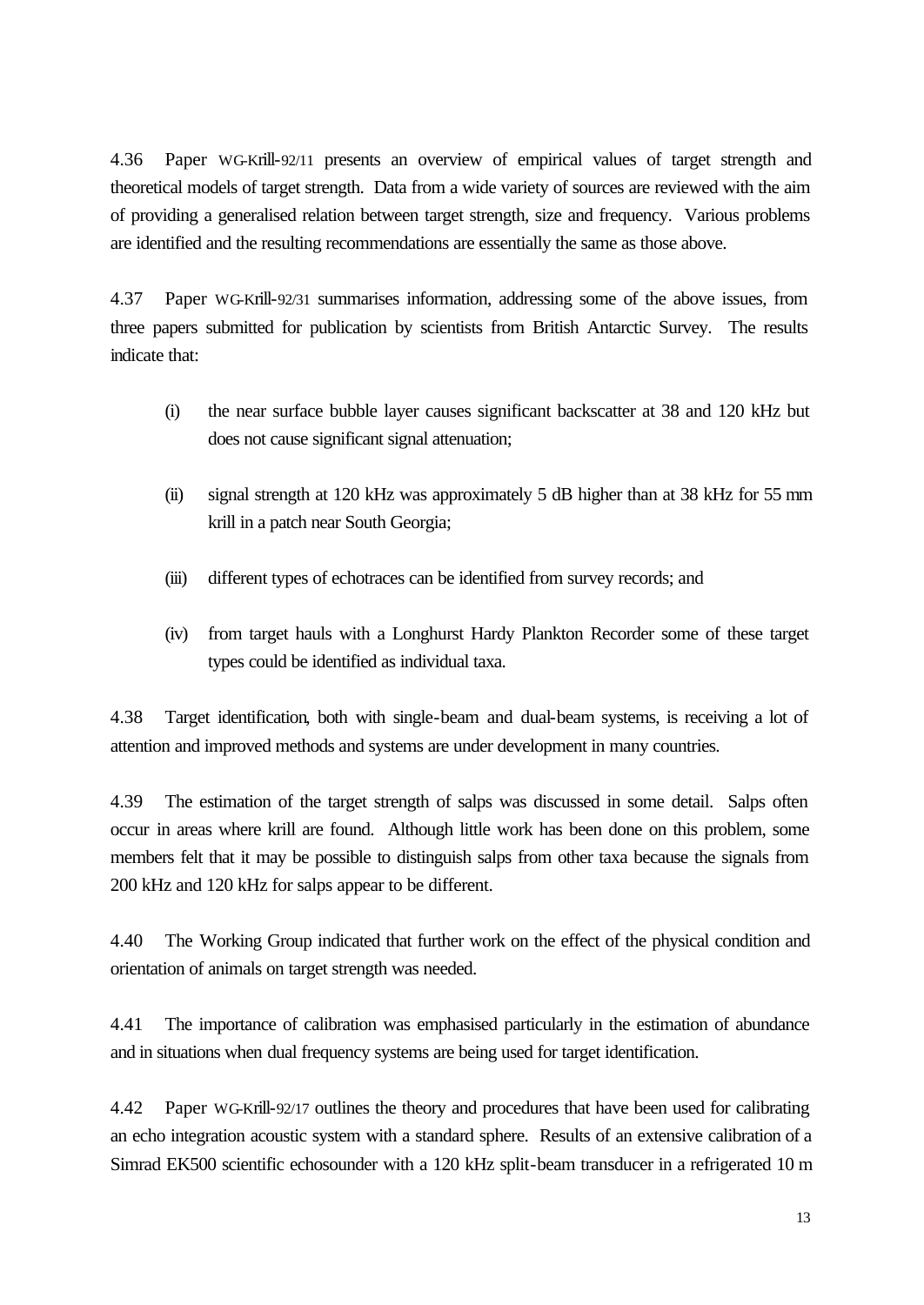deep tank were presented. Calibration parameters were studied in relation to sphere material, water temperature, transmitted pulse length, target depth and time. Conclusions from this study indicate that the accuracy of the standard sphere as a reference TS value, temperature range and time contribute significant error to the calibration accuracy of an echo integration acoustic system. The Working Group agreed that acoustic calibrations should be undertaken for all the instrument settings used during a survey.

4.43 Paper WG-Krill-92/30 presented a procedure to correct for the effects of acoustic beam width when assessing the biomass of krill aggregations. The problem arises because, as a swarm passes into the beam, it is only fully insonified when a certain distance has been traversed; the distance is a function of the range to the swarm and the angle off-axis at which the swarm is first detected. This off-axis angle should be determined and used in preference to the values supplied by manufacturers. It was pointed out that beam width is infrequently measured although it is a very important parameter in the analysis of acoustic data.

4.44 A further important consideration in acoustic surveys is the choice of threshold levels for echo integration. This should be taken into account when considering results from acoustic surveys.

#### Statistical Area 48

4.45 In 1991 the Commission set a precautionary limit for krill in Statistical Area 48 (Conservation Measure 32/X), based on calculations undertaken by WG-Krill using estimates of krill biomass established from results of the FIBEX acoustic survey.

4.46 Krill target strength is an important parameter in the estimation of abundance from acoustic survey data. The Working Group agreed at its last meeting that the TS values used during the FIBEX analysis were too high and recommended that a revised TS/length relationship at 120 kHz be used.

4.47 The Scientific Committee had requested that the FIBEX data be re-analysed (SC-CAMLR-X, paragraph 3.78). A group of scientists from some Member nations undertook this task which consisted of:

- (i) re-calculation of FIBEX results using the original TS relationship to check the database and programs;
- (ii) re-calculation of FIBEX results using the new TS relationship; and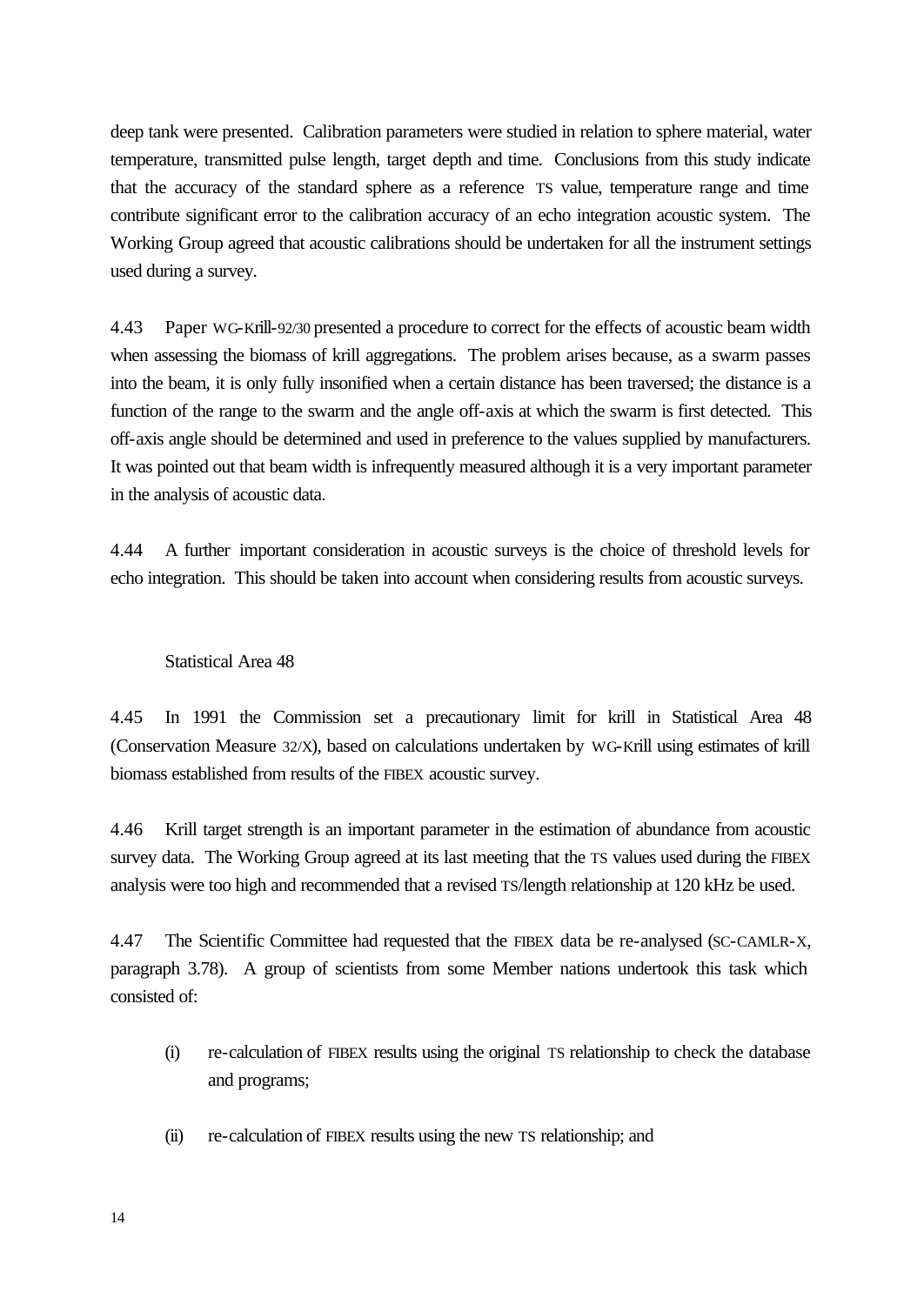(iii) calculation of biomass estimates for each subarea.

Results are presented in WG-Krill-92/20.

l

4.48 Thanks were extended to BIOMASS Data Centre and British Antarctic Survey for their cooperation and assistance in this task.

4.49 The TS relationship recommended by the Working Group pertained to a frequency of 120 kHz. Two of the surveys conducted under FIBEX were not at 120 kHz, but at 50 kHz (*Walther Herwig*) and at 200 kHz (*Kaiyo Maru*). The recommended TS relationship had to be adjusted to obtain TS relationships at these other frequencies (Greene *et al*., 1991\*).

4.50 The results using the original TS are, in general, in close agreement with the original BIOMASS results. The ratio of densities obtained by using the original TS and the new TS is approximately 4 in most cases.

4.51 There are some exceptions. First, the Japanese survey was conducted at 200 kHz and the original TS relationship used was very close to the one recommended by WG-Krill, corrected for that frequency. Second, the German survey was conducted at 50 kHz. In this case, the new TS relationship is very different from that originally used; the densities obtained using the new TS relationship were 40.92 times greater than the densities obtained using original FIBEX relationship.

4.52 Biomass estimates from the re-analysed FIBEX data are shown in Table 2. The re-analysed mean density for the Indian Ocean Sector showed an almost two-fold increase over the original. In the West Atlantic Sector the increase was almost 10-fold, due to the fact that the *Walther Herwig* surveyed a relatively large area (see Table 2).

4.53 Some difficulties were encountered in assigning survey tracks used in FIBEX to CCAMLR subareas where transects crossed subarea boundaries. This was particularly true of the *Walther Herwig* survey where many transects crossed subarea boundaries. It was, however, possible to assign parts of survey tracks because of the comprehensive information contained in the dataset for this cruise.

GREENE, C.H., T.K. STANTON, P.H. WIEBE and S. MCCLATCHIE. 1991. Acoustic estimates of Antarctic krill. *Nature 349*: 110.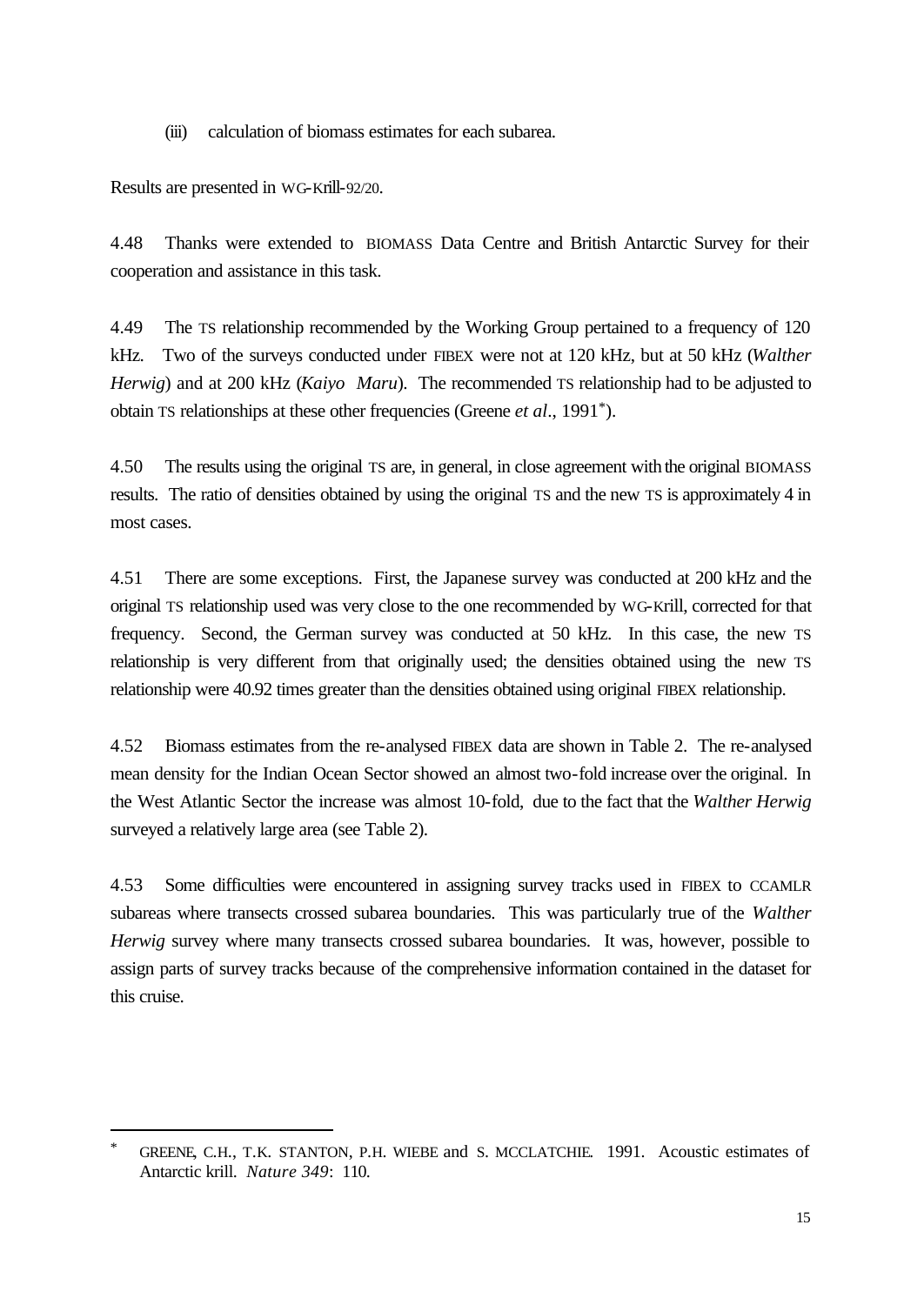4.54 The authors stressed that the cruise tracks did not cover all of the subareas, particularly in the case of Subarea 48.3, and drew the Working Group's attention to the dangers of extrapolating beyond the area covered by tracks.

4.55 In discussion of the results of the survey the question of coverage was raised. Dr Everson explained that the survey was designed in such a manner that tracks would run in a north-south direction (Anon., 1980\*). The tracks extended as far south as possible and, in a northerly direction, until no krill were found. The surveys in Subareas 48.1 and 48.2 are therefore likely to give reasonable estimates of krill biomass at the time.

4.56 In Subarea 48.3, however, technical problems prevented the survey proceeding as intended and only part of the area to the north of South Georgia was surveyed. This resulted in a much smaller area being surveyed in Subarea 48.3.

4.57 In the case of the *Walther Herwig* survey in Subarea 48.1, the mean density appeared very high for a survey covering such a large area of deep water. This meant that the biomass estimate from the *Walther Herwig* survey contributes about 80% to the total estimate of biomass in Subarea 48.1. In Subarea 48.2 the density from the *Walther Herwig* was similar to that from other vessels. It was questioned whether the high density in Subarea 48.1 was representative of a real difference between the area surveyed by *Walther Herwig* and the area surveyed by all the other vessels. The Working Group discussed possible reasons such as inadequate target strength values and threshold effects, but could not satisfactorily explain the difference.

4.58 It was agreed that further analyses of the acoustic data together with the target net-haul data should be done. Such analyses might consider data from other vessels that used similar gear (nets) to that used on the *Walther Herwig* and could try to determine the relationship between density estimates from the acoustic method and those from net-hauls. The same exercise would be done with the *Walther Herwig* data and the results compared. This should allow validation of results from the *Walther Herwig* survey and, if necessary, calibration between results from the *Walther Herwig* and other vessels.

4.59 Results from acoustic surveys conducted in the vicinity of Elephant Island from mid-January to mid-March 1992 were presented in WG-CEMP-92/15. Two large-scale surveys (10s to 100s km) and two smaller scale (1 to 10s km) surveys were done using parallel transects. Distribution maps of krill density show, on the first large-scale survey, a wide band of krill around Elephant Island with the highest density to the north and northeast of the island. On the second large-scale survey the krill

l

<sup>\*</sup> ANON. 1980. *BIOMASS Report No. 40*.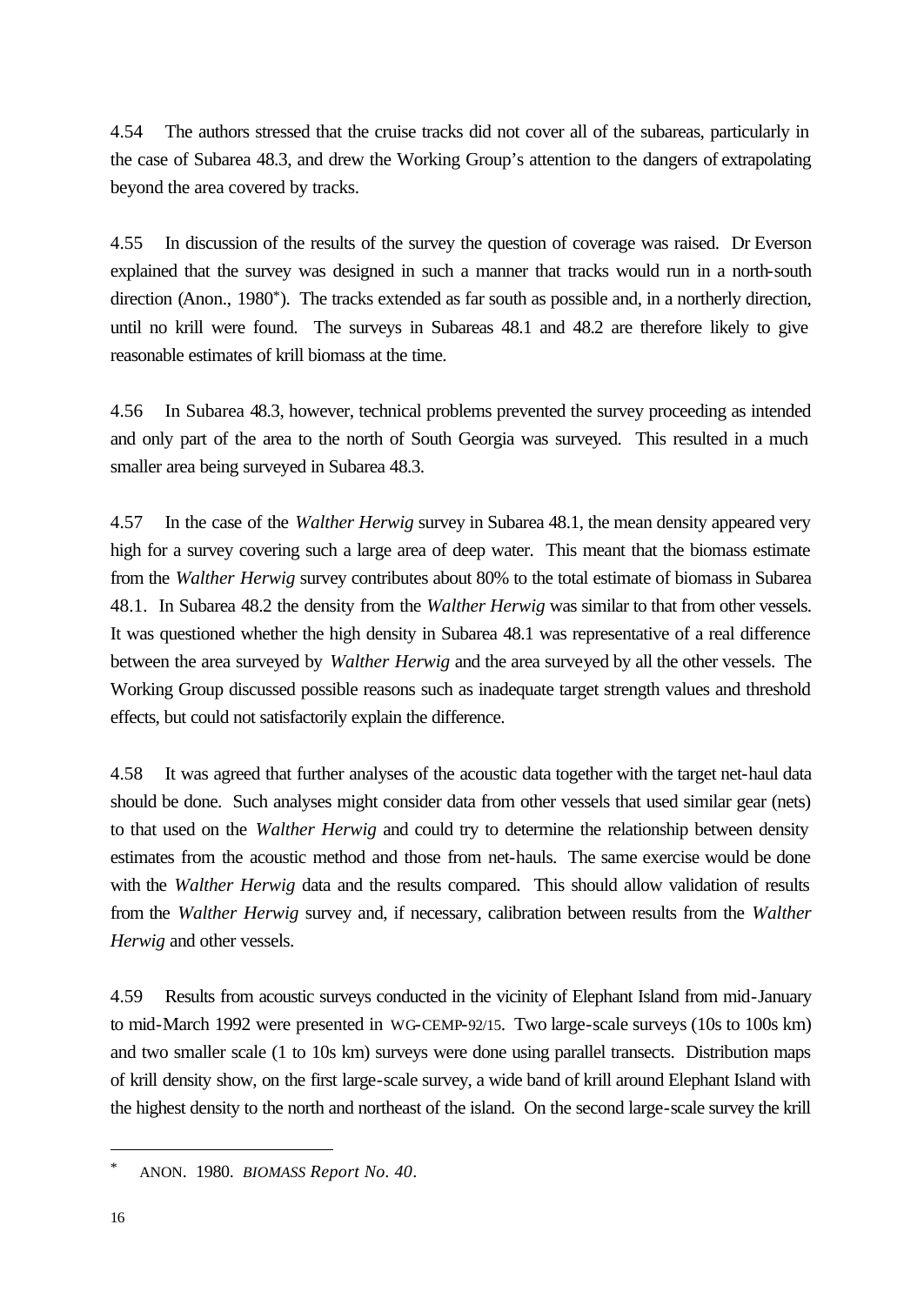had dispersed and the density was very low. The smaller scale surveys show that the highest densities are generally along the shelf and shelf break and to the north and northeast of the island.

4.60 Krill abundance decreased approximately two-fold over the two-month period of the survey. This was in marked contrast to the results from surveys conducted in 1990 and 1991 when krill abundance increased from mid-January to mid-March.

4.61 In discussion it was noted that the oceanography in this area is complex and that krill patches do not seem to persist for long periods of time. On a scale of 10s to 100s km krill can consistently be found in this area. No simple relationship has yet been found between krill density and, for example, hydrography or primary production.

4.62 A method for improving biomass estimates was suggested for subareas using the accumulated information from many krill surveys (Appendix D).

#### Other Estimates

4.63 Paper WG-Krill-92/7 reported results from the Italian Expedition in the Ross Sea (November 1989 to January 1990). Two acoustic surveys for krill estimation were conducted by RV *Cariboo*. The first acoustic survey (30 November 1989 to 5 January 1990) was near the Balleny Islands and in the central part of the Ross Sea. The second survey covered the same area as the first survey, and in addition an area previously covered with pack-ice. Preliminary results from these two surveys indicated that the mean area density of krill in the Ross Sea was similar to that estimated in the Indian Ocean Sector.

4.64 The Working Group noted that this was the first paper on the estimation of krill biomass in the Ross Sea submitted to CCAMLR.

4.65 Members indicated that krill were expected to be found in this area because minke whales are known to feed on krill and to be present in high densities in the area.

4.66 It was pointed out that the FIBEX target-strength relationship had been used. The authors had used this relationship for the purposes of comparison with FIBEX results in other statistical areas. The Working Group suggested that the data be re-analysed using the target-strength relationship recommended by WG-Krill in 1991 (SC-CAMLR-X, Annex 5, paragraph 4.30).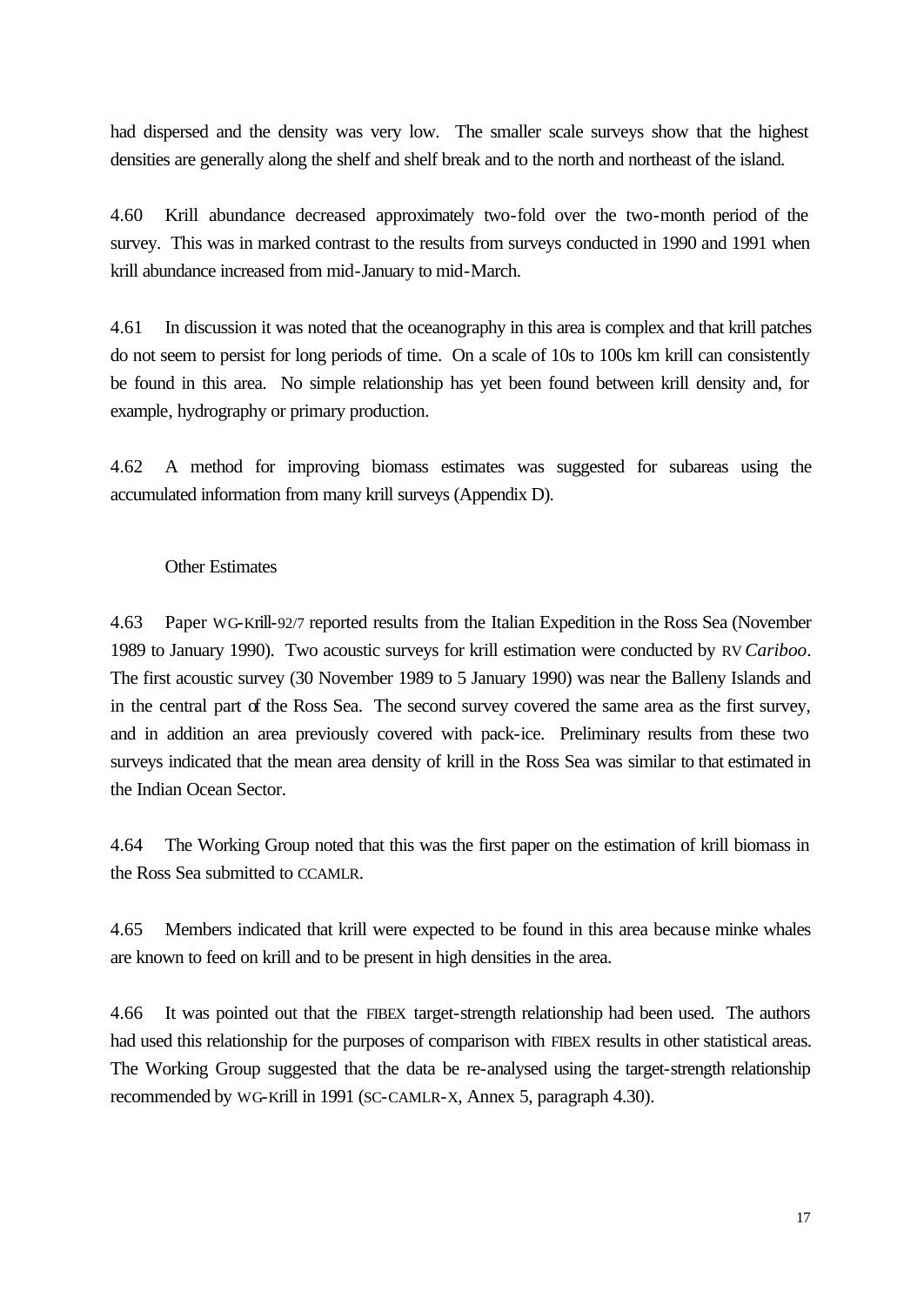4.67 Reservations were also expressed about the way which the survey was designed and results analysed.

4.68 Paper WG-Krill-92/23 presented results of acoustic surveys in the Prydz Bay region, undertaken by the *Aurora Australis* in January/February 1991 and February/March 1992. The estimated biomass from the 1992 survey was substantially less than that in 1991. There was also a difference in the spatial distribution of krill density. High krill density was observed along the shelf break in 1991 but not in 1992. High krill density was also observed to the west of Prydz Bay in 1991 but not in 1992.

4.69 The paper indicated that the extent of bias in estimates of krill abundance due to the inclusion of biomass of other species, particularly *Euphausia crystallorophias*, cannot be assessed until the target strengths of the other species that occur in the same area as *Euphausia superba* are determined. The Working Group was informed that work was in progress to try and resolve this problem using a multi-beam system.

4.70 Some members questioned why the noise margin and threshold were changed between the surveys in 1991 and 1992. The authors were requested to clarify how this had been taken into account in the analysis.

Refinement of Yield Estimate Calculations

Evaluation of Population Models

4.71 At the previous meeting of the Working Group, estimates of potential yield had been based primarily on the formula  $Y = d\lambda MB_0$ . In this formula,  $B_0$  is an estimate of the biomass prior to the onset of exploitation,  $M$  is the natural mortality, and  $\mathbf{I}$  is a factor calculated so that the probability that the spawning biomass drops below 20% of its average pristine level over a 20-year period under a constant annual catch is 10%. The discount factor **d** was introduced to allow for uncertainty in estimates of parameter values, and the fact that a precautionary limit should be less than a possible ultimate catch level. Calculations made at that meeting had assumed  $d = 0.67$ ; for recruitment variability  $\sigma_R = 0.4$ , the values of the product **dl M** had been calculated to be 0.093 for M = 0.6 yr  $-1$  and 0.14 for  $M = 1.0$  yr  $-1$ .

4.72 The previous meeting had also specified various refinements to the process used to calculate **l**, to change the model into a more realistic representation of the krill fishery (SC-CAMLR-X, Annex 5, Appendix E). In particular, to take direct account of the uncertainty in estimates for various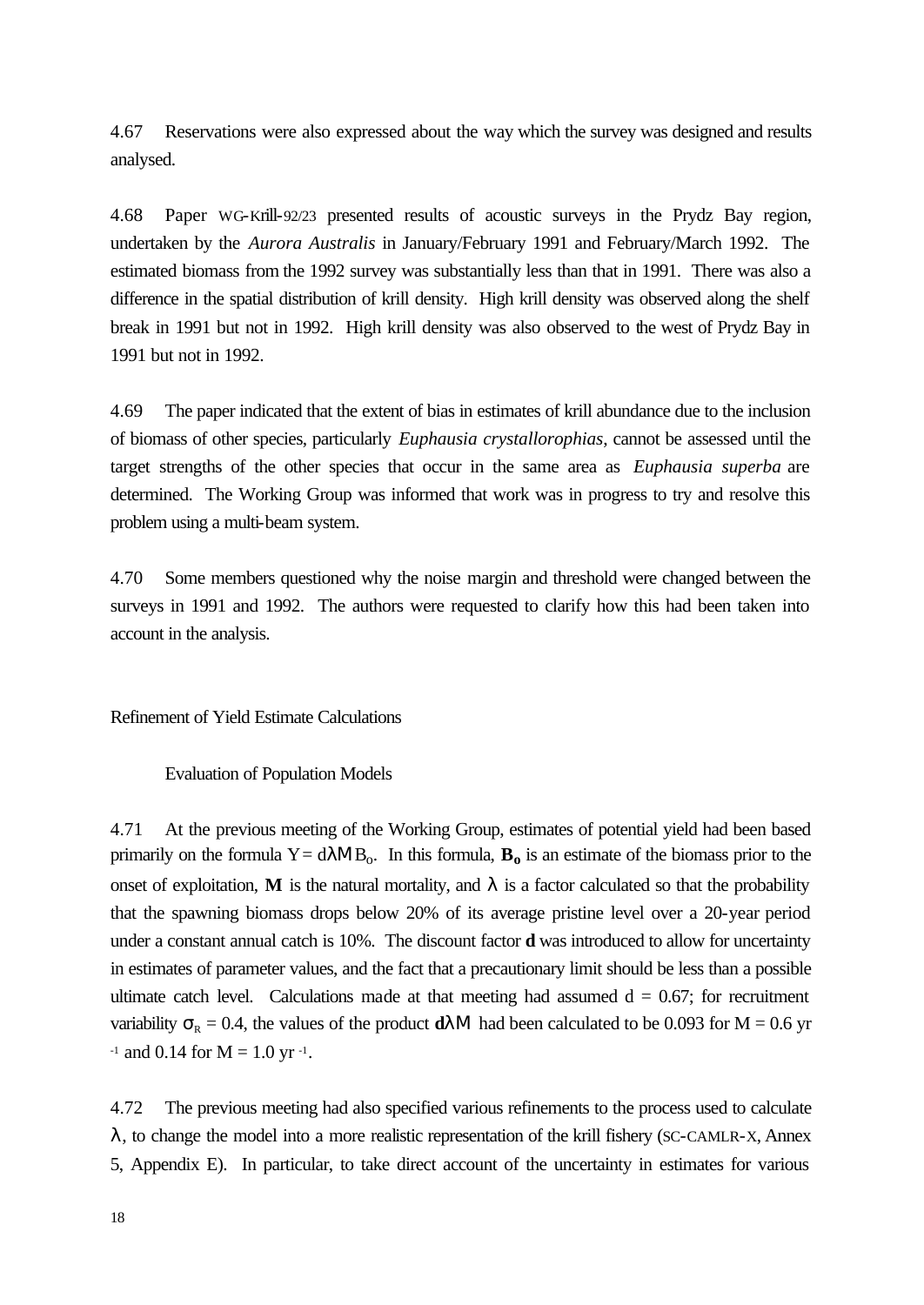parameter values (instead of the *ad hoc* approach of applying a discount factor **d**), prior distributions had been specified for these values, with the refined calculations of **l** to incorporate integration over these distributions. Thus, for example, results were to be integrated over uniform distributions for **M**  and  $\mathbf{s}_R$  over the ranges [0.4, 1.0 yr<sup>-1</sup>] and [0.4, 0.6] respectively.

4.73 Refined calculations requested by the Commission were carried out and reported in WG-Krill-92/4. For a fishing season over the whole year, the value of the factor  $\lambda M = \gamma$ corresponding to a 10% probability of the spawning biomass falling below 20% of its average pristine level over a 20-year period of constant-catch harvesting had been evaluated to be 0.063.

4.74 Paper WG-Krill-92/28 contained results of calculations similar to those reported in WG-Krill-92/4, using a simplified version of the model. In the light of the results obtained, the author of WG-Krill-92/28 suggested that the values of **g** listed in WG-Krill-92/4 were too low.

4.75 The Working Group agreed that when complex calculations of this nature, which may form the basis for subsequent management recommendations, are carried out, it is desirable as a matter of principle that they should be independently checked before being finally adopted. Accordingly, it recommended that the Secretariat be requested to check the calculations reported in WG-Krill-92/4 and 28, with particular regard to explaining the apparent differences in results.

4.76 During the course of discussions, further refinements to the model used in WG-Krill-92/4 were suggested. These are detailed in Appendix E which also specifies certain further sensitivity tests and output statistics which were requested.

4.77 The Working Group noted that the model in question is intended to assist with the development of broad *initial* advice on an appropriate precautionary catch limit, which is based on the results of a single biomass survey only. As such, it would be inappropriate to extend this particular model further to consider either:

(i) feedback-control management options (i.e., adjustment of the catch level during the harvesting period on the basis of additional surveys or other observations);

and

(ii) spatial effects, related (for example) to localised predator aggregations.

Rather, separate models should be developed to address these concerns specifically.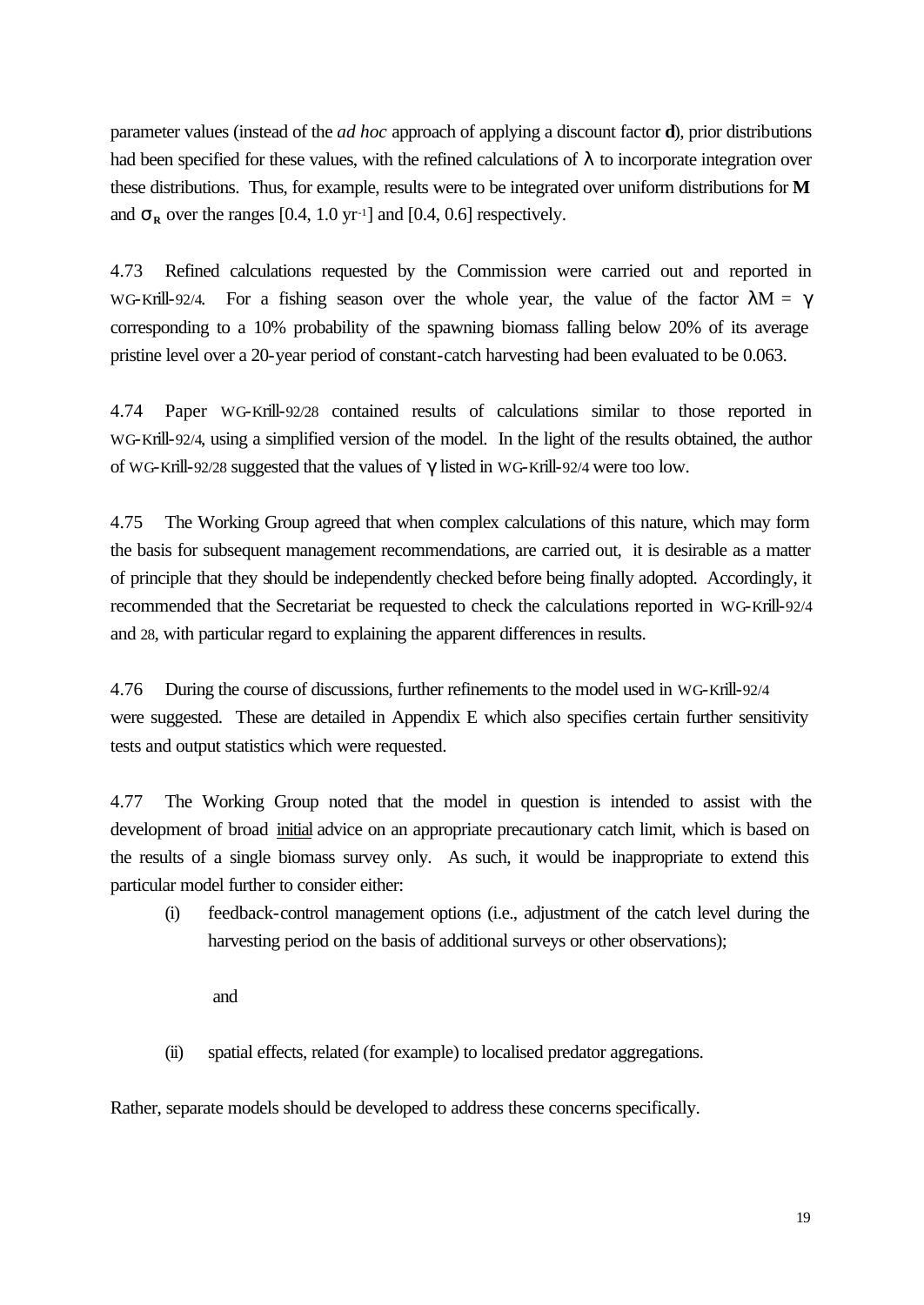4.78 Dr Hatanaka stated that he considered it unrealistic that harvesting a proportion of the estimated krill biomass as small as 6.3% could deplete spawning biomass to as large an extent as indicated by the results reported in WG-Krill-92/4. He wished to stress his view that it would be premature to base management recommendations on that result.

4.79 At the time of the adoption of the report, Dr Shust indicated his agreement with this point of view.

#### Evaluation of Demographic Parameters

4.80 The results of yield estimate calculations using the model of WG-Krill-92/4 are particularly sensitive to the value of the recruitment variability parameter  $\mathbf{s}_R$ . It is clearly desirable that the values used in calculations should be based upon analyses of observations of the krill resource, rather than upon analogy with the values for other small pelagic fish species as in the case at present. Appendix E sets out a basis by which  $\mathbf{s}_R$  might be estimated directly from length distribution results obtained on research surveys.

4.81 Paper WG-Krill-92/8 reported estimates of krill mortality ranging from 0.75 to 1.17 yr -1 . It was noted that these were compatible with results obtained previously by Siegel (1991\*) .

4.82 Paper WG-Krill-92/15 reviewed length-weight relationships for krill, with particular attention to seasonal variation, to aid (*inter alia*) in biomass assessment from acoustic surveys. It was suggested that the precision of the results reported should be investigated by means of the methods similar to those applied by Morris *et al.* (1988<sup>\*\*</sup>).

Refinement of Precautionary Catch Limit Estimates

4.83 At the previous meeting, the formula  $Y = d\lambda MB_0$  had been used to provide an indication of an appropriate precautionary catch limit in Statistical Area 48. The value of 15.1 million tonnes used for **Bo** was based on the estimate (at that time) from the FIBEX survey in Subareas 48.1, 48.2 and 48.3, because of its near synopticity. The two values for **dlM** indicated in paragraph 4.72 above had then indicated values of 1.40 and 2.11 million tonnes for **Y**; it had been noted that these two

l

<sup>\*</sup> SIEGEL, V. 1991. Estimation of krill (*Euphausia superba*) mortality and production rate in the Antarctic Peninsula region. Document *WG-Krill-91/15*. CCAMLR, Hobart, Australia.

<sup>\*\*</sup> MORRIS, D.J., J.L. WATKINS, C. RICKETTS, F. BUCHOLZ and J. PRIDDLE. 1988. An assessment of the merits of length and weight measurements of Antarctic krill *Euphausia superba*. *Brit. Ant. Surv. Bull. 79*: 37-50.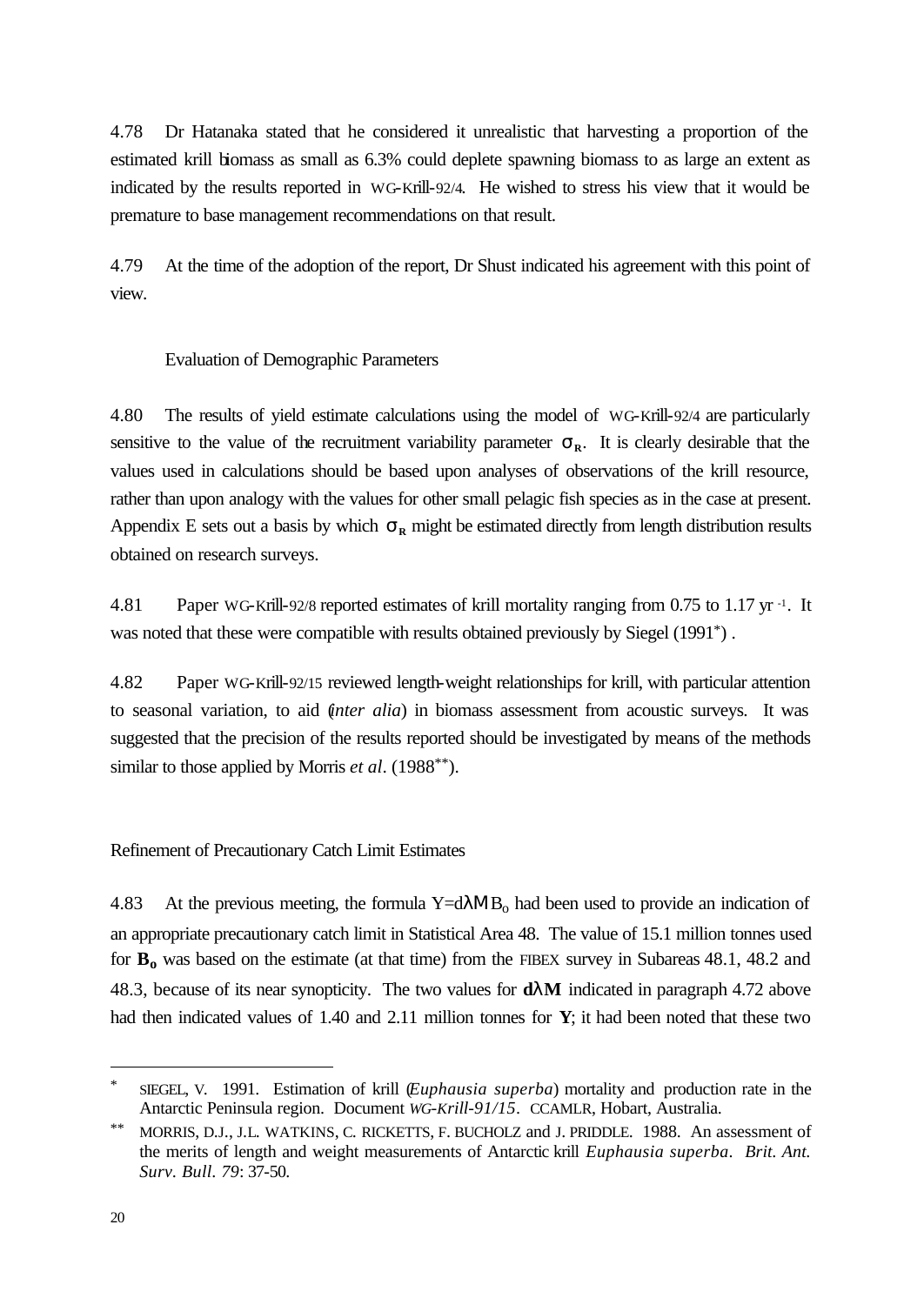estimates were negatively biased because no account had been taken of flux factors and incomplete coverage of the total area by FIBEX. Two alternative methods had suggested precautionary limits of 1.5 million tonnes and between 1 and 2 million tonnes. Taking all these results into account, the Working Group had recommended a precautionary catch limit of 1.5 million tonnes (which corresponds to a value of 0.10 for the factor **dlM**).

4.84 Based on this previous value for  $dM$ , and the value of  $\gamma = 0.063$  from WG-Krill-92/4, together with the updated results for **Bo** from FIBEX as discussed in paragraphs 4.47 to 4.63 above (see also Table 2), precautionary catch limit estimates (**Y**) calculated in a manner and under assumptions similar to those of the previous year would be as follows (all units are million tonnes):

| Subarea/Division |                                                                           | $B_0$                  | $Y = (d\lambda M = 0.10)$ | $Y(\gamma = 0.063)$  |
|------------------|---------------------------------------------------------------------------|------------------------|---------------------------|----------------------|
| 48.6             | 48.1, 48.2, 48.3 (including Walther Herwig)<br>(excluding Walther Herwig) | 21.43<br>11.00<br>4.63 | 2.14<br>1.10<br>0.46      | 1.35<br>0.69<br>0.29 |
| 58.4.2           |                                                                           | 3.93                   | 0.39                      | 0.25                 |

4.85 Values for Subareas 48.1, 48.2 and 48.3 in the table above have been reported for **B<sup>o</sup>** estimates both including and excluding data from the *Walther Herwig*, for reasons discussed in paragraphs 4.58 and 4.59 above.

4.86 Conservation Measure 32/X adopted by CCAMLR in November 1991 required the Scientific Committee to provide advice on how the precautionary limit for Statistical Area 48 should be divided between subareas or bcal areas, once the total catch in Subareas 48.1, 48.2 and 48.3 exceeds 620 000 tonnes in any fishing season. Paper WG-Krill-92/16 sets out a number of options in this regard, which formed the basis for the Working Group's discussion of this issue.

4.87 In the light of these discussions, the Working Group developed seven alternative methods for allocating the precautionary limit to subareas. An allocation might be based on any one or a combination of these methods. These seven methods are as follows.

(i) FIBEX estimates of krill biomass including data from *Walther Herwig* The most recent analyses of the FIBEX data set reported in WG-Krill-92/20 are used to allocate catch among subareas. Allocation is proportional to the biomass of krill estimated for each subarea. No allocation of krill is possible for Subareas 48.5 and 48.6, because no survey took place in these subareas during FIBEX.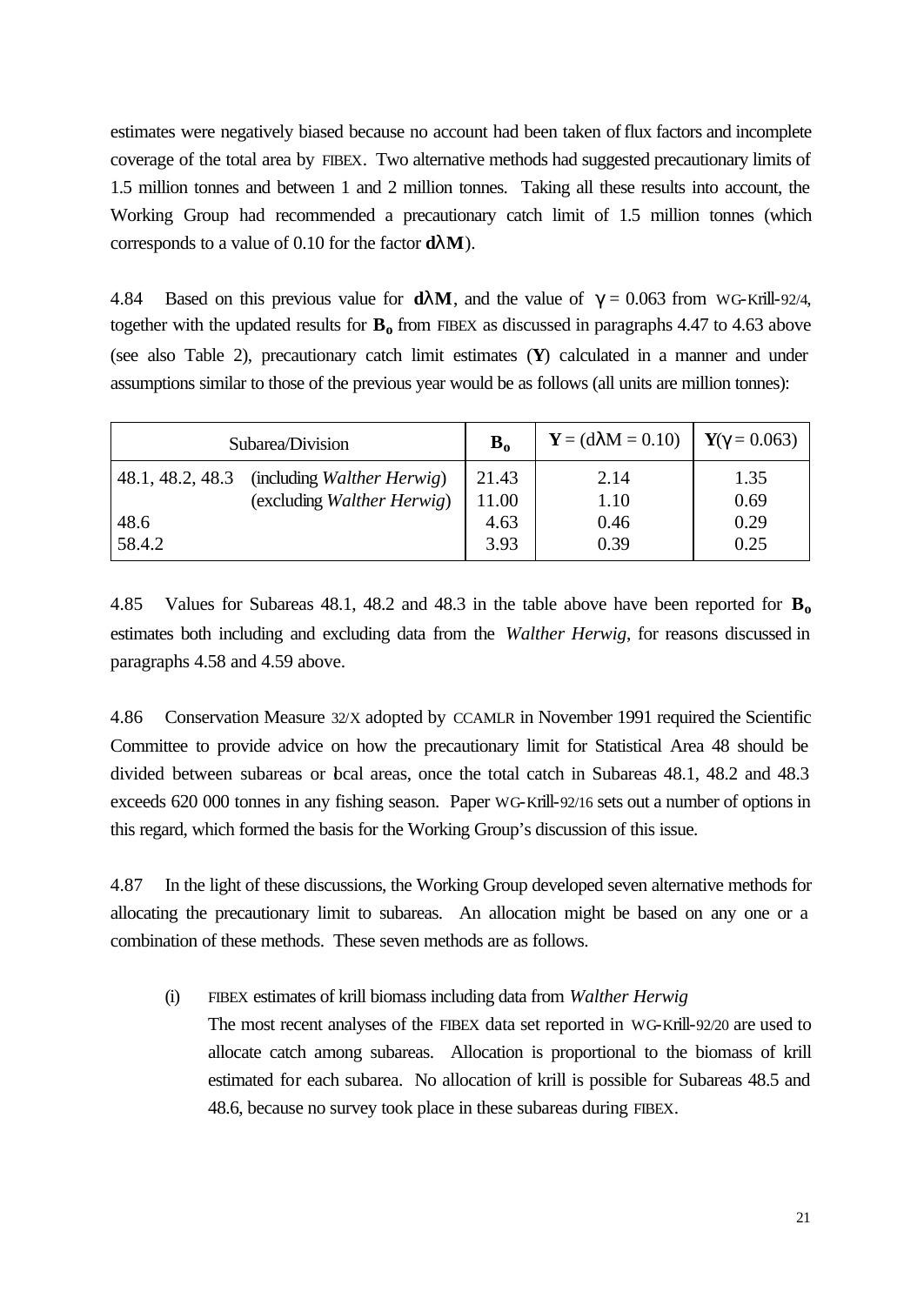(ii) FIBEX estimates of krill biomass excluding data from *Walther Herwig* This alternative is similar to (i), except that the survey data from the *Walther Herwig* are excluded.

#### (iii) Historical catch

Allocation to subareas is in proportion to historical catches. The highest catch reported for each subarea, regardless of year, is used. These values are then totalled, and the result is used as the divisor in calculating the percentage allocation for each subarea.

# (iv) Even division

Catches are allocated evenly to all six subareas.

#### (v) Linear extent of shelf break

This allocation is based upon the rationale that fishable concentrations of krill are found most frequently along the shelf break around islands, and that the linear length of the shelf break of each subarea may be proportional to the amount of krill resident at any one time in the subarea. Allocations for each subarea should then be proportional to the linear length of the shelf break (as defined by the 500 m isobath) in the respective subareas. Although this calculation could not be made during the Working Group's meeting, sufficient data are available for it to be performed.

(vi) Predator demand

Allocations to subareas are related to estimates of the amount of krill consumed in each subarea by pelagic and land-based predators. Estimates of predator consumption should include that by pinnipeds, seabirds, cetaceans and fish. Although this calculation could not be made during the Working Group's meeting, sufficient data are available for it to be performed. The exact form of the relationship between the allocations and the consumption estimates should be considered in the context of the estimates once available. The Working Group requested the Working Group for the CCAMLR Ecosystem Monitoring Program (WG-CEMP) to undertake this calculation as a matter of priority.

#### (vii) Local biomass adjusted for movement of krill

Allocations to subareas are proportional to some measure of local krill biomass, adjusted for krill movement. The mechanics of this scheme have yet to be specified, but would be intended to account for differences in the residence time of krill in the various subareas.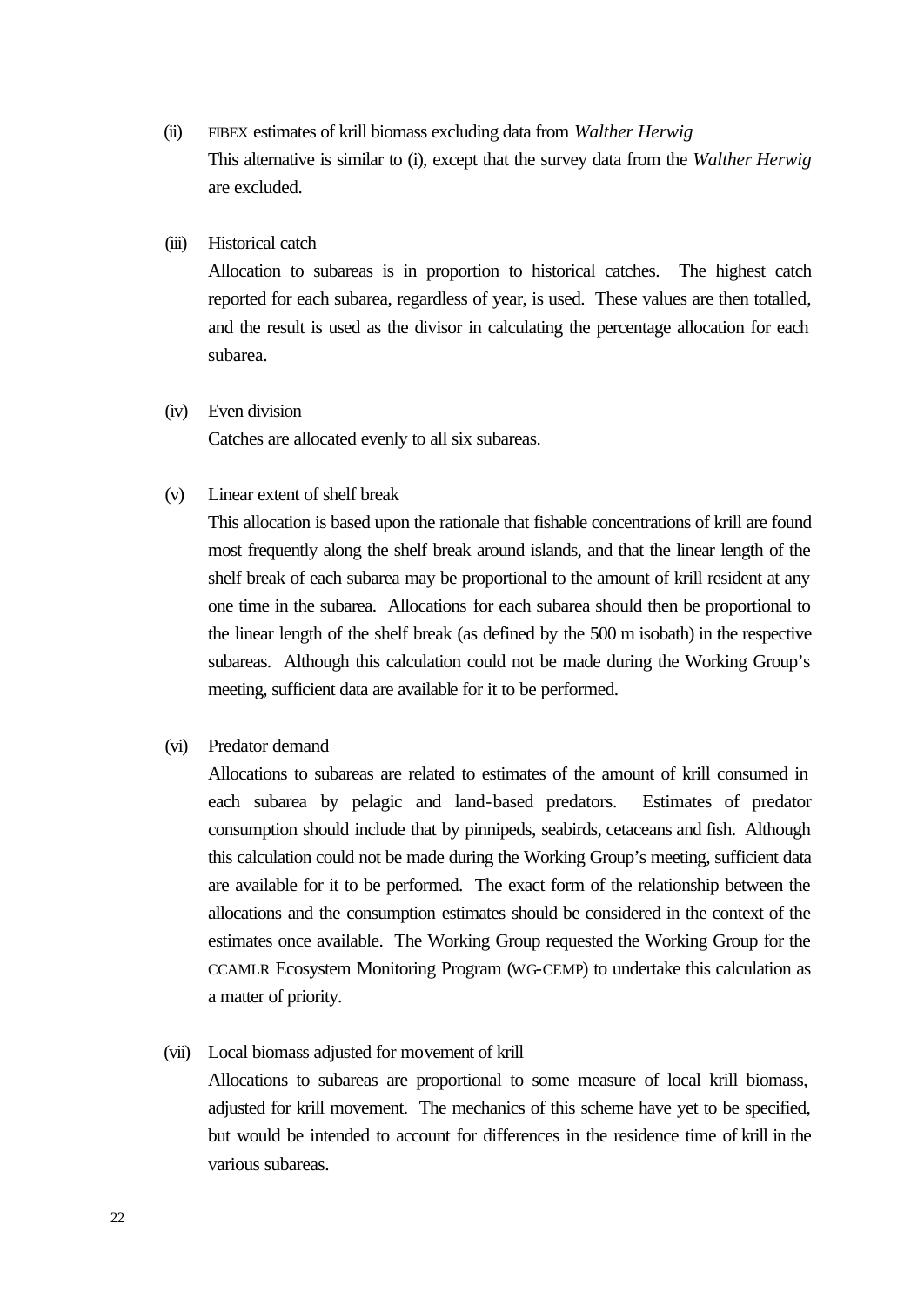4.88 The Working Group also recognised the advice to the Commission from the Scientific Committee (CCAMLR-X, paragraph 6.16) that it may be necessary to supplement the allocation of the precautionary catch limit with other management measures to ensure that the catch was not entirely concentrated in the foraging range of vulnerable land-breeding predators.

#### ECOLOGICAL IMPLICATIONS OF KRILL FISHING

5.1 The ecological implications of krill harvesting have been identified as topics of major concern for the Scientific Committee. The Working Group discussed this item with respect to the location and timing of the fishery, the effects of management measures on krill fishing and CEMP studies. Some discussion of this topic had occurred under Agenda Item 3.

5.2 The Working Group had an extensive and valuable discussion on this topic and it was felt that the dialogue between scientists and those with practical experience with fisheries had led to a better appreciation of what measures would be considered as reasonable when considering management options.

# Location and Timing of the Fishery

5.3 Specific questions, posed by the Scientific Committee (SC-CAMLR-X, paragraph 6.36), were considered.

5.4 Responses to questions (i) and (ii), summarised as: 'Why is fishing concentrated at certain times and locations?' and 'What is known of krill concentrations more than 100 km from land?' are set out below.

# General Points

5.5 Currently fishing fleets prefer to operate close to islands because concentrations of krill tend to occur in predictable locations there. Such situations are found in summer north of the South Shetlands, west of the South Orkneys in summer and in winter around South Georgia.

5.6 Fleets have tended to encounter sufficient krill on these traditional grounds without needing to search much farther afield. Steady catch rates on these grounds indicate a ready supply of krill but give no substantial indication of the status of the resource.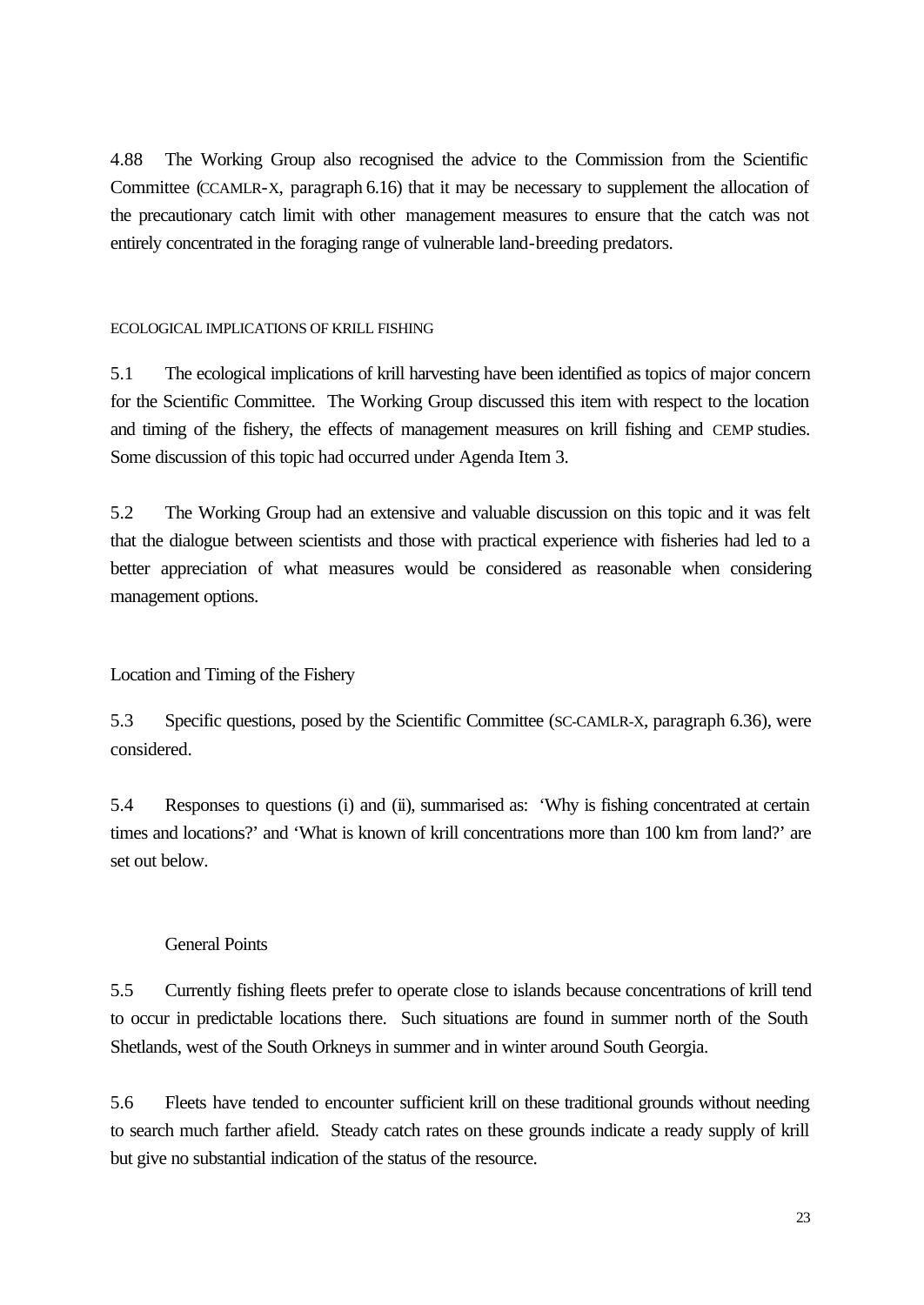5.7 Evidence from historical whale catches suggests that krill concentrations can occur at distances greater than 100 km from land. Krill fishing fleets do not look for such concentrations since much greater searching time is required to find such transient and mobile concentrations. Open ocean concentrations also tend to be smaller.

5.8 Icebergs, because they produce substantial quantities of 'growlers' and 'bergy' bits when grounded in summer, and pack-ice are avoided by the fishing fleets.

#### Subarea 48.1

5.9 The start of the fishing season is dependent on two factors, the absence of ice and the feeding state of the krill.

5.10 The primary areas of commercial fishing are to the north of Livingston, King George and Elephant Islands. Research sampling and commercial fishing have shown that these areas contain predictably good krill concentrations.

5.11 In most years the area is generally clear of ice by November. At this time krill are feeding on the spring bloom of phytoplankton. Such "green" krill are unsuitable for processing by the Japanese fishery. During the second half of December there are only a few Japanese vessels fishing and these actively search for "white" (non-feeding) krill. As the season progresses fewer "green" krill tend to be present so that by mid-February about half of the krill are green. The peak of the Japanese fishery occurs in February at which time it is easier to find "white" krill. By March nearly all of the krill are "white" and fishing continues until sea-ice encroaches into the area at the start of winter (Figure 1).

5.12 At the start of the season fishing is concentrated in the offshore part of the shelf in order to catch the larger krill. Fishing moves shorewards as the season develops.

5.13 Some fishing vessels move northeastwards along the shelf with the intention of fishing on the same concentration for a period of several days. Other fishing vessels remain more or less in the same location and fish on concentrations as they pass through the area. The coastal movement is more consistent in the Livingston and King George Island regions than around Elephant Island.

5.14 Based on a questionnaire and other studies, WG-Krill-92/21 showed that the Chilean fishery operates in a similar manner to that of the Japanese and generally begins in late January so as to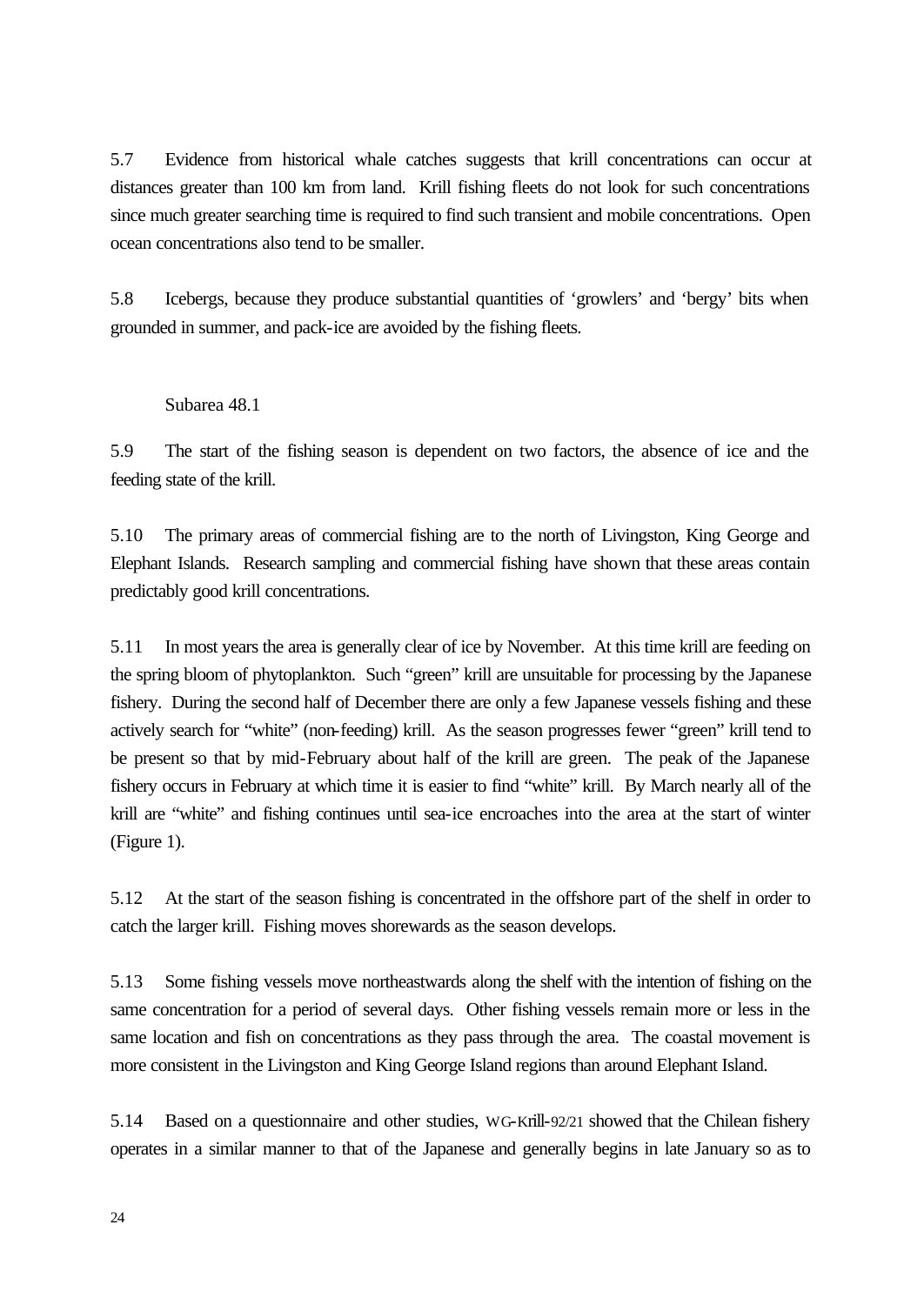avoid sea-ice and "green" krill; it continues for approximately one and a half months. For safety reasons the master of the fishing vessel is encouraged to fish close to the islands.

5.15 Both the Chilean and Japanese fisheries avoid locations where "green" krill are found. The Chilean fishery avoids gravid females while the Japanese fishery targets them. Operationally this means that a vessel would make a short trial tow at a location and, providing the catch was suitable for processing, would remain at that location making longer tows providing a catch rate of around 10 tonnes per haul. If the trial catch was unsuitable, the vessel would move to a new location, perhaps only a few miles away, and make a further trial haul.

#### Subarea 48.2

5.16 Russian vessels which can use "green" krill tend to fish on concentrations of krill that are found to the west of Coronation Island. Fishing in this area generally commences in December, as soon as ice conditions permit. Hourly catch rates are much higher in this subarea than in their Subarea 48.1 fishery.

5.17 Although krill concentrations generally occur at the same location in Subarea 48.2, they are less predictable here than on the South Shetlands shelf (Subarea 48.1). Consequently in some years the fleet fishes in other locations, sometimes a large distance from the shelf. Such a situation occurred in 1978, a season when fishing was concentrated around 58°S, 42°W.

5.18 The Russian fishery is aimed at catching krill for two types of product. One of these products requires high quality large krill, the other can accept a large proportion of "green" krill. Vessels fishing for krill to produce the high quality product commence fishing in December in Subarea 48.1 and January in Subarea 48.2.

5.19 Russian regulations on the manning of fishing vessels limit the operational period to a total of 150 days at sea. This restricts individual fishing vessels to around three months on the fishing grounds in any one season.

#### Subarea 48.3

5.20 Fishing tends to be concentrated on the shelf and at the shelf break at South Georgia. Very few catches have been reported more than 100 km from land.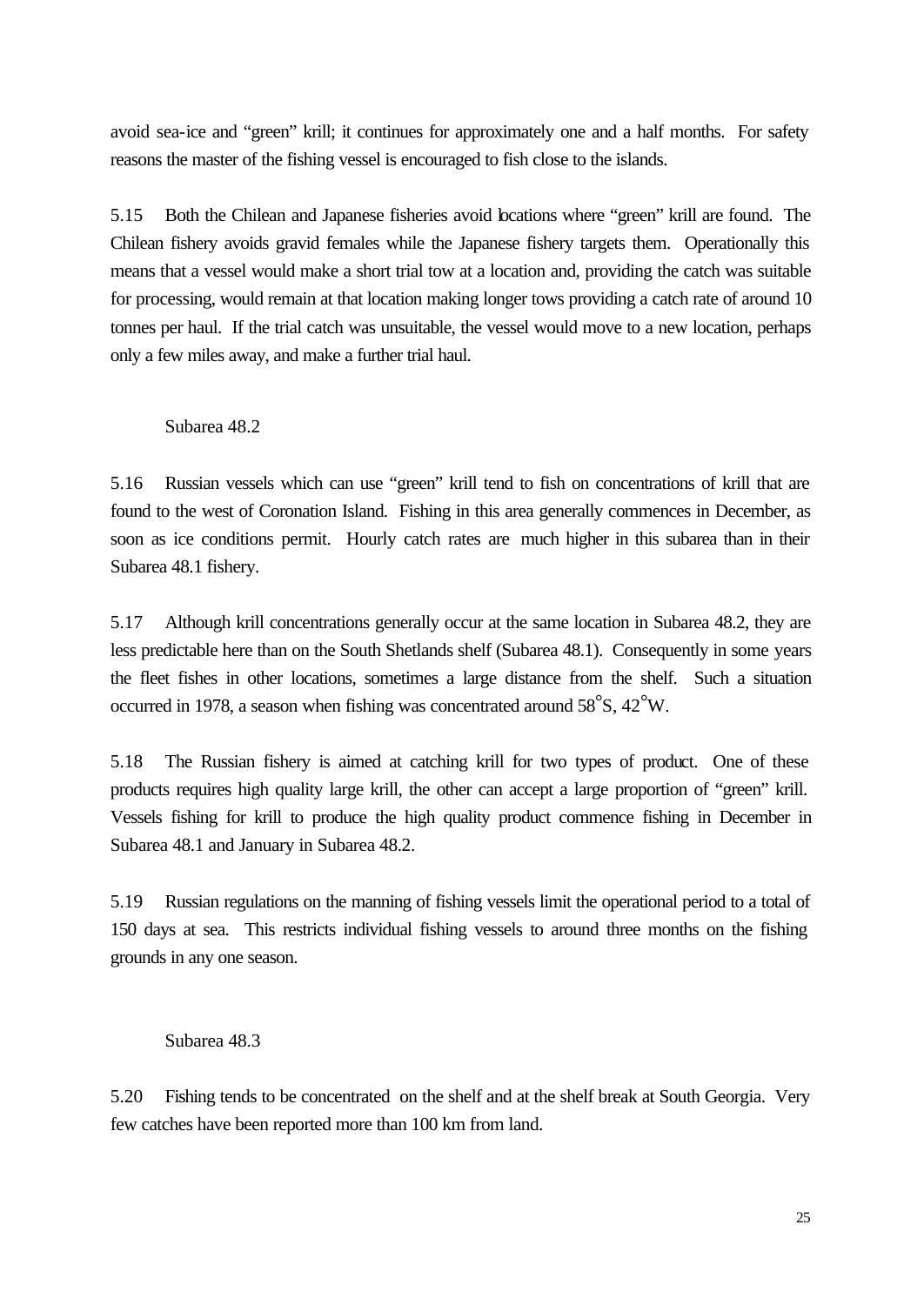5.21 The South Georgia fishery is conducted throughout the winter and Russian fishing captains are encouraged not to commence fishing in the area before May.

5.22 The absence of ice around South Georgia means that the fishery can continue throughout the year.

5.23 Large catches have been reported from the summer months but these tend to follow research surveys when high concentrations have been detected (WG-Krill-92/14).

5.24 This season (1991/92) a single Japanese trawler moved to Subarea 48.3 when fishing in the coastal area of Subarea 48.1 was impractical due to ice. Preliminary reports indicate that good economical catch rates have been achieved by this vessel operating close to South Georgia.

#### Division 58.4.2

5.25 This area is not currently the focus of a fishery but in the past Japanese and Russian vessels have operated in a narrow band close to the shelf break. The timing of the fishery is dependent on the amount of sea-ice present.

5.26 Although fishing has been concentrated in the same general area the precise locations are dependent on the locations of patches along an extensive length of shelf. Open ocean concentrations tend to be less predictable as is the case in similar areas in the Atlantic Sector.

Responses to Questions on Variation in Krill Abundance

5.27 Responses to questions (iii) and (iv) of SC-CAMLR-X, paragraph 6.36, summarised as: 'How critical is the December through February period to the fishery?' and 'How does abundance and distribution vary throughout the fishery season' were considered.

5.28 Dr J. Bengtson (USA), Convener of WG-CEMP, explained that the reason for specifying the critical period from December through February was based on the requirements of land-based predators. Penguins that are rearing chicks have restricted foraging ranges from the end of November until February and lactating fur seals have a restricted foraging range from December through March.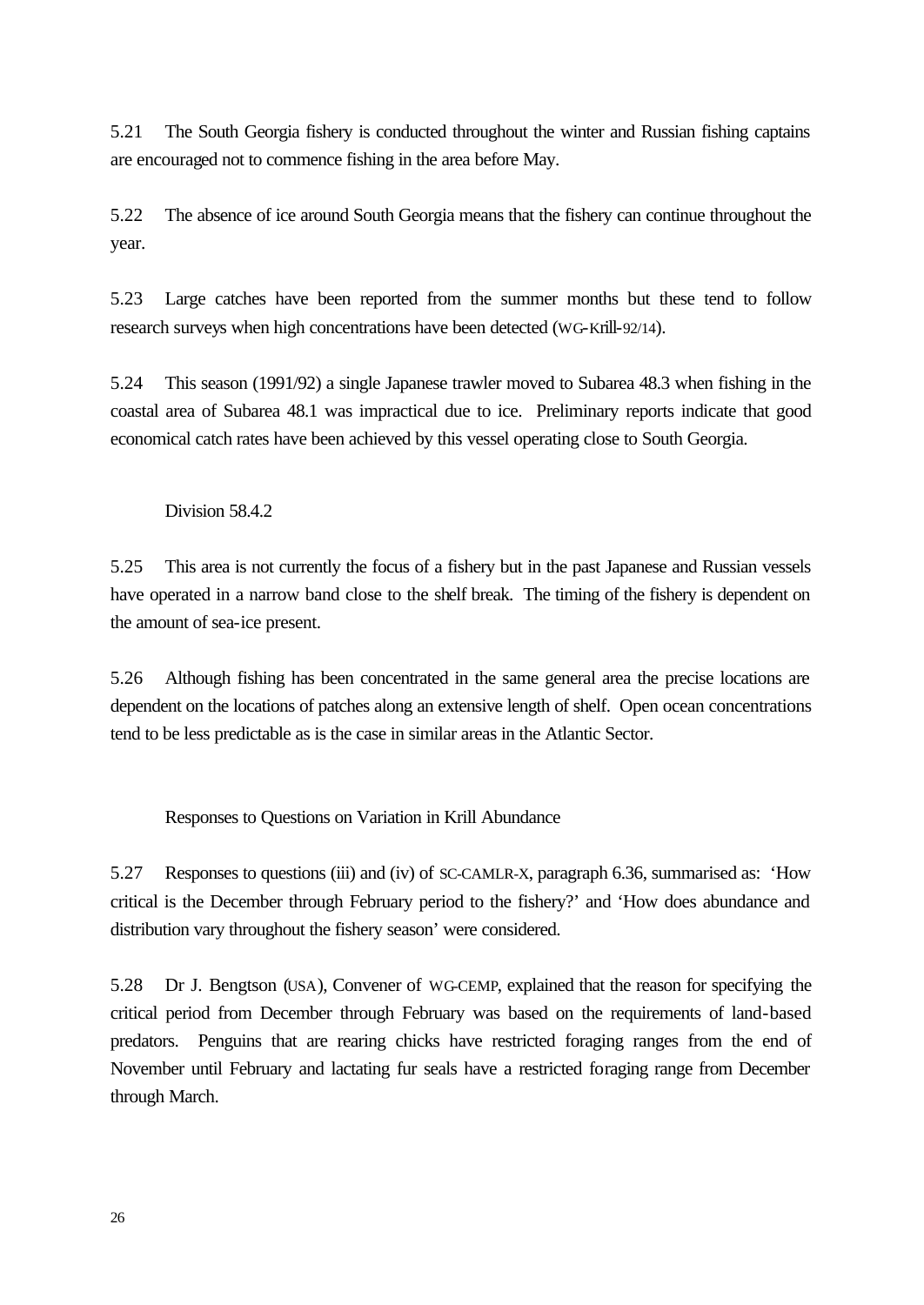5.29 The Data Manager provided a breakdown of catches by month for Subareas 48.1 and 48.2 (Table 3). Between 1988 and 1991 catches were reported from October through to June. In Subarea 48.1 large catches were usually taken from January through to March or April. In Subarea 48.2, while large catches were also taken from January through to March, in some years equally large catches were taken as early as November or as late as June.

5.30 An analysis of catches with respect to distance from predator colonies (WG-Krill-92/19) indicated that, in Subarea 48.1, virtually all of the catches were taken less than 100 km from the colonies. The peak catches have been occurring in the range 41 to 60 km at the start of the season and in the range 21 to 40 km by January or February.

5.31 A similar analysis of data from Subarea 48.2 indicated no clear cut pattern.

5.32 Recent catches within the critical period from December to March and within 100 km of colonies are summarised below:

| Year                                 | <b>Total Annual Catch</b><br>Subarea 48.2<br>Subarea 48.1 |                                                   | Percent in Critical Period<br>Subarea 48.1<br>Subarea 48.2 |                      |
|--------------------------------------|-----------------------------------------------------------|---------------------------------------------------|------------------------------------------------------------|----------------------|
| 1987<br>1988<br>1989<br>1990<br>1991 | 78 918<br>105 554<br>42 477<br>64 641                     | 19 902<br>94 659<br>82 40 6<br>220 518<br>167 257 | 85<br>90<br>89<br>74                                       | 78<br>54<br>13<br>53 |

5.33 Examination of these tabulated results indicates that in Subarea 48.1 fishing is concentrated in the months and locations that are critical to land-based predators. Fishing at these times and in these locations is presently required to provide catches most suitable for the current market demand.

5.34 In Subarea 48.2 much less fishing occurs during the critical period and within 100 km of land-based predator breeding sites, while in Subarea 48.3 the bulk of the fishing is restricted to the winter months.

5.35 Research undertaken in Subarea 48.1 (Siegel, 1988) has shown that the krill distribution extends to its maximum range beyond the shelf break in the summer and to a minimum during the winter. Krill abundance increases from October to reach a maximum in February and then decreases to a winter minimum.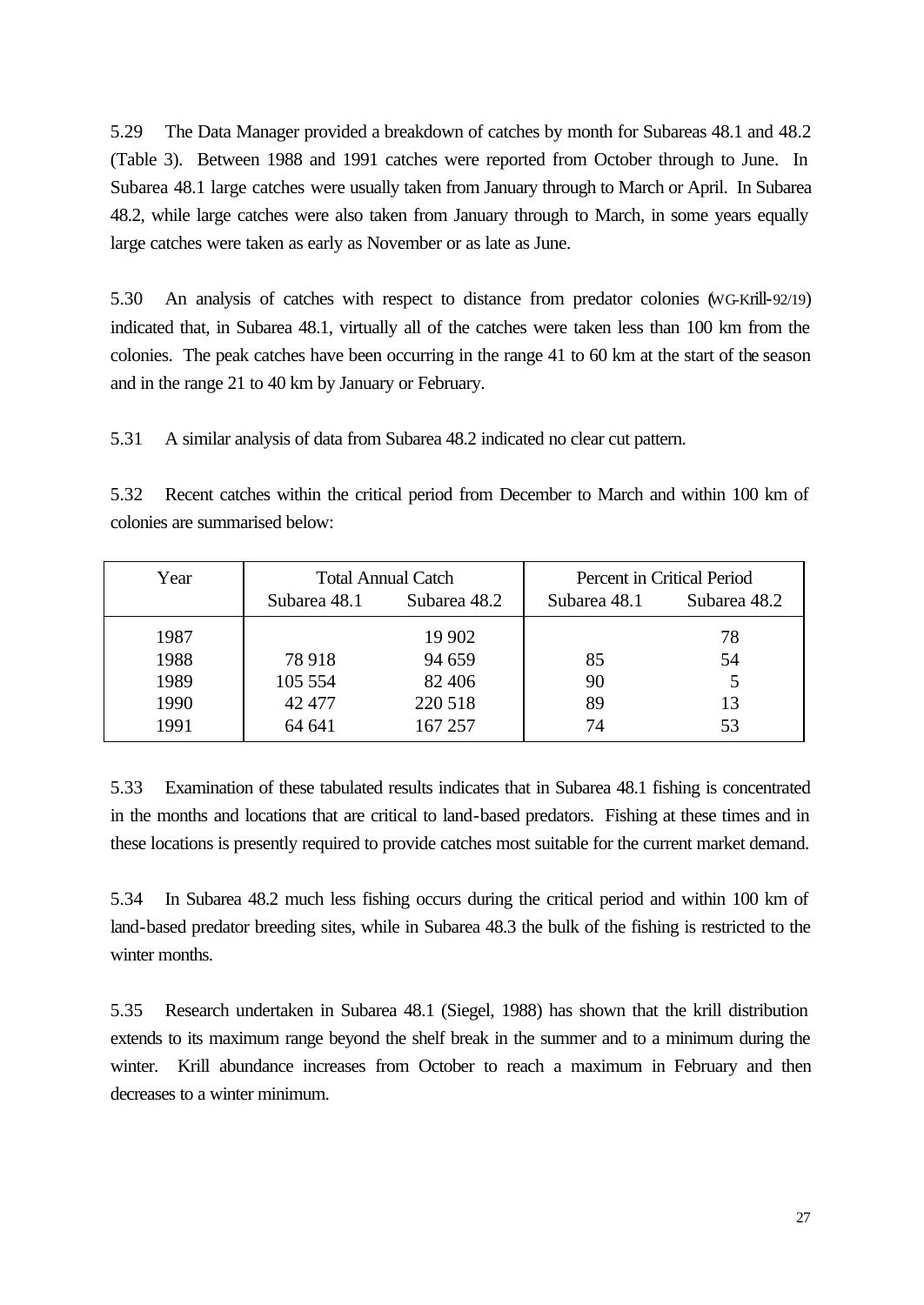Relation of Fishing to Krill Predators

5.36 Consideration of the functional relationships between krill, its principal predators and the krill fishery is a central requirement of Article II of the Convention.

5.37 The topic was considered at two spatial scales, the Southern Ocean scale and that related to localised krill/predator interactions.

5.38 At the Southern Ocean scale there are still problems in reconciling the best estimates of krill standing stock, mortality and production with estimates of predator consumption.

5.39 The need for careful thought in considering possible krill/predator/fishery interaction models was emphasised. Consequently, the Working Group agreed that strategic approaches to improve model specification and the selection of basic parameter requirements should be encouraged. The main aims of a model of this kind at this stage might be:

- (i) to determine the level of escapement\* needed to satisfy predator demands; and
- (ii) to determine how krill standing stock responds to changes in fishing mortality.

5.40 In the first instance, it was felt that a simple approach to reconcile estimates of predator consumption with those of available krill biomass and mortality offers an appropriate starting point.

5.41 This accounting exercise was undertaken for Subareas 48.1 and 48.2 (Appendix F). A simple model linking predator consumption, krill biomass and estimated mortality rates (**M**) in Subarea 48.1 indicated that there was general agreement between mortality rates used in the estimation of potential yield (see paragraphs 4.84 and 4.85) and those calculated from preliminary estimates of predator consumption.

5.42 Similar calculations were requested for Subarea 48.2. Results of these calculations are also presented in Appendix F. The Working Group did not have time to review these results and consider their implications.

5.43 On the local scale, particularly in the vicinity of CEMP monitoring sites, there has been considerable progress which should lead to quantifying some of the functional relationships between

l

In a fisheries management context, escapement is meant to refer to the average level of biomass of the exlpoited stock for a given level of fishing. Proportional escapement is the ratio of this exploited biomass to the average biomass of the stock before the start of the fishery (pristine biomass).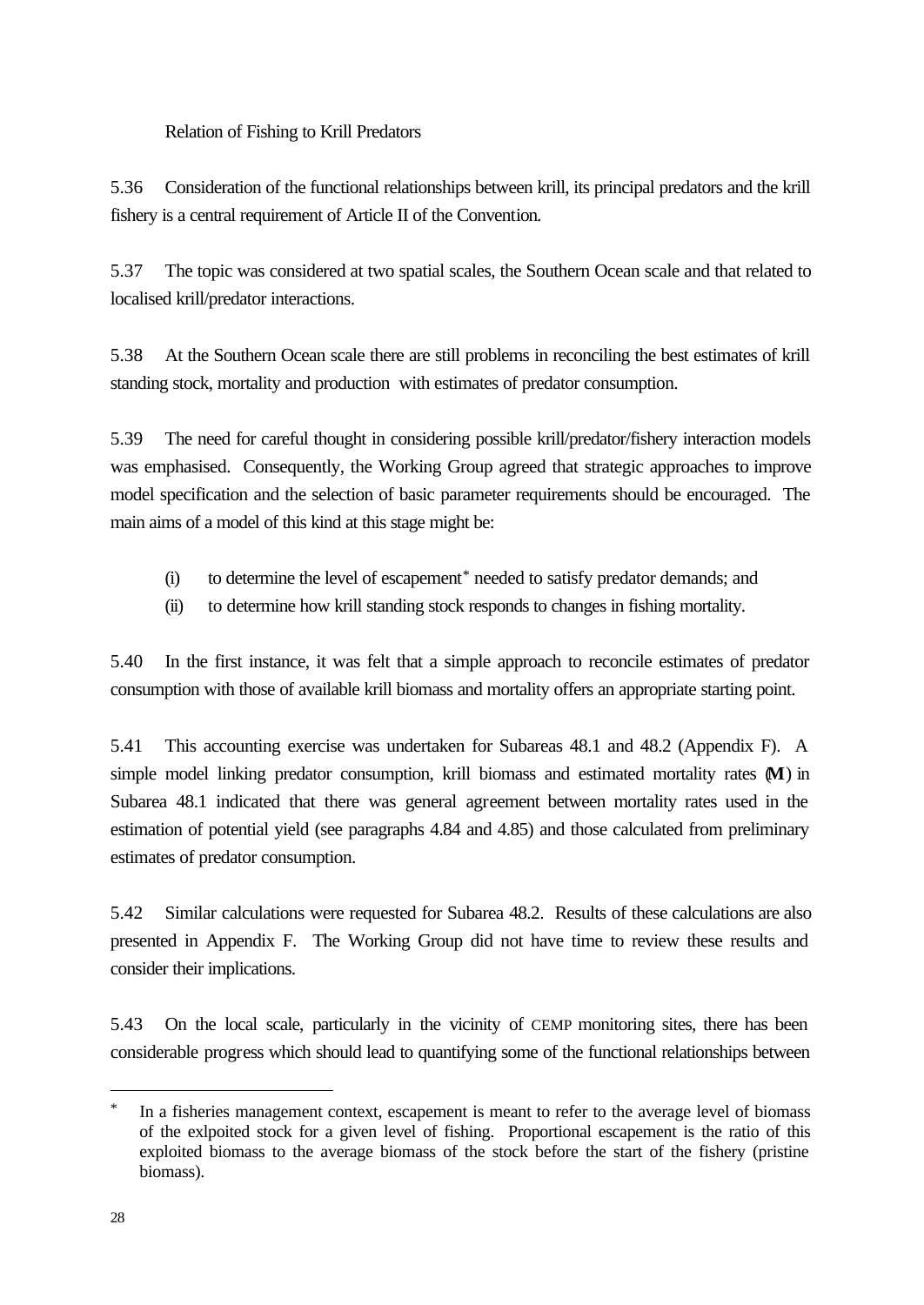krill and its predators. These topics will be included in the discussions of the forthcoming Joint Meeting of WG-Krill and WG-CEMP.

5.44 Additional topics raised in consideration of possible functional relationships included the minimum levels of local krill standing stock and aggregation patterns necessary to support a fishery and some consideration of the effects on predators of a fishery when the krill standing stock or density were low.

5.45 Dr Bengtson noted that WG-CEMP is in the process of refining estimates of the prey requirements of krill predators. It is anticipated that these efforts will lead to the development of interim estimates prior to the 1992 meeting of the Scientific Committee. It is also expected that the interim estimates will be further refined during an interactive workshop, tentatively scheduled for 1993, which would incorporate information on the abundance, distribution, energetics, and prey needs of predators into relevant models being considered by WG-CEMP. Subsequent to that meeting, it is likely that WG-CEMP will request detailed information from WG-Krill on the distribution, abundance and biological characteristics of krill at different temporal and spatial scales.

#### Effects of Management Measures on Krill Fishing

5.46 The following options for management measures to control fishing in specific areas were discussed:

- (i) closed areas;
- (ii) closed seasons;
- (iii) catch limit based on historical catches;
- (iv) realtime feedback to adjust catch level based on krill survey results;
- (v) realtime feedback to limit fishing when predator indices are low;
- (vi) combination of closed area and closed season; and
- (vii) applying one set of measures to areas where CEMP monitoring is in progress and a different set of measures to other areas where similar predator colonies are known to exist.

5.47 The imposition of closed seasons and areas would have the effect of forcing fishing activities away from some traditional fishing grounds, where information was being collected on land-based predators, into areas where other predators might be at as much or even greater risk. It was agreed that the exclusion of fishing from the ISRs was contrary to the requirements of CEMP.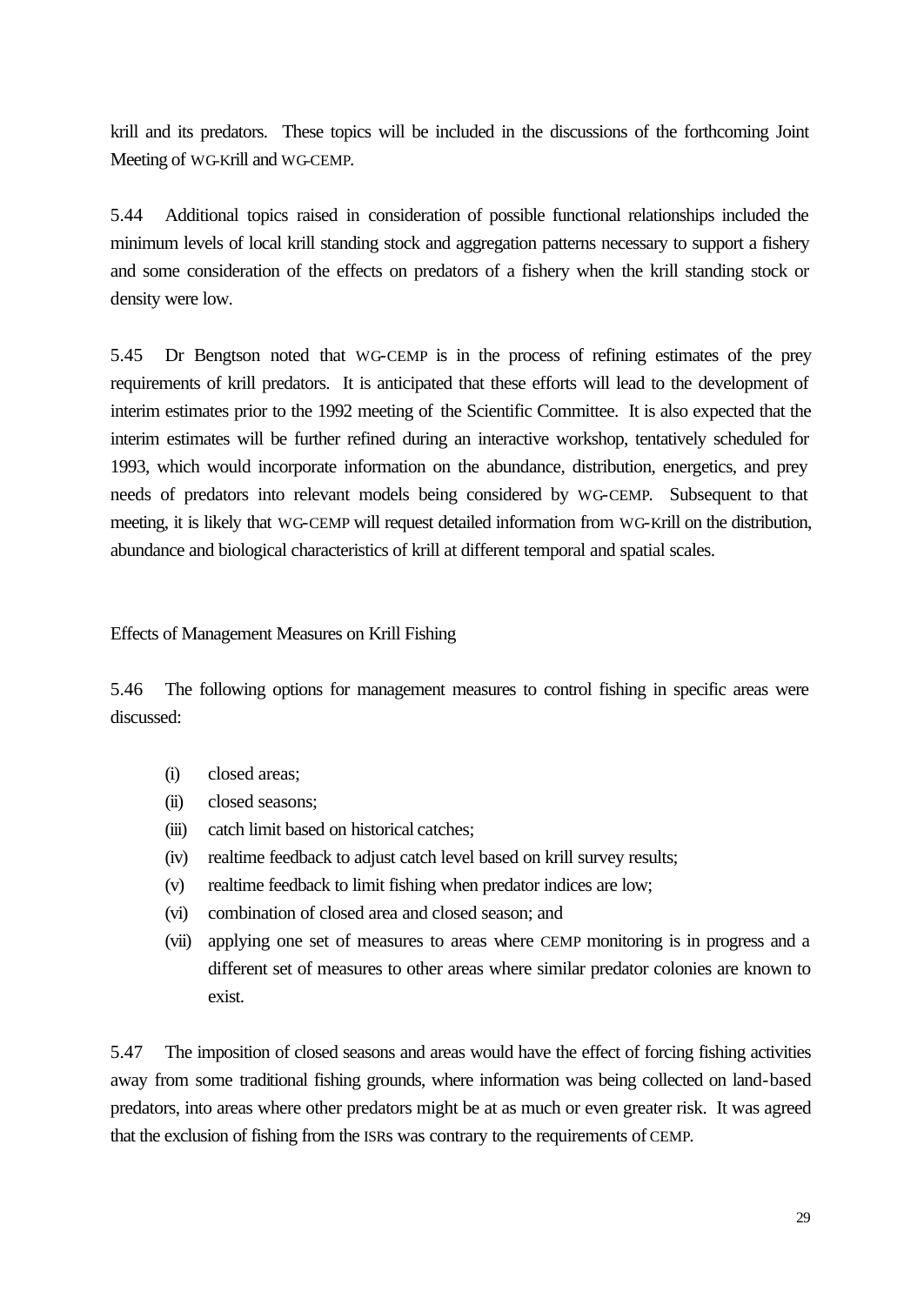5.48 WG-Krill had discussed precautionary limits based on historical catches at its previous meeting (SC-CAMLR-X, Annex 5, paragraph 6.38 *et seq*.). There was no further discussion of historical catches.

5.49 Realtime feedback approaches have the advantage that they can take account of local changes. They are not easy to implement because they require continual monitoring and rapid response time. Such approaches are also likely to be disruptive to commercial fishing.

5.50 A combination of closed area and closed season such that fishing would be permitted for part of an area for part of a season has the advantage that it can afford protection to predators at certain restricted times and locations. It has the disadvantage that it is not easy to enforce.

5.51 The concept of applying additional restrictions to fishing activity in the vicinity of predator colonies not subject to CEMP monitoring rather than those within the ISRs was seen as offering some advantages. These need to be considered in the context of the krill requirements of pelagic predators and an overall strategy which takes pelagic and shore-based predators into account. WG-CEMP was requested to ensure that this concept was considered when reviewing its strategy to investigate the functional relationships among predators, prey and environmental conditions.

#### Liaison with WG-CEMP

5.52 The draft agenda for the Joint Meeting with WG-CEMP was discussed. The main aims of the meeting were seen as being the discussion of:

- krill catch rates with respect to current estimates of predator consumption (i.e., the question of krill escapement);
- the overlap of predator foraging ranges with commercial fishing activity; and
- krill fishing activity and predator information that might be needed for management.

5.53 To assist WG-CEMP in its ecosystem assessment efforts, WG-Krill had been requested to provide the most recent estimates of krill biomass (or relative biomass) in each of the ISRs (and other subareas or meso-scale survey areas as estimates become available) (SC-CAMLR-X, Annex 7, paragraph 5.6). The most recent analyses of krill biomass for portions of three ISRs are provided in Table 4. The coverage of these surveys in respect to the area of the ISRs is shown in Figure 2. The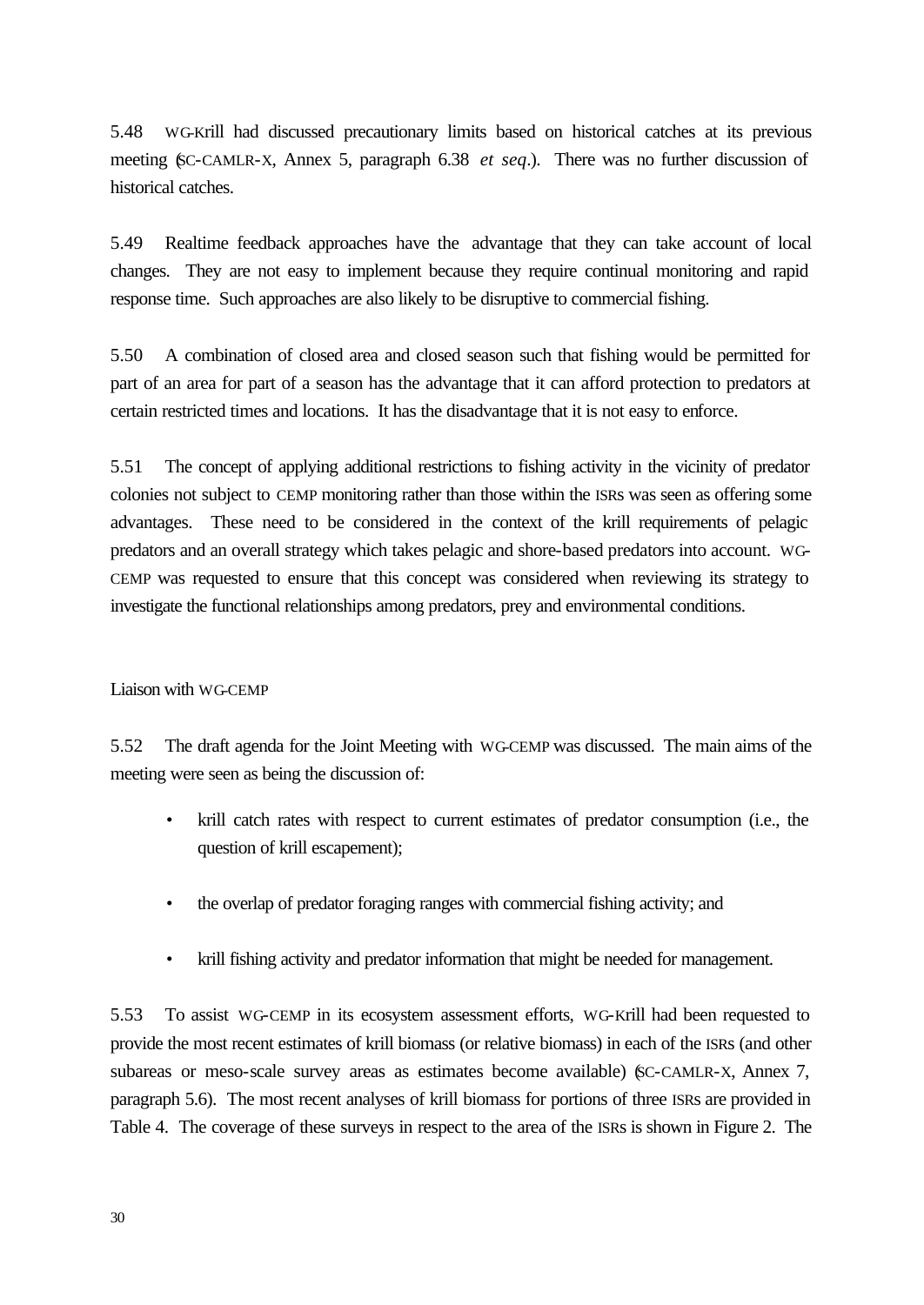Working Group stressed that these biomass estimates are only applicable to the area covered by the surveys and should not be extrapolated to cover the total areas of the ISRs.

#### ADVICE ON KRILL FISHERY MANAGEMENT

Precautionary Limits on Krill Catches in Various Areas

6.1 The Working Group considered revised estimates of krill abundance in Statistical Areas 48 and 58 obtained from reanalysis of the FIBEX data carried out in response to a request from the 1991 meeting (SC-CAMLR-X, paragraph 3.78). The Working Group also reviewed the results from the model for the calculation of the potential yield (**Y**), revised in accordance with the specifications set out in SC-CAMLR-X, paragraphs 201 to 203. Potential yield calculations based on the revised method and data are set out in the table below. The table includes biomass estimates obtained using FIBEX acoustic survey data, both including and excluding the data from the vessel which used 50 kHz echo sounding apparatus (discussion on this matter is given in paragraphs 4.58, 4.59 and 4.86).

| Subarea/Division                       |                                                    | $\mathbf{B}_{\alpha}$ (10 <sup>6</sup> tonnes) | $\mathbf{Y}$ (10 <sup>6</sup> tonnes) |
|----------------------------------------|----------------------------------------------------|------------------------------------------------|---------------------------------------|
| $48.1 + 48.2 + 48.3$<br>48.6<br>58.4.2 | (including 50 kHz data)<br>(excluding 50 kHz data) | 21.43<br>11.0<br>4.63<br>3.93                  | 1.35<br>0.69<br>0.29<br>$0.25 - 0.39$ |

6.2 The Working Group noted that it had recommended in paragraphs 4.76, 4.77 and 4.81 that some aspects of potential yield calculations required further consideration. It also noted the problems identified during the reanalysis of the FIBEX data and proposed further investigations to determine the validity of the estimates from 50 kHz data (paragraph 4.59).

6.3 The Working Group noted that the range of the revised potential yield calculations (based on  $\gamma$  = 0.063) for the whole of Statistical Area 48 of 0.98 to 1.64 million tonnes was within the range calculated by the Working Group in 1991 (SC-CAMLR-X, Annex 5). Although the lower end of the revised range was less than the precautionary catch limit adopted by the Commission in Conservation Measure 32/X, the Working Group noted that the potential yield figures were based on biomass estimates with limited coverage of the areas of krill abundance particularly in Subarea 48.3, and where 50 kHz data are excluded. It was noted that in Subarea 48.3 the estimate of krill biomass was substantially lower than that which would be compatible with estimates of the amount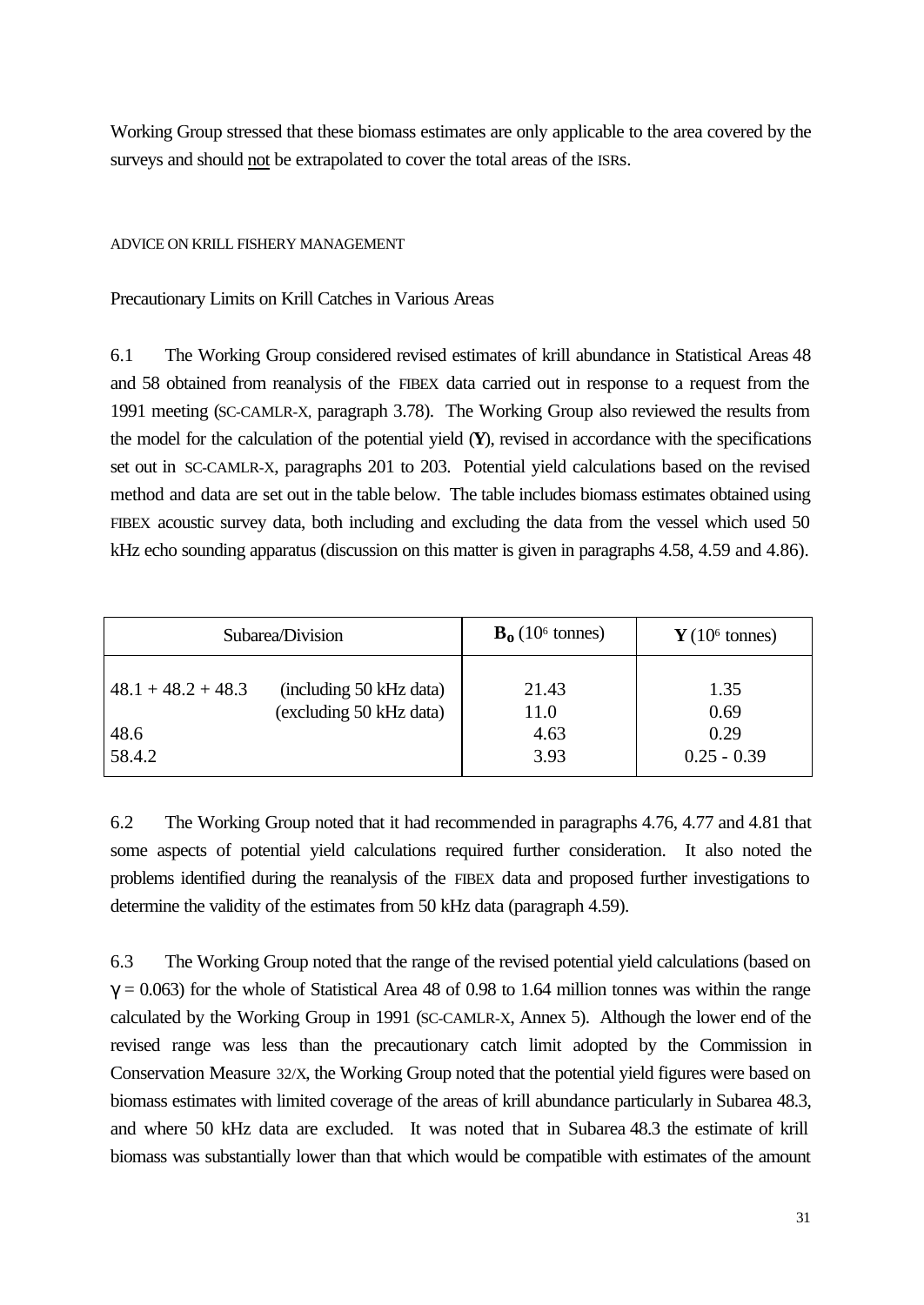of krill consumed by predators. Accordingly, the Working Group recommends that the precautionary catch limit of 1.5 million tonnes for Statistical Area 48 contained in Conservation Measure 32/X need not be revised at this time.

6.4 The Working Group used the revised FIBEX estimate for Division 58.4.2 to estimate the potential yield of krill in this division. It was agreed to calculate the potential yield using the same model and parameters developed in 1991 and the revised model used at this meeting. The Working Group noted that the model used last year has been refined and that further work, detailed in paragraph 4.77, was pending on the revised model. Accordingly, the Working Group agreed that the figures in the table jointly represented the best scientific advice on a precautionary catch limit for Division 58.4.2 which can be given at this time. Dr Hatanaka, however, reiterated his concern expressed in paragraph 4.78 and his opposition to the use of the revised model.

6.5 The Working Group recommended that an attempt should be made to validate the 50 kHz data from FIBEX, using available information from net haul data and acoustic data at other frequencies. The Working Group emphasised that if the validity of the FIBEX results remained in doubt, consideration would need to be given in the near future to the institution of a near-synoptic survey for krill in Statistical Area 48 as a whole. The primary justification for such a survey would be to improve available estimates of **Bo** uncoupled from possible flux effects and to be used in revised calculations of krill potential yield.

#### Possible Ecological Effects of Catch Limits

Allocation of Limits to Subareas

6.6 The Working Group considered the options described in paragraph 4.87 as the basis for developing advice on how the precautionary catch limit in Statistical Area 48 could be allocated to subareas. The Working Group developed Table 5 as a summary of options which could be applied at this time, or which can be further developed in the near future.

6.7 The Working Group considered that the best approach to this problem in principle was to allocate the catch limits to subareas in proportion to the total krill biomass in each subarea, with adjustments being made to take into account the conservation of dependent species in accordance with the Convention's objectives. Such an approach would require the combination of methods used in columns 1 and 2 of the table with those proposed for further development in columns 7 and 8.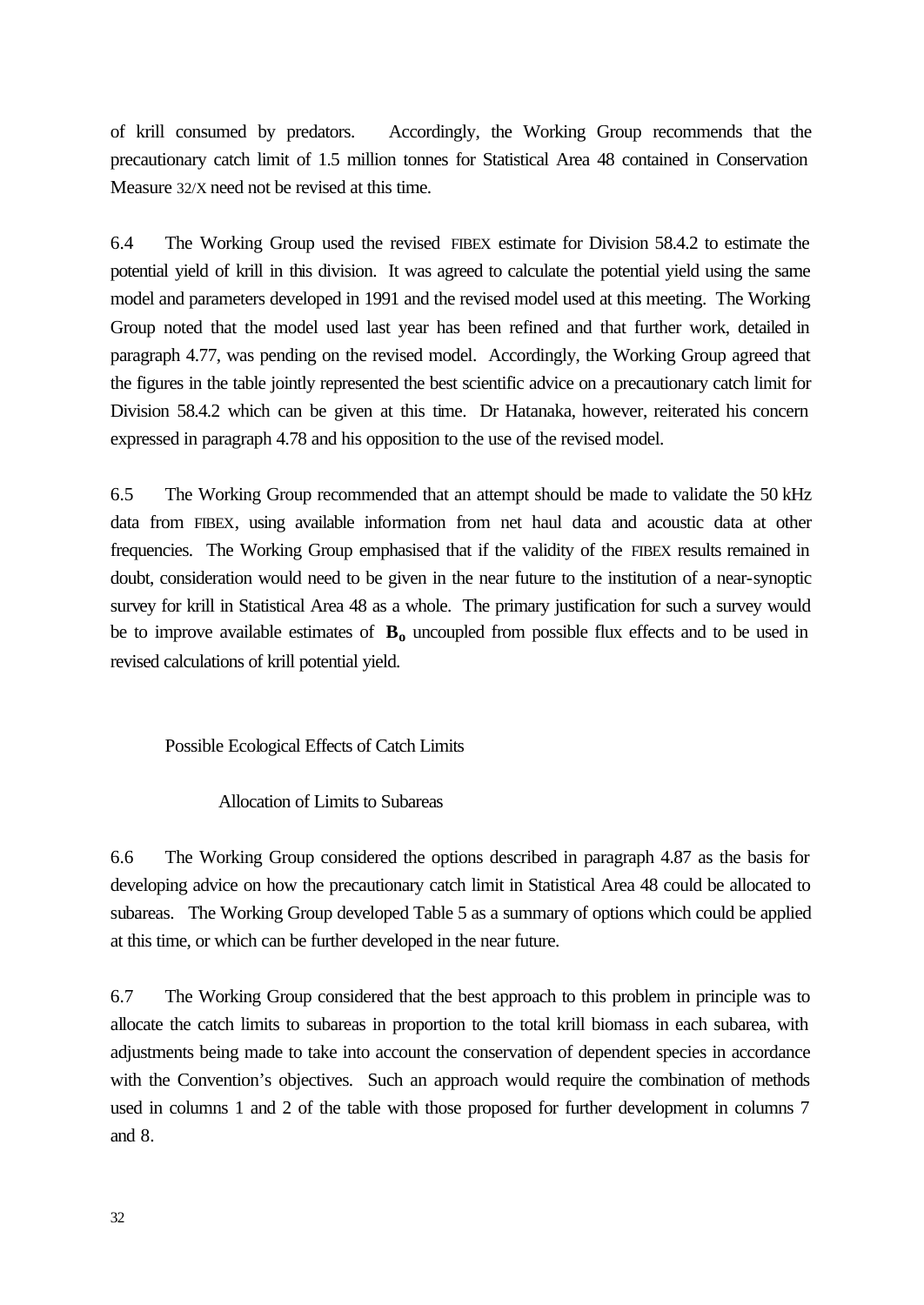6.8 Dr Shust indicated that in his view the first two options of subdividing yield into subareas using FIBEX biomass estimates (paragraph 4.87) did not take into account the flux of krill between subareas. For this reason he favoured option (vii) as the most appropriate for subdividing yield because it takes krill flux specifically into account.

6.9 Catches in recent seasons have been well below the trigger level of 620 000 tonnes stipulated in Conservation Measure 32/X to institute an allocation scheme. Therefore, it is unlikely that the implementation of an allocation scheme will be necessary in the immediate future. While this allows time for refinement of the scheme, the Working Group advises that the average of columns 1, 2 and 3 plus 5% (given in column 4) is currently the most practical interim allocation procedure to use.

6.10 The interim approach allocates part of the total catch to each subarea, but with the total allocation exceeding 100%. This would allow limited flexibility in catches in each subarea, provided that the total catch remains within the 1.5 million limit. This approach takes account of the proportion of the total krill biomass in each subarea, while also making *ad hoc* allowance for the likely under-estimation of the biomass in Subarea 48.3 from the FIBEX results.

#### Additional Management Measures

6.11 Dr Holt introduced a proposal in accordance with a scheme suggested at SC-CAMLR-X for the protection of land breeding dependent species (see SC-CAMLR-X, paragraphs 3.81 to 3.84 and 3.105). He noted that the data available to the Working Group showed that the current fishery in Subarea 48.1 occurred virtually exclusively within the foraging range of land-based predators. Accordingly he suggested that a management zone be established within Subarea 48.1, defined as all areas within 60 n. miles of land, and that a precautionary catch limit be set for the amount of krill which can be taken in any one season within the zone. He suggested that the precautionary limit for the zone could be set at the level of the maximum historic catch in Subarea 48.1 of 106 000 tonnes.

6.12 The Working Group agreed that full consideration of this proposal would require advice from WG-CEMP, and that further discussion would take place at the Joint Meeting of WG-Krill and WG-CEMP in Viña del Mar. The Working Group noted that the relevant information on the amount and distribution of krill fishing, as well as current estimates of krill abundance in Subarea 48.1 were available in this report, and in WG-Krill-92/18.

6.13 Dr Naganobu queried the necessity of such a proposal given the current status of the Japanese fishery. Krill are so abundant that fishing vessels are able to take a sufficient amount of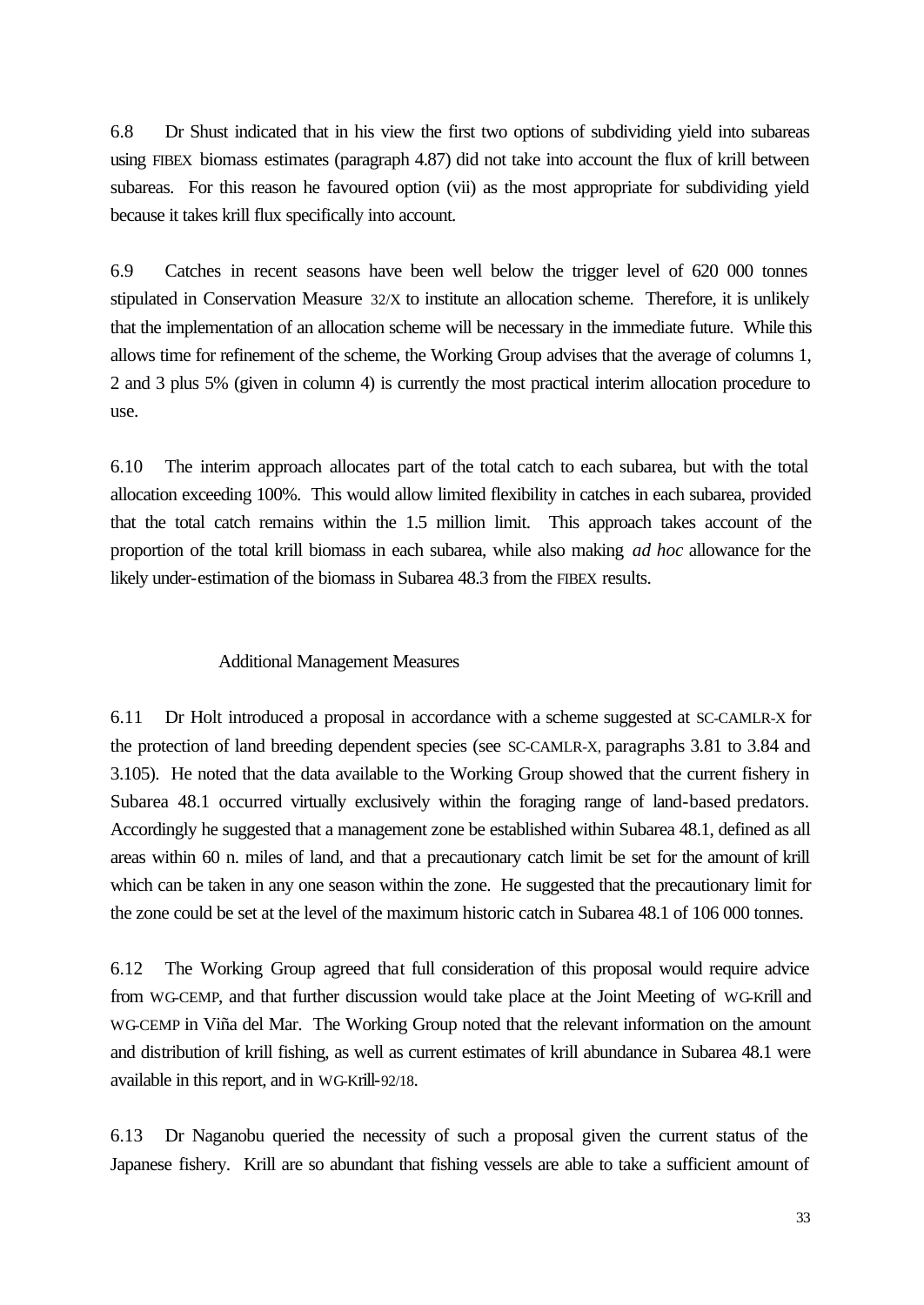krill for their needs with ease. He suggested that this indicates that the krill stock is large enough to support both predators and the fishery.

6.14 Reservations were expressed about Dr Naganobu's rationale. These were based on the reasons advanced in paragraph 5.6. Operationally, "fleets have tended to encounter sufficient krill on these traditional grounds without needing to search much farther afield. Steady catch rates on these grounds indicate a ready supply of krill but give no substantial indication of the status of the resource." Nevertheless, some members expressed other reservations about the proposal put forward in paragraph 6.11.

6.15 It was suggested that the Joint Meeting should consider the criteria that are necessary to determine whether the proposed catch limit was either more than, or substantially less than, catches compatible with the protection of dependent predators within the proposed zone. It was also suggested that not all foraging areas for land-based predator colonies would necessarily require identical levels of protection against possible effects of krill fishing. For example, it may not be desirable to protect all predator colonies monitored under CEMP because restricting the fishery at too low a level may reduce the ability of CEMP to identify the potentially deleterious effects of fishing over various geographic scales (see paragraph 5.51).

#### Designation of Management Regions

6.16 Dr S. Nicol (Australia) introduced WG-Krill-92/22 which discussed the problem of the considerable disparity in the size of statistical subareas and divisions in Statistical Area 58. He suggested that such large subareas should be partitioned to take into account both features of the distribution of krill, the distribution of fishing, and other practical management considerations.

6.17 The Working Group noted that statistical areas and subareas were not necessarily appropriate management regions for the krill fishery. It was agreed that a flexible scheme for designating management areas is required. The Working Group considered that these areas could be based on aggregates of fine-scale catch reporting units (0.5° latitude by 1° longitude). Such a scheme could be used to designate fishing grounds, or areas of specific ecological interest (for example, as defined by foraging ranges of land-breeding predators) with respect to management. However, operation of such a scheme would not necessarily lead to the alteration of existing statistical areas, or the designation of smaller statistical divisions.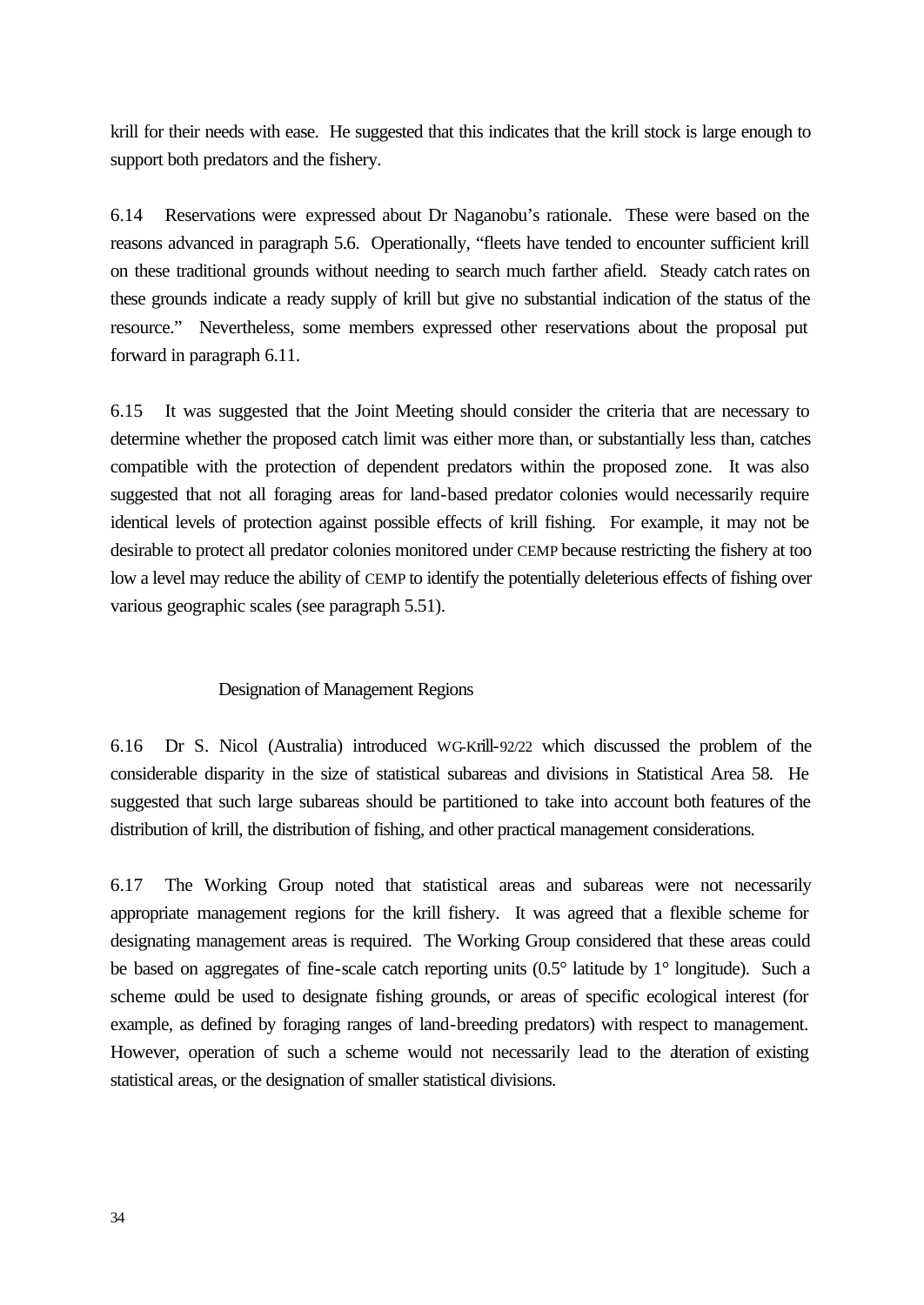# Refining Operational Definitions of Article II

6.18 The following four concepts (from SC-CAMLR-IX, Annex 4, paragraph 61) have been endorsed by the Scientific Committee and Commission.

- "(i) aim to keep the krill biomass at a level higher than might be the case if only single-species harvesting considerations were of concern;
- (ii) given that krill dynamics have a stochastic component, focus on the lowest biomass that might occur over a future period, rather than the mean biomass at the end of that period as might be the case in a single-species context;
- (iii) ensure that any reduction of food to predators which may arise because of krill harvesting is not such that land-breeding predators with restricted foraging ranges are disproportionately affected in comparison with predators present in pelagic habitats; and
- (iv) examine what level of krill escapement would be sufficient to meet the reasonable requirements of krill predators".

6.19 No specific proposals for operational definitions have been developed from these concepts. However, operational definitions depend on the details of particular management procedures. An example of this linkage occurs in the calculation of precautionary catch limits based on potential yield. In this case, the proportion of krill biomass which can be taken depends on an operational definition with a fixed probability that krill biomass might fall below 20% of its average unexploited value. This operational definition has been developed in accordance with concept (ii). However, it will require further refinement as information becomes available about the required escapement of krill in accordance with concept (iv). As progress is made in the development of management procedures, the Working Group will need advice from the Commission on policy matters such as how frequently and by how much catch levels can alter. Such policy matters also have to be expressed as operational definitions for the purposes of developing an overall management procedure.

Other Possible Approaches and their Development

6.20 The Commission has endorsed the concept of feedback management as the approach to be developed for the long-term management of the krill fisheries. A feedback management procedure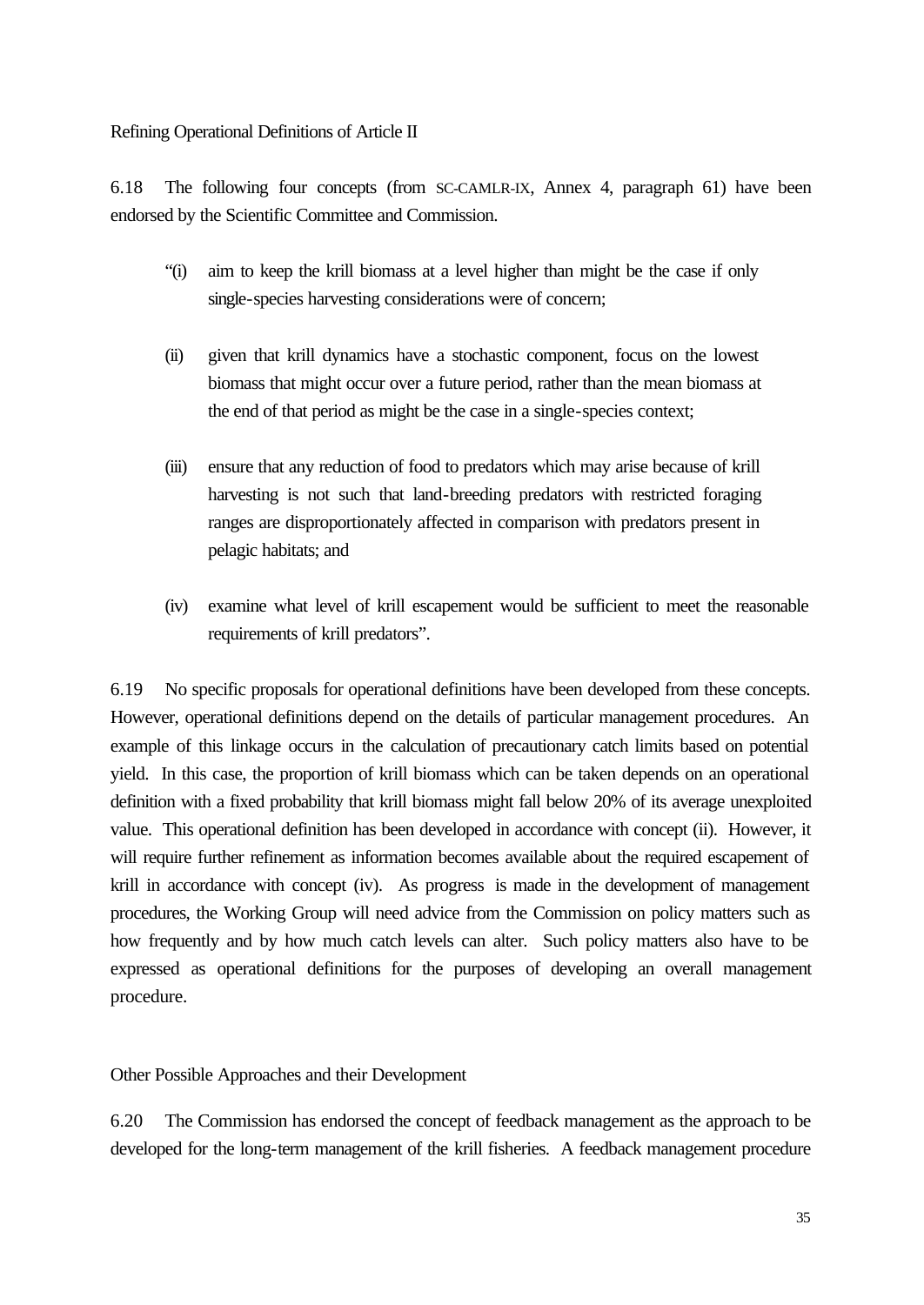requires information about the state of the ecosystem, which is compared with operational objectives to determine the amount by which catch levels have to be altered. The Working Group recognised that the first priority in developing a feedback procedure is to determine what information about the abundance of krill stocks is likely to be available on a regular basis. In principle, three types of information can be expected:

- (i) information derived from the fisheries, such as CPUE data;
- (ii) information collected independently from the fisheries, such as surveys;
- (iii) information collected on krill dependent predators by CEMP;

6.21 Some Members of the Scientific Committee have expressed reservations about the usefulness of CPUE in managing krill fisheries.

6.22 The Working Group agreed that surveys carried out independently of the fishery will provide reliable data on which to base feedback management. However, there is a tradeoff between the frequency of surveys and the results achieved by a feedback management procedure, either in terms of risk to the stocks or size of catches. The Working Group will need to investigate what scale and frequency of surveys will be likely to be feasible in the future. Advice from the Scientific Committee in this regard would be helpful. This information can be used to undertake some simulation studies on possible long-term feedback management procedures. It was suggested that consideration be given to a range of survey techniques, such as egg surveys. Alternative methods may provide some independent validation of acoustic surveys.

6.23 Information on the interactions of predators, prey and environmental conditions will become available from CEMP, and methods of using this in a feedback management procedure will need to be developed in consultation with WG-CEMP and others as appropriate.

## Data Requirements

6.24 The Working Group was pleased to note that a considerable number of papers had been received which contained information relevant to data requirements set out in the report of its last meeting (SC-CAMLR-X, Annex 5, Table 8). An updated table of information requirements is included here as Table 6.

6.25 The Working Group was informed that some catches of krill and acoustic surveys may have occurred in FAO Statistical Area 41, and perhaps others immediately outside the Convention Area.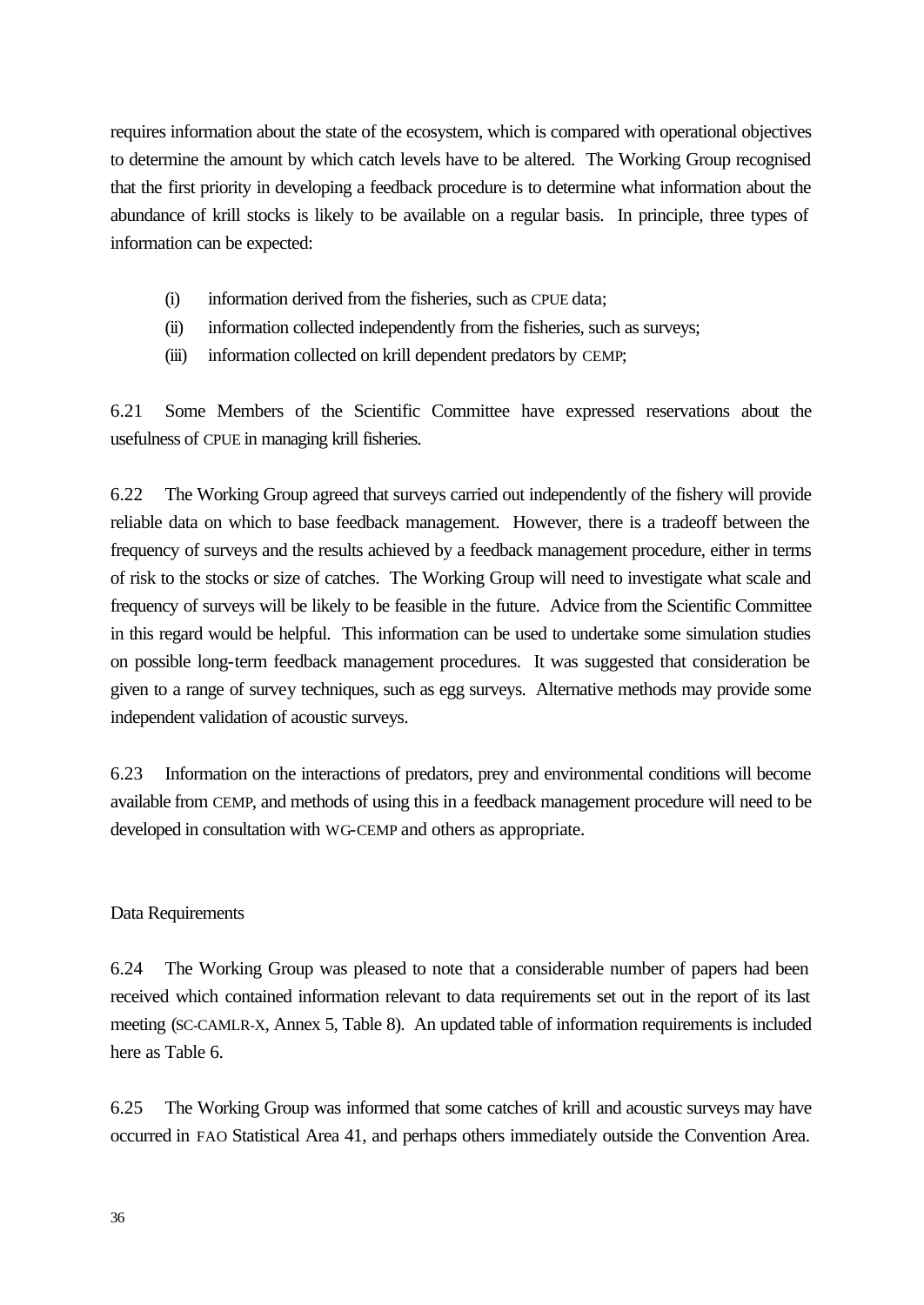The Working Group requested the Secretariat to contact FAO and other relevant organisations to determine whether data from these catches is available, and can be added to the CCAMLR database.

6.26 The requirement to submit fine-scale catch and effort data from Subareas 48.1, 48.2 and 48.3 and the ISRs should be expanded to apply to any catches of krill in the Convention Area (paragraph 4.31).

### Scientific Observer Scheme

6.27 The Working Group was pleased to receive a draft manual for scientific observers on fishing vessels prepared by the Secretariat incorporating material provided by Russian Scientists. The Working Group also received a paper providing further guidelines for the preparation and reporting of material collected aboard commercial krill trawlers (WG-Krill-92/10).

6.28 A subgroup consisting of Drs Marín, Naganobu, Nicol and Watkins, was convened by the Science Officer to consider the draft manual. Because the manual is a substantial document, the subgroup was not able to give detailed consideration to it in the time available at the meeting. However, a number of amendments were incorporated. The subgroup agreed that the draft manual was reasonably comprehensive and would prove useful.

6.29 The Working Group agreed that Members should give further consideration to the manual and forward suggested amendments to the Secretariat by 30 September, so that the revised draft can be presented to the Scientific Committee. It was suggested that the draft edition of the manual be made available to Members for trial use during the next fishing season.

Future Work

6.30 Future work defined by WG-Krill is listed in Table 7.

#### OTHER BUSINESS

### Krill Surplus

7.1 The Working Group briefly discussed the matter of krill surplus, the perception that there is a potential for a large sustainable catch of krill following the removal of a large proportion of whale biomass from the Antarctic marine ecosystem (SC-CAMLR-X, Annex 5, paragraph 8.3). The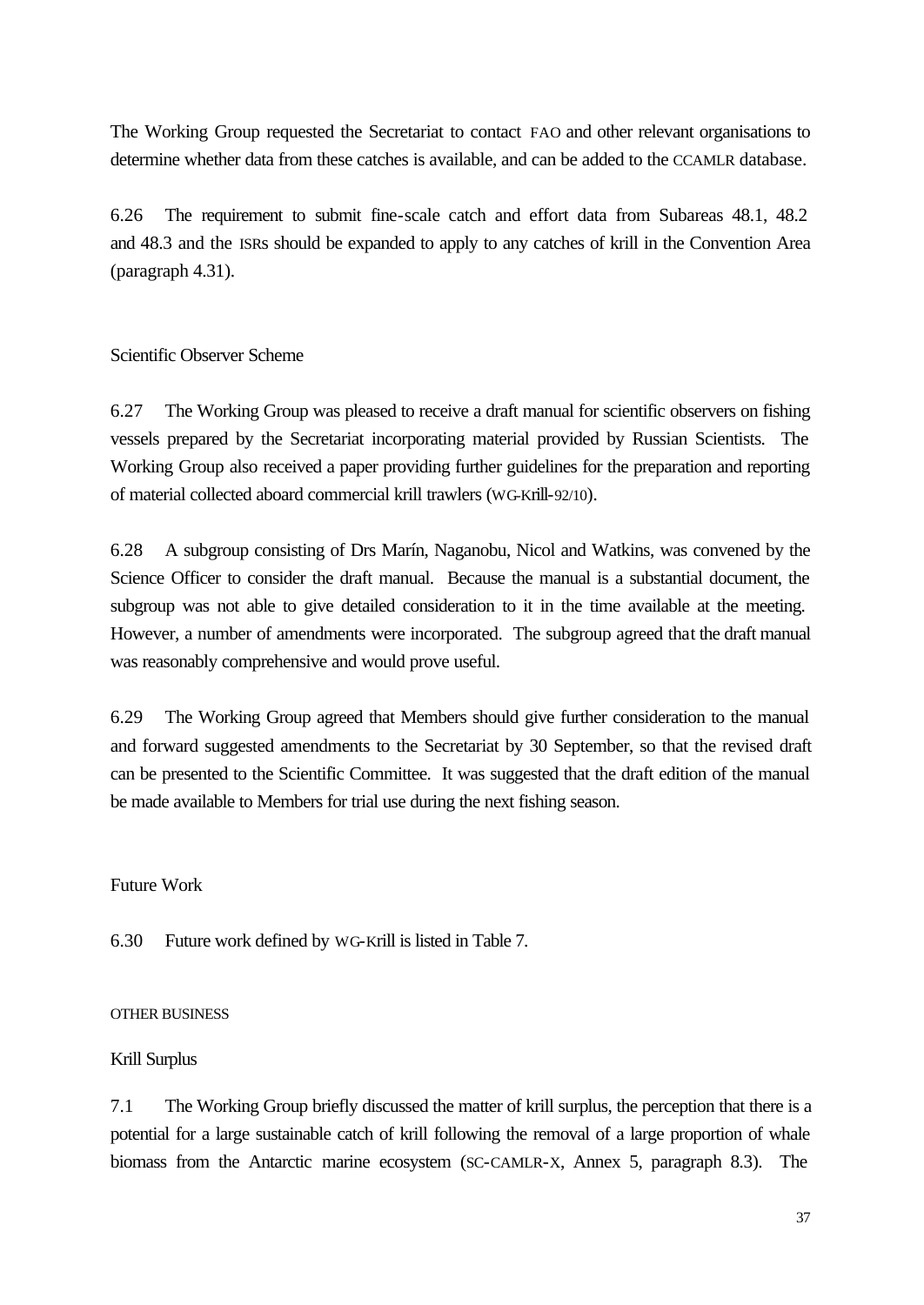Scientific Committee had been unable to provide guidance as to how to pursue this matter (SC-CAMLR-X, paragraph 3.86). The Working Group agreed that any further deliberations should more appropriately be addressed by the forthcoming Joint Meeting of WG-Krill and WG-CEMP.

### Editorial Considerations

7.2 The Working Group noted that references to working group reports were often made as "Anon., ...", and that other inconsistencies in citations in both papers and reports were frequent. A sheet describing the standard format adopted by the Secretariat for citations of the reports of the Working Groups and Scientific Committee, Working Group documents and papers published in the *Selected Scientific Papers* was circulated (Appendix G). The Working Group strongly recommended that authors conform to the formats described in this paper for all future citations in papers and reports.

7.3 The minimum data requirements for reporting acoustic survey results were discussed. The suggested minimum requirements are given in Appendix H. The Working Group also emphasised the need to report data in standard acoustic units and that these should be defined in the papers. The reporting of basic data (Mean Volume Backscattering Strength, MVBS) is preferable to only reporting derived results (such as t/km<sup>2</sup> ) alone. Whenever derived results are presented, detailed descriptions of the procedures and calculations underlying their derivation must be provided.

7.4 The current ruling for the submission of papers to working group meetings is that papers submitted more than 30 days before the meeting will be circulated to participants by the Secretariat in advance of the meeting. All other papers must be submitted to the Secretariat by 9 am on the first day of the meeting.

7.5 Concern was expressed that many papers submitted for consideration by the Working Group this year had not been submitted in advance, and were therefore unavailable for review by participants until after the start of the meeting. It was emphasised that the Working Group was required to give advice to the Scientific Committee based on the best available scientific information, and in order to do this, papers should be available in plenty of time to allow all participants to thoroughly evaluate their contents, especially when the papers address substantive issues.

7.6 The Working Group recommended the following additional requirements for paper submission:

• submission of papers prior to the 30 day deadline is strongly encouraged; such papers will be circulated to participants in advance of the meeting;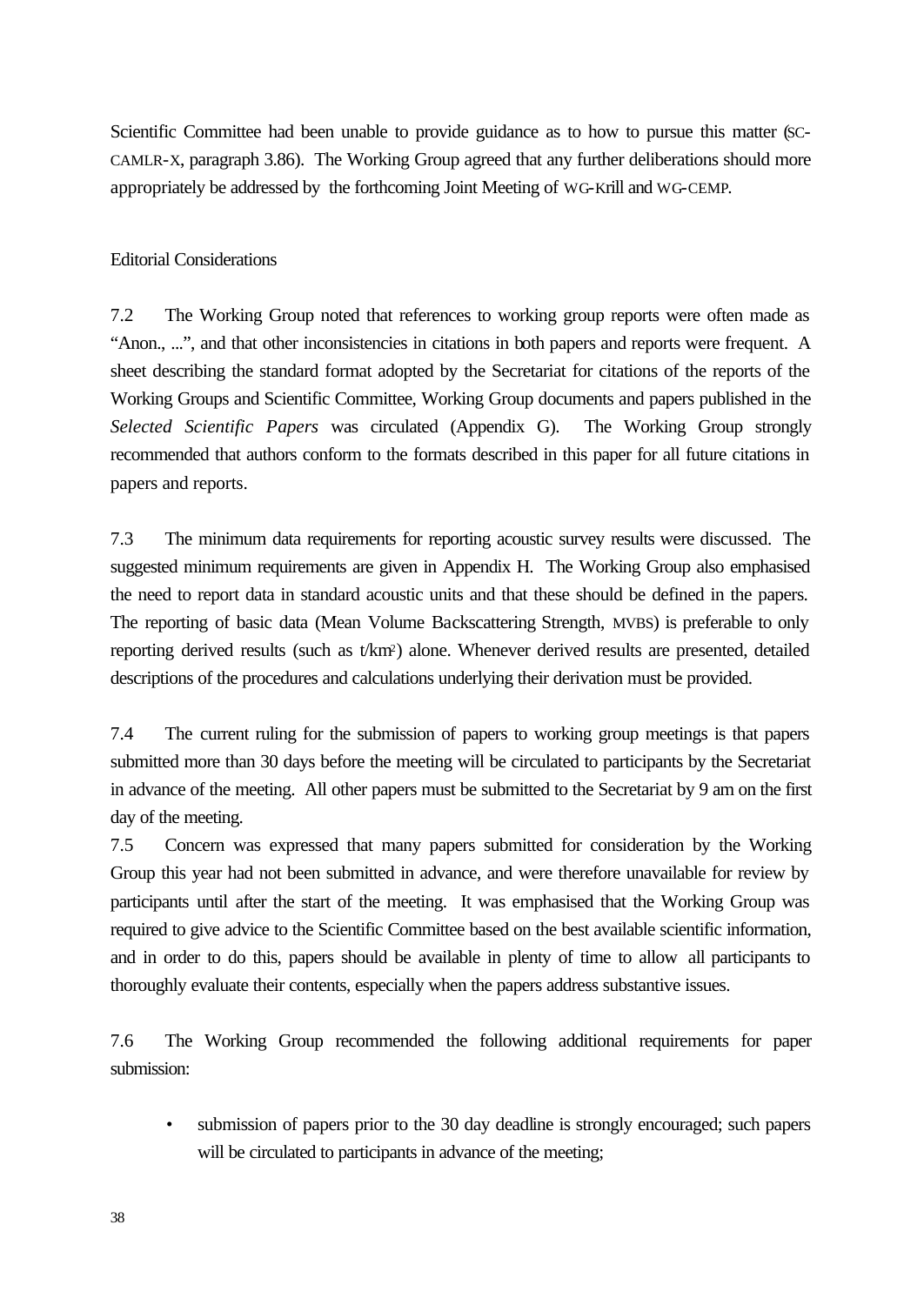- papers submitted after the 30 day deadline and before 9 am on the first day of the meeting will be accepted for consideration at that meeting, on the condition that participants provide sufficient copies for distribution to all Working Group members at or before 9 am on the first day. The Secretariat will advise participants of the required number of copies for the meeting at the time of the first circulation of papers; and
- papers will not be accepted for consideration by the Working Group if submitted after 9 am on the first day of the meeting. Such papers could be re-submitted for a future meeting of the Working Group.

7.7 For the purpose of the above, participants wishing to receive papers before the meeting must inform the Secretariat of their intention to participate before the 30 day deadline.

7.8 A number of questions relating to publication policy were raised by members of the Working Group. It was acknowledged that the scientific work of CCAMLR was being increasingly recognised within the scientific community, and that this was very beneficial to the work of the Commission. Dr Everson suggested that CCAMLR should encourage scientists who publish papers in the refereed literature to include references to CCAMLR in abstracts and key-word listings, and also to make a point of highlighting the relevance of the work to CCAMLR where appropriate.

7.9 It was also suggested that reprints of papers with relevance to CCAMLR be lodged with the Secretariat in order to build up a reference library of use to scientists working on CCAMLR related topics.

7.10 It was pointed out that CCAMLR has no in-house peer reviewed journal. Dr Butterworth emphasised the value that such a publication would provide in heightening the scientific profile of CCAMLR and providing a single authoritative source for papers addressing matters of importance.

7.11 The Executive Secretary informed the Working Group that the Secretariat has prepared a paper that addresses future developments in publication policy for consideration by the Scientific Committee. These developments include a proposal for a peer review journal for the publication of papers submitted to meetings of the Scientific Committee and Working Groups.

7.12 The Convener expressed the additional concern that under the present rules for publication of working papers, the originators of data must give their permission for any publication which uses their data. Under these rules it was possible that papers which presented analyses that were used extensively by the Working Group would not be available in the published literature.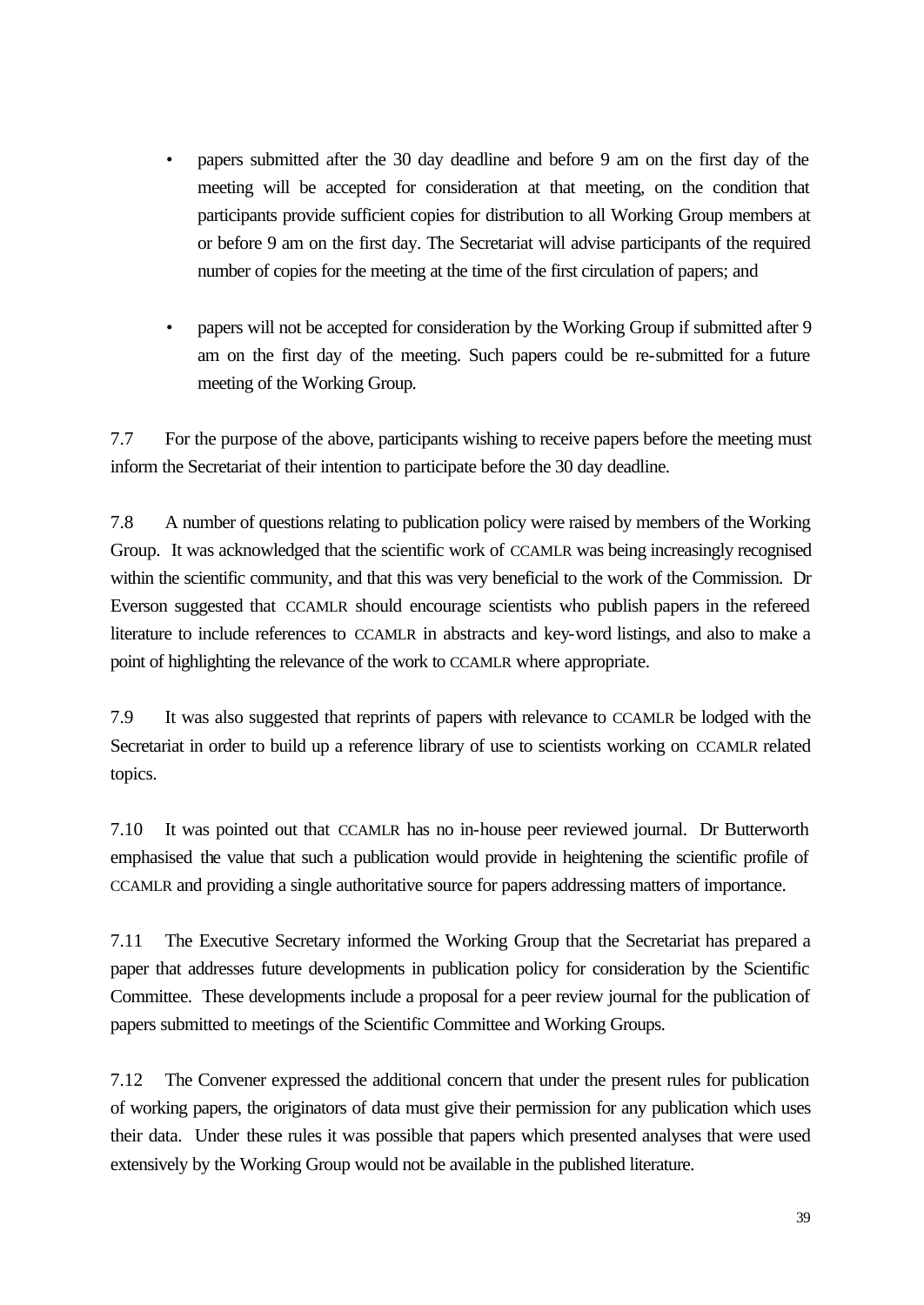7.13 Given these concerns, the Working Group recommended that the Scientific Committee take up the subject of publication policy of scientific papers at its next meeting.

## ADOPTION OF THE REPORT

8.1 The Report of the Fourth Meeting of the Working Group on Krill was adopted.

### CLOSE OF THE MEETING

9.1 In closing the meeting, the Convener thanked the rapporteurs, the various task group conveners and the Secretariat for their support and hard work during the meeting. He also thanked the participants for their input and good humour throughout the meeting. The prevailing spirit was such that a large and complicated agenda had been thoroughly addressed. Finally, the Convener conveyed the Working Group's and his heartfelt thanks to the local organiser, Dr Marín, the Hotel Cabo de Hornos and the Chilean Government for their hospitality in hosting the meeting.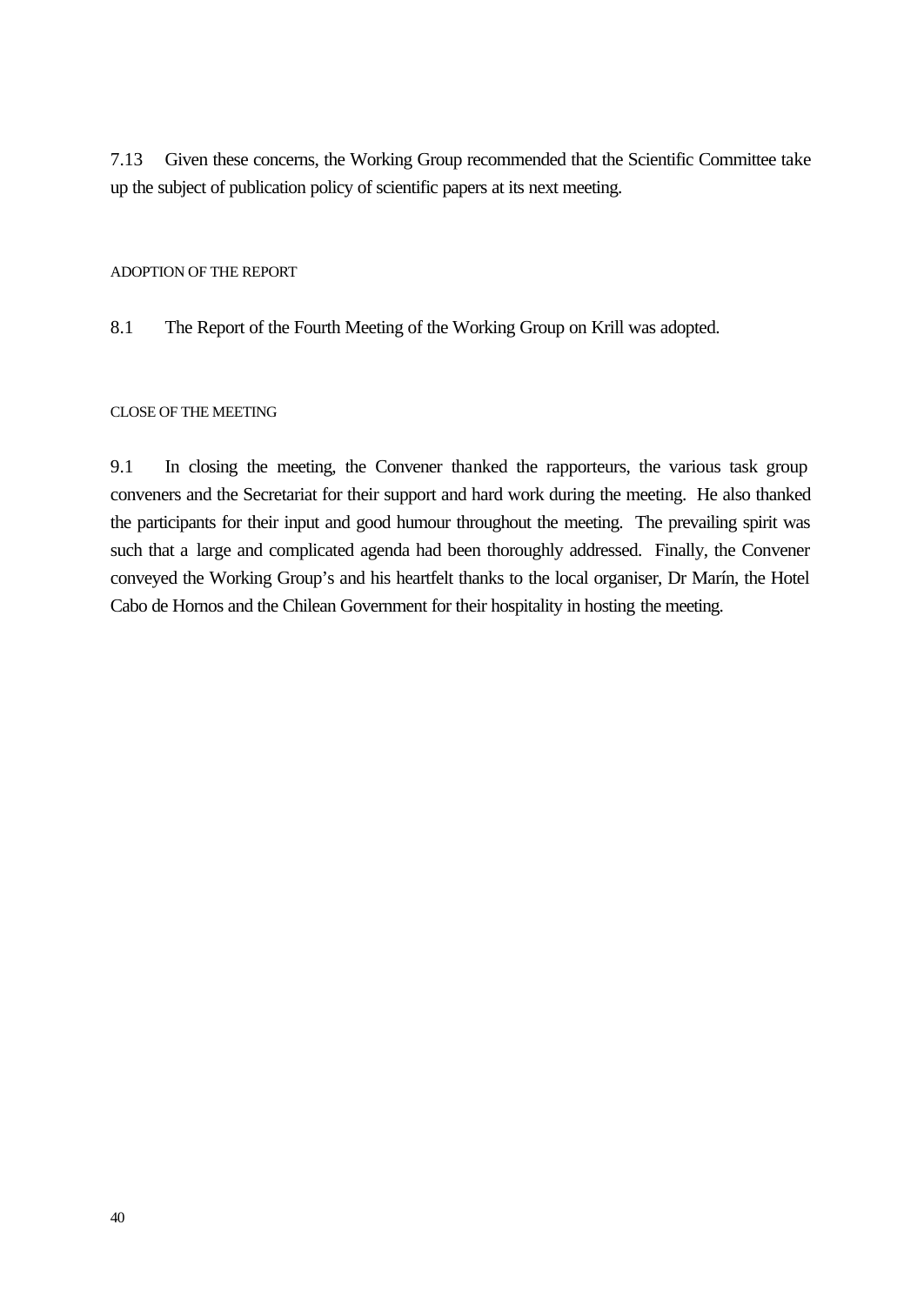| Subarea | Location | Speed<br>$x10 \rightarrow m s^{-1}$ | Direction | Reference                    |
|---------|----------|-------------------------------------|-----------|------------------------------|
| 48.1    | Deep     | $5.5 - 10.9$                        | East      | WG-Krill-92/24               |
|         | Deep     | $3.4 - 5.1$                         | East      | WG-Krill-92/25               |
|         | Deep     | $30.0 - 40.0$                       | East      | SC-CAMLR-X, Annex 5, Table 1 |
|         | Coastal  | $0.8 - 1.6$                         | East      | WG-Krill-92/25               |
|         | Coastal  | $26.0 - 64.0$                       | East      | SC-CAMLR-X, Annex 5, Table 1 |
|         | Coastal  | $5.0 - 10.0$                        | East      | SC-CAMLR-X, Annex 5, Table 1 |
|         | Coastal  | 19.0                                | East      | SC-CAMLR-X, Annex 5, Table 1 |
| 48.2    | Deep     | $5.8 - 12.5$                        | East      | WG-Krill-92/25               |
|         | Coastal  | 0.8                                 | East      | WG-Krill-92/25               |
| 48.3    | Deep     | $1.9 - 2.5$                         | East      | WG-Krill-92/25               |
|         | Deep     | $4.7 - 5.8$                         | East      | WG-Krill-92/25               |
|         | Deep     | 0.2                                 | West      | WG-Krill-92/25               |

Table 1: Estimates of flows between subareas (Statistical Area 48).

Deep = surface currents over deep water (open ocean) Coastal = surface currents over the shelf

Table 2: Results of the recalculation of krill biomass from the FIBEX cruises. For Subareas 48.1 and 48.2 the results for the *Walther Herwig* are given separately and in combination with the results from the other cruises.

| Area/<br>Subarea/<br><b>Division</b> | Strata Used                                                                                                   | Density<br>(g.m <sup>2</sup> ) | Area<br>$(000 \text{ km}^2)$ | Coefficient<br>of<br>Variation | <b>Biomass</b><br>(million tonnes) |
|--------------------------------------|---------------------------------------------------------------------------------------------------------------|--------------------------------|------------------------------|--------------------------------|------------------------------------|
| 41                                   | Walther Herwig (NW)                                                                                           | 48.9                           | 75                           | 29.6                           | 3.66                               |
| 48.1<br>48.2                         | Professor Siedlecki + Itzumi<br>Walther Herwig (SW)<br>Combined<br>$O$ <i>dissey</i> +<br>Eduardo L. Holmberg | 11.0<br>94.2<br>37.2<br>39.7   | 194<br>89<br>283<br>185      | 98.3<br>38.0<br>35.0<br>19.3   | 2.12<br>8.42<br>10.54<br>7.37      |
|                                      | Walther Herwig (E)<br>Combined                                                                                | 35.6<br>38.8                   | 57<br>242                    | 40.1<br>17.6                   | 2.01<br>9.38                       |
| 48.3                                 | <i>Odissey</i>                                                                                                | 59.7                           | 25                           | 38.0                           | 1.51                               |
| 48.6                                 | Agulhas                                                                                                       | 8.0                            | 576                          | 23.0                           | 4.63                               |
| 58.4.2                               | $Nella Dan + Marion$<br>Dufresne<br>+ Kaiyo Maru                                                              | 2.3                            | 1711                         | 32.0                           | 3.93                               |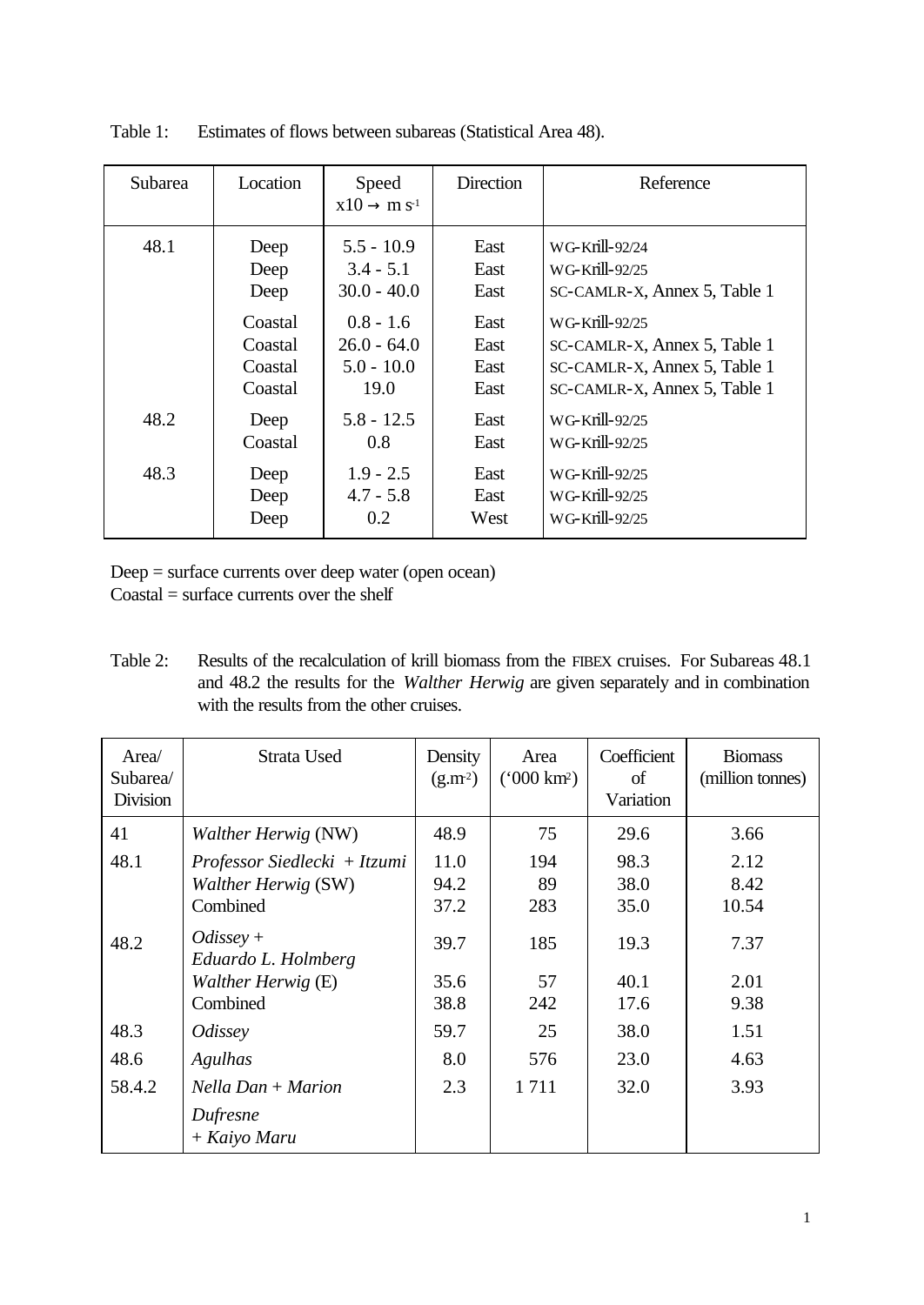| Table 3: | Catch (tonnes) of krill in Subareas 48.1 and 48.2, 1988 to 1991, derived from      |  |  |  |  |  |  |
|----------|------------------------------------------------------------------------------------|--|--|--|--|--|--|
|          | Statlant B data. The percentage of each nation's catch taken in each month is also |  |  |  |  |  |  |
|          | given.                                                                             |  |  |  |  |  |  |

|              |                   | 1988           |                | 1989          |                  | 1990           |                | 1991           |              |
|--------------|-------------------|----------------|----------------|---------------|------------------|----------------|----------------|----------------|--------------|
|              |                   | tonnes         | $\%$           | tonnes        | $\%$             | tonnes         | $\%$           | tonnes         | $\%$         |
| Subarea 48.1 |                   |                |                |               |                  |                |                |                |              |
| Chile        | January           |                |                | 57            | 9                | 1009           | 22             |                |              |
|              | February          | 5504           | 93             | 2750          | 52               | 2858           | 64             | 861            | 23           |
|              | March             | 434            | $\overline{7}$ | 2135          | 40               | 634            | 14             | 2818           | 77           |
|              | April             |                |                | 387           | $\tau$           |                |                |                |              |
| Japan        | December          | 128            | 0.1            | 1913          | 3                | 1663           | 4              | 101            | $\mathbf{1}$ |
|              | January           | 17705          | 25             | 24626         | 32               | 11220          | 33             | 11697          | 21           |
|              | February          | 21314          | 30             | 26569         | 35               | 9779           | 30             | 12127          | 22           |
|              | March             | 22597          | 32             | 14435         | 19               | 6737           | 20             | 17588          | 32           |
|              | April             | 10070          | 13             | 8369          | 11               | 4537           | 13             | 13207          | 24           |
| Korea        | December          | 692            | 62             |               |                  | 504            | 13             |                |              |
|              | January           | 419            | 38             | 196<br>681    | 12<br>42         | 1872<br>1664   | 46<br>41       | 917<br>294     | 76<br>24     |
|              | February<br>March |                |                | 738           | 46               |                |                |                |              |
| Poland       | December          |                |                | 80            | 5                |                |                | 97             | 31           |
|              | January           |                |                | 407           | 22               |                |                | 213            | 69           |
|              | February          | 55             | 100            | 638           | 35               |                |                |                |              |
|              | March             |                |                | 698           | 38               |                |                |                |              |
| <b>USSR</b>  | October           |                |                |               |                  |                |                | 688            | 15           |
|              | November          |                |                |               |                  |                |                | 1587           | 34           |
|              | December          |                |                |               |                  |                |                | 2446           | 51           |
|              | January           |                |                | 9920          | 48               |                |                |                |              |
|              | February          |                |                | 4094          | 20               |                |                |                |              |
|              | March             |                |                | 6861          | 32               |                |                |                |              |
| Total        |                   | 78918          |                | 105554        |                  | 42477          |                | 64641          |              |
| Subarea 48.2 |                   |                |                |               |                  |                |                |                |              |
| Japan        | December          | 456            | 35             | 11            | $\mathbf{1}$     |                |                | 36             | 100          |
|              | January           | 11             | $\mathbf{1}$   |               |                  |                |                |                |              |
|              | February          |                |                |               |                  |                |                |                |              |
|              | March<br>April    | 831            | 64             | 2799<br>206   | 92<br>7          |                |                | 1304           | 69           |
|              | May               |                |                |               |                  | $\mathbf{1}$   | 100            | 584            | 31           |
| Korean       | December          | 44             | 10             |               |                  |                |                |                |              |
|              | January           | 370            | 90             |               |                  |                |                |                |              |
|              | February          |                |                | 164           | 100              |                |                |                |              |
| Poland       | December          |                |                |               |                  |                |                | $\mathbf{1}$   |              |
|              | January           |                |                | 1137          | 42               |                |                | 1658           | $28\,$       |
|              | February          | 421            | 14             | 1595          | 58               |                |                | 1560           | 26           |
|              | March             | 1332           | 44             |               |                  |                |                | 1514           | $25\,$       |
|              | April             | 1306           | 42             |               |                  |                |                | 1287           | 21           |
| <b>USSR</b>  | October           |                |                | 553           | $\boldsymbol{2}$ | 538            | 0.2            | 2405           | $\sqrt{2}$   |
|              | November          | 325            | 0.3            | 3394          | $\overline{4}$   | 9104           | $\overline{4}$ | 10252          | $\tau$       |
|              | December          | 391            | 0.3            | 27513         | 36               | 27776          | 13             | 15362          | $10\,$       |
|              | January           | 15693          | 18             | 20131         | $26\,$           | 18591          | $\,8\,$        | 13530          | $\,8\,$      |
|              | February<br>March | 14158<br>19296 | 16<br>$21\,$   | 17668<br>7235 | 23<br>9          | 16542<br>25981 | 8<br>12        | 25572<br>28978 | 16<br>$18\,$ |
|              | April             | 39375          | 44             |               |                  | 43763          | $20\,$         | 45381          | $28\,$       |
|              | May               | 650            | $0.6\,$        |               |                  | 57195          | 25             | 17833          | $11\,$       |
|              | June              |                |                |               |                  | 21027          | $10\,$         |                |              |
| Total        |                   | 94659          |                | 82406         |                  | 220518         |                | 167257         |              |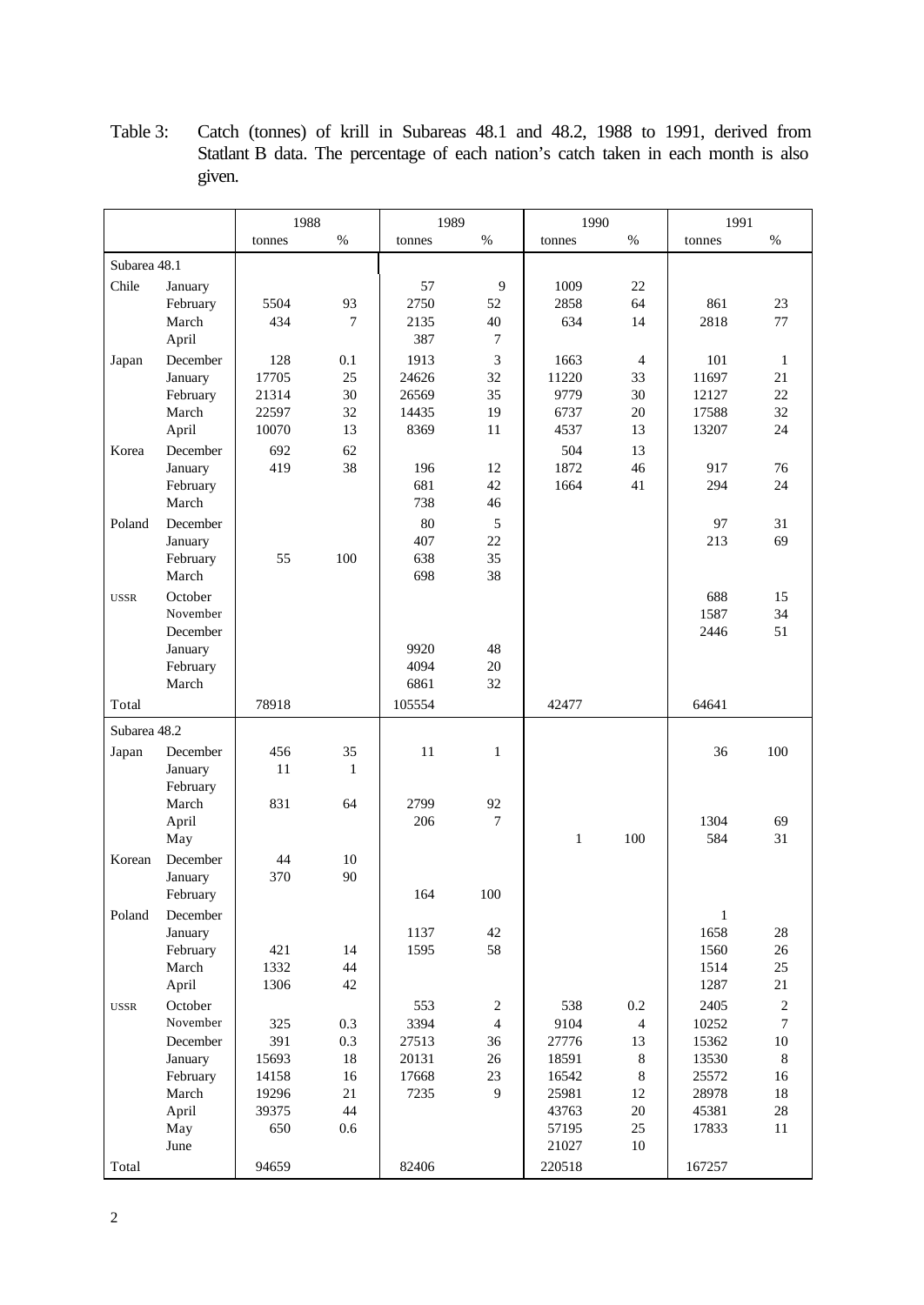|               |          | Year | <b>Status</b>                                                 | Area<br>$(000 \text{ km}^2)$ | Density<br>(g.m <sup>2</sup> ) | <b>Biomass</b><br>$(106$ tonnes) | Reference      |
|---------------|----------|------|---------------------------------------------------------------|------------------------------|--------------------------------|----------------------------------|----------------|
| South Georgia | Acoustic | 1981 | recalculated from FIBEX data                                  | 25                           | 59.7                           | 1.51                             | WG-Krill-92/20 |
| Peninsula     | Acoustic | 1981 | recalculated from FIBEX data<br>with Walther Herwig           | 283                          | 37.3                           | 10.54                            | $\,$ 6 6 $\,$  |
|               |          |      | recalculated from FIBEX data<br>without <i>Walther Herwig</i> | 196                          | 11.0                           | 2.12                             | $66$           |
| Prydz Bay     | Acoustic | 1992 | Australian survey                                             | 268                          | 7.4                            | 1.98                             | WG-Krill-92/23 |

Table 4: Most recent biomass estimates from ISRs (see Figure 2).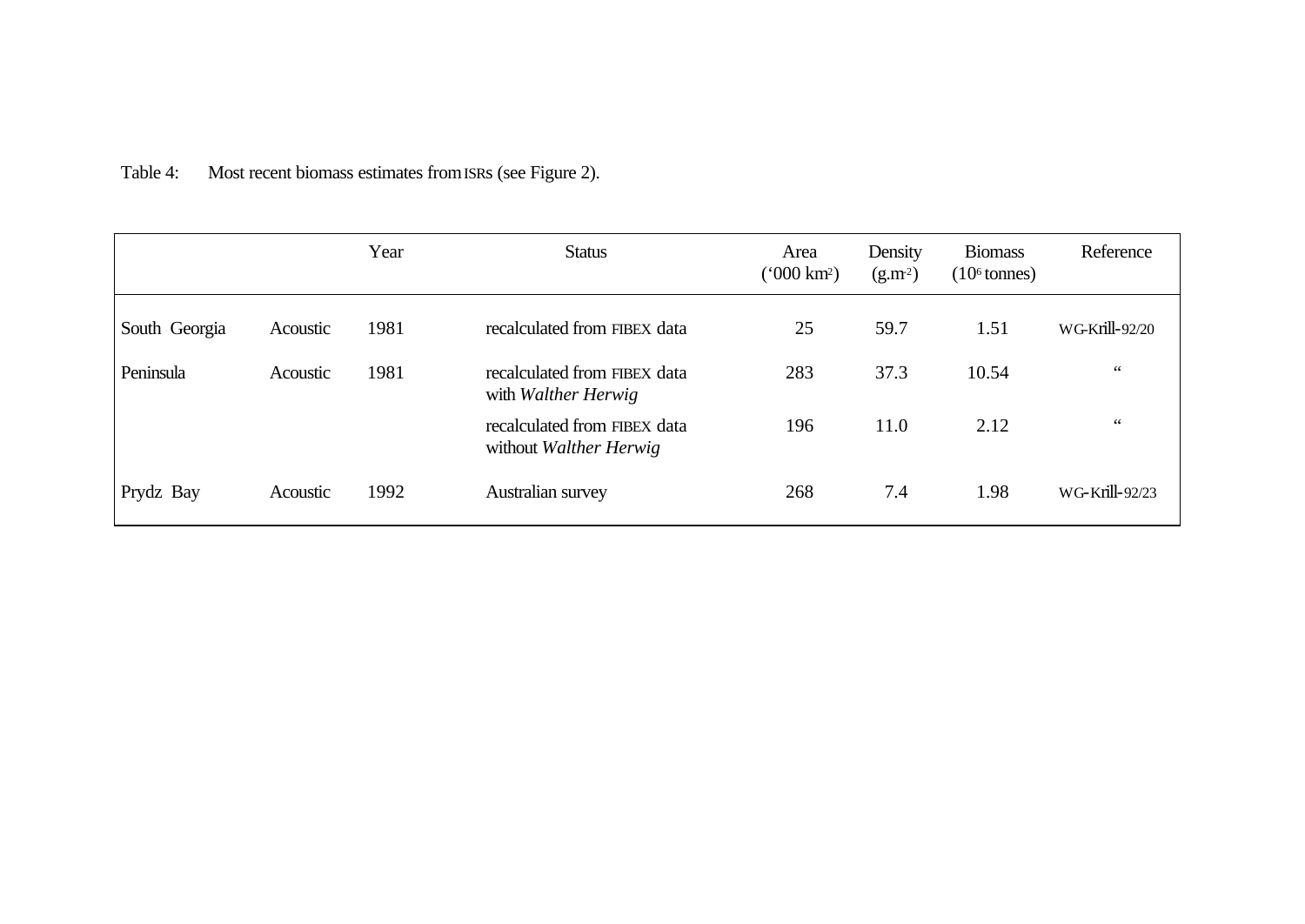|                                         | <b>FIBEX</b> Estimate<br>with<br><b>Walther Herwig</b> | <b>FIBEX</b> Estimate<br>without<br>Walther Herwig | Historical<br>Catch | Average of<br>Columns $1, 2, 3$<br>Plus $5%$ | Even<br>Division | <b>Linear Extent</b><br>of Shelf Break | Predator<br>Demands | <b>Local Biomass</b><br>Adjusted for<br>Krill Movement |
|-----------------------------------------|--------------------------------------------------------|----------------------------------------------------|---------------------|----------------------------------------------|------------------|----------------------------------------|---------------------|--------------------------------------------------------|
| Krill-predator interactions considered? | $\mathbf N$                                            | ${\bf N}$                                          | $\mathbf N$         | $\mathbf N$                                  | $\mathbf N$      | ${\bf N}$                              | Y                   | $\mathbf N$                                            |
| Data availability?                      | Y                                                      | $\mathbf Y$                                        | Y                   | Y                                            | Y                | Y                                      | $\mathbf Y$         | $\overline{\cdot}$                                     |
| Provisional allocations:                |                                                        |                                                    |                     |                                              |                  |                                        |                     |                                                        |
| 48.1<br>Antarctic Peninsula             | 40%                                                    | 12%                                                | 17%                 | 28%                                          | 17%              |                                        |                     |                                                        |
| 48.2<br>South Orkney Islands            | 36%                                                    | 53%                                                | 42%                 | 49%                                          | 17%              |                                        |                     |                                                        |
| 48.3<br>South Georgia                   | 6%                                                     | 9%                                                 | 41%                 | 24%                                          | 17%              | Yet to be                              | Yet to be           | Yet to be                                              |
| 48.4<br>S. Sandwich Islands             | 0%                                                     | 0%                                                 | $< 0.01\%$          | 5%                                           | 17%              | calculated                             | calculated          | calculated                                             |
| 48.5<br>Weddell Sea                     | 0%                                                     | $0\%$                                              | $0\%$               | 5%                                           | 17%              |                                        |                     |                                                        |
| 48.6<br>Bouvet Island region            | 18%                                                    | 26%                                                | 0.1%                | 20%                                          | 17%              |                                        |                     |                                                        |

Table 5: Various options for allocating the precautionary catch limit of 1.5 million tonnes of krill in Statistical Area 48 among the various subareas.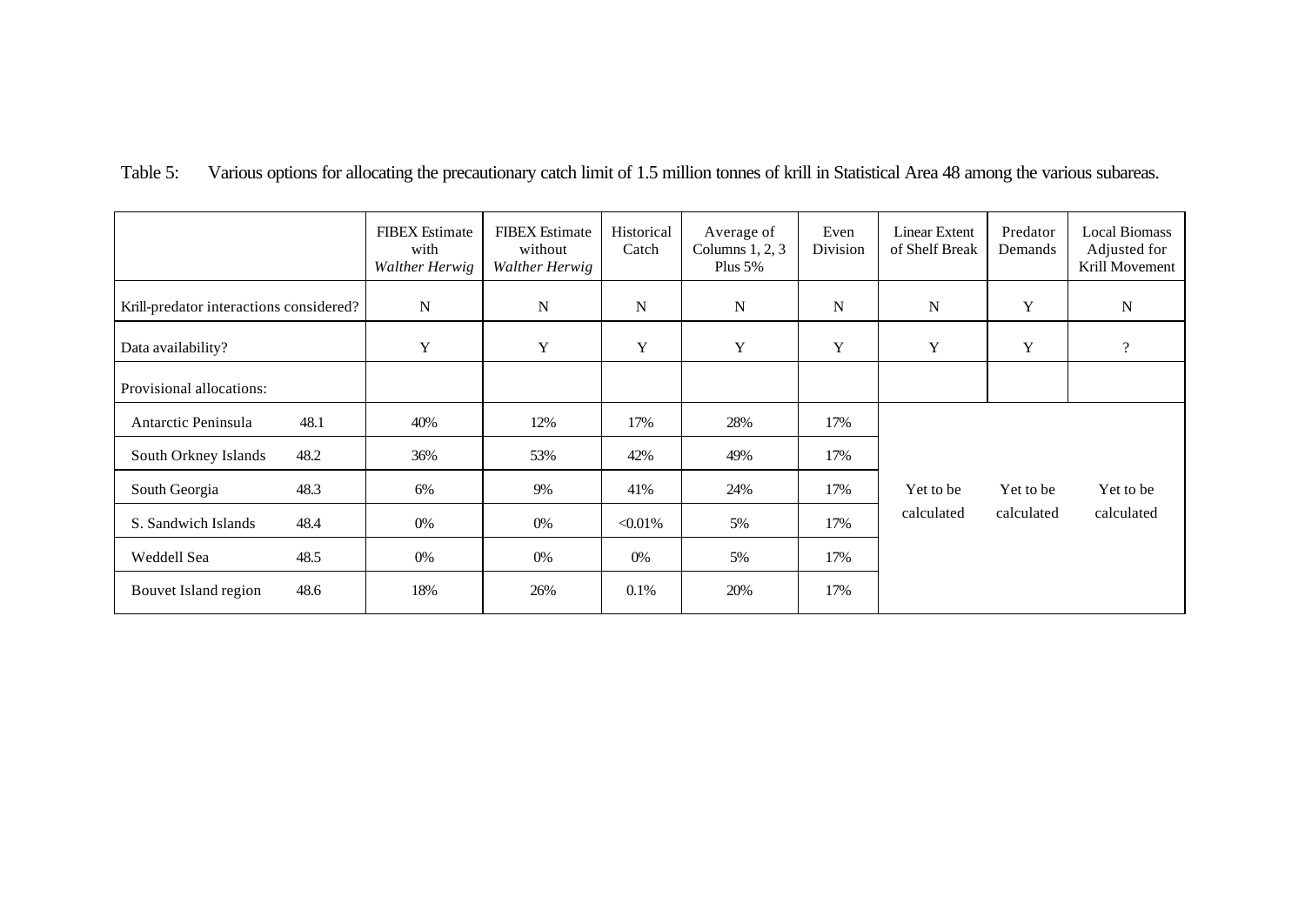| Data Required by WG-Krill-91                                             | Data Submitted at WG-Krill-92                                                             | Data Requested by WG-Krill-92                                                                                                                                            |
|--------------------------------------------------------------------------|-------------------------------------------------------------------------------------------|--------------------------------------------------------------------------------------------------------------------------------------------------------------------------|
| Review of demographic parameters                                         |                                                                                           | Examination of the precision of estimates of krill weight/length relationships (paragraph<br>4.83)                                                                       |
| Krill movement                                                           | WG-Krill-92/24, 25                                                                        | Work on the influence of hydrography on krill distribution should be encouraged<br>(paragraph 4.33)                                                                      |
| Observer reports from commercial fishery                                 | WG-Krill-92/6, 10, 33, 21                                                                 |                                                                                                                                                                          |
| Length frequency data submission                                         | Length frequency data from<br>commercial fishery by USSR,<br>Poland, Korea, 1990 and 1991 | Continued requirement                                                                                                                                                    |
| Haul-by-haul data submission, irrespecitve<br>of proximity to CEMP sites | Chile only                                                                                | Continued requirement (paragraph 3.24)                                                                                                                                   |
| Number and capacity of fishing vessels<br>(Members' Activities Reports)  |                                                                                           | Continued requirement                                                                                                                                                    |
| Estimates of biomass for ISRs (request of<br>WG-CEMP)                    | Calculated at Working Group                                                               | Continuing (paragraph 5.53)                                                                                                                                              |
|                                                                          |                                                                                           | Reporting of monthly catches should proceed in compliance with Conservation<br>Measure 32/X (paragraph 3.10).                                                            |
|                                                                          |                                                                                           | Data on the amount and viability of krill passing through a net should be reported<br>(paragraph 3.23).                                                                  |
|                                                                          |                                                                                           | New data on krill flux in Subareas 48.2, 48.3 and in other areas (paragraph 4.28).                                                                                       |
|                                                                          |                                                                                           | Fine-scale data<br>should be submitted for all catches of krill in the Convention Area,<br>fine-scale data from historical catches in Statistical Area 58 are requested. |
|                                                                          |                                                                                           | Secretariat is requested to contact FAO and Members concerning krill catches in<br>Statistical Area 41 (paragraph 6.22).                                                 |
|                                                                          |                                                                                           | Minimum data requirements when reporting acoustic surveys, set out in Appendix H<br>should be adhered to.                                                                |

# Table 6: Data requirements. This table lists the requests of WG-Krill-91, and adds additional requests of the Fourth Meeting of the Working Group.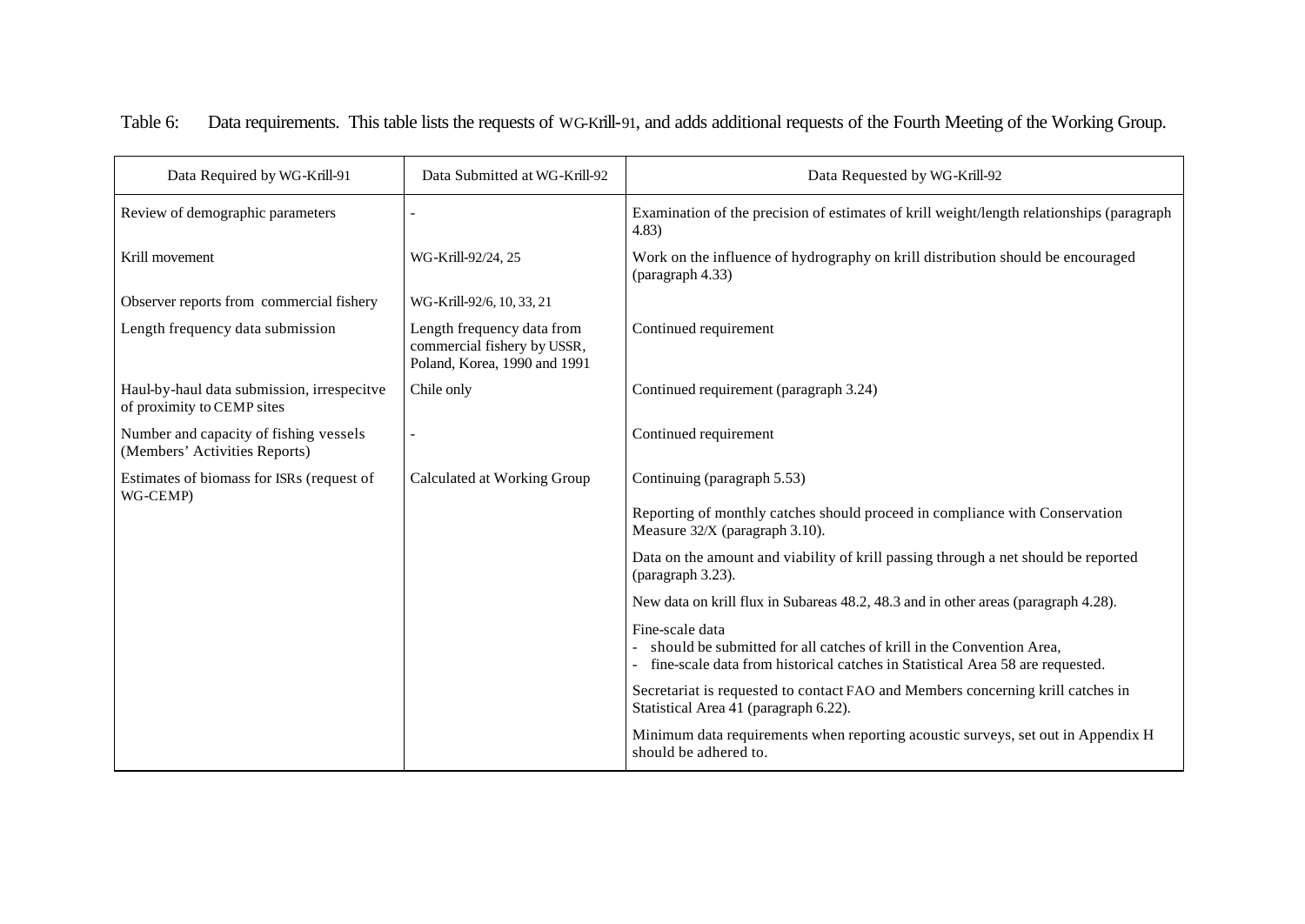Table 7: Future work requirements. This table lists the requests of WG-Krill-91, and adds additional requests of the Fourth Meeting of the Working Group.

| Work Required by WG-Krill-91                                                        | Data Submitted at WG-Krill-92  | Future work Requested by WG-Krill-92                                                                                                                                                                                                                                                                |
|-------------------------------------------------------------------------------------|--------------------------------|-----------------------------------------------------------------------------------------------------------------------------------------------------------------------------------------------------------------------------------------------------------------------------------------------------|
| Operational definitions of Article II                                               |                                |                                                                                                                                                                                                                                                                                                     |
| Estimation of total effective biomass,<br>including reworking the FIBEX data        | WG-Krill-92/20, 23, 26, 27, 25 | Further analyses of net haul and acoustic data for the Walther Herwig and other FIBEX<br>cruises (paragraphs 4.59 and 6.5).                                                                                                                                                                         |
| Suggestions of methods to take account of<br>predator needs                         | WG-Krill-92/16                 | Further work is required to improve models of the functional relationship between krill,<br>its principal predator and the krill fishery (paragraph 5.39).                                                                                                                                          |
| Estimates of potential yield - reworking of Y<br>$=\lambda MB_0$ model              | WG-Krill-92/4, 22              | Secretariat asked to validate the potential yield model and calculations described in<br>WG-Krill-92/4 and 28 (paragraph 4.76)<br>Estimation of $s_R$ and its correlation with <b>M</b> and growth rate (Appendix E) and further<br>refinements to the yield model should be made (paragraph 4.77). |
| Acoustic target strength                                                            | WG-Krill-92/11, 17, 31         | Examination of the effect of physical condition and orientation on krill target strength<br>required (paragraph 4.41).                                                                                                                                                                              |
| Acoustic survey designs                                                             |                                |                                                                                                                                                                                                                                                                                                     |
| Analysis of fine-scale fisheries data                                               | WG-Krill-92/18, 19, 21         | Continued requirement                                                                                                                                                                                                                                                                               |
| Investigation of sampling regimes for krill                                         |                                |                                                                                                                                                                                                                                                                                                     |
| Biological data - observer forms will be<br>compiled and an observer manual drafted | Completed by the Secretariat   | Members should give further consideration to the Observer Manual and forward<br>suggestions by 30 December (paragraph 6.25).                                                                                                                                                                        |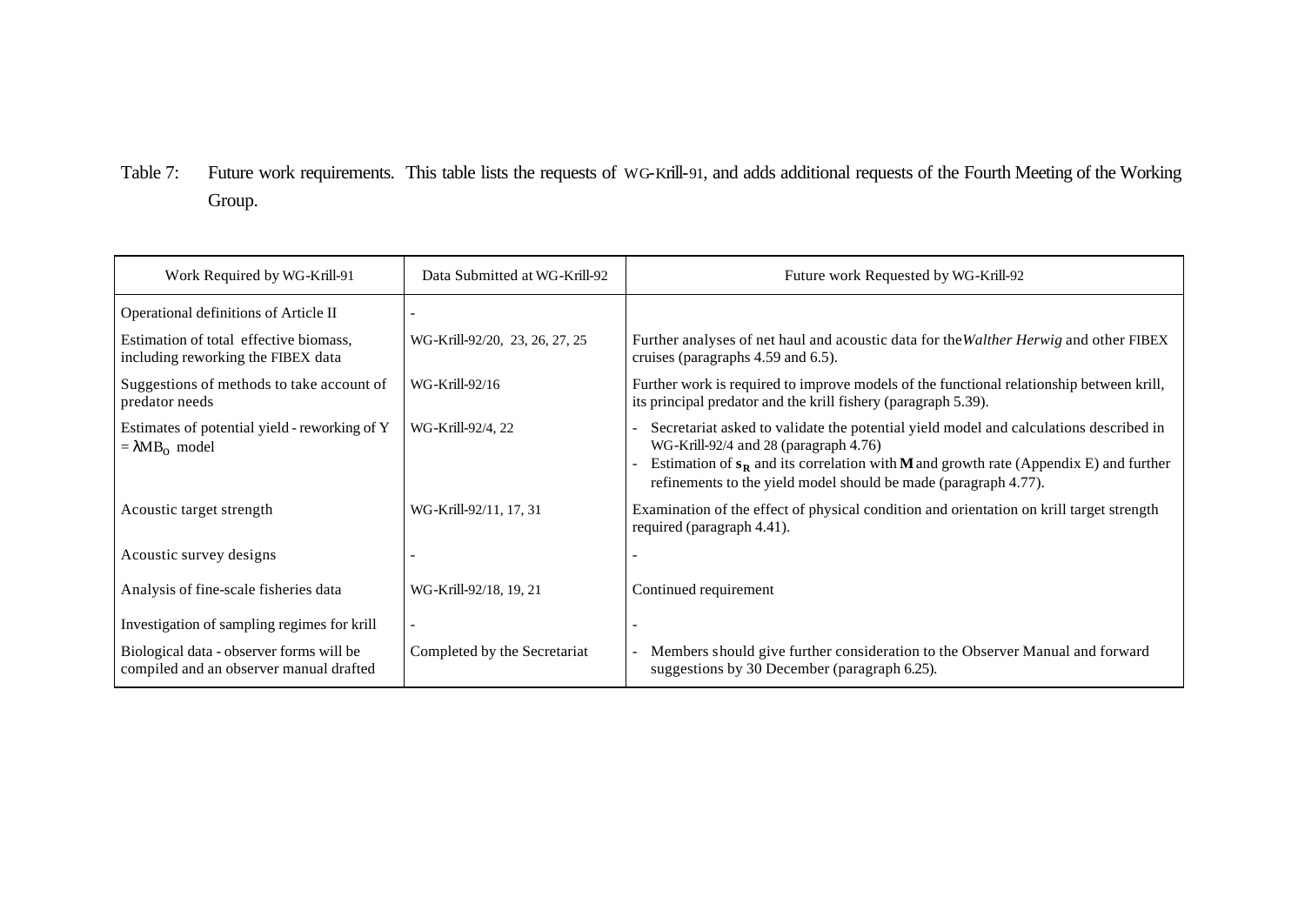# Table 7 (continued)

| Work Required by WG-Krill-91             | Data Submitted at WG-Krill-92 | Future work Requested by WG-Krill-92                                                                                                                                                                                         |
|------------------------------------------|-------------------------------|------------------------------------------------------------------------------------------------------------------------------------------------------------------------------------------------------------------------------|
| Analysis of acoustic and bridge log data |                               | Continued requirement                                                                                                                                                                                                        |
| from the commercial fishery              |                               | Haul-by-haul data should be used to evaluate the Composite CPUE Index<br>(paragraph 3.13).                                                                                                                                   |
|                                          |                               | More reports of liaison between fishermen, biologists and managers should be compiled<br>(paragraph $4.34$ ).                                                                                                                |
|                                          |                               | Investigations of the scale and frequency of surveys applicable to feedback<br>management approaches (paragraph 6.19).                                                                                                       |
|                                          |                               | Consideration of a near-synoptic survey in Statistical Area 48 (paragraph 6.5).                                                                                                                                              |
|                                          |                               | Subdivision of results from existing surveys should be investigated in the light of<br>Appendix D.                                                                                                                           |
|                                          |                               | Clarification of the noise margins and thresholds for Prydz Bay surveys if required<br>(paragraph 4.41).                                                                                                                     |
|                                          |                               | Further modelling is required to evaluate feedback control management options<br>(paragraph 4.77) and spatial effects related to localised predator aggregations.                                                            |
|                                          |                               | Work is required for completion of the precautionary catch allocation table<br>(paragraph 6.7): shelf break extent, predator demands and biomass adjusted for krill<br>movement (flux and retention times) (paragraph 4.33). |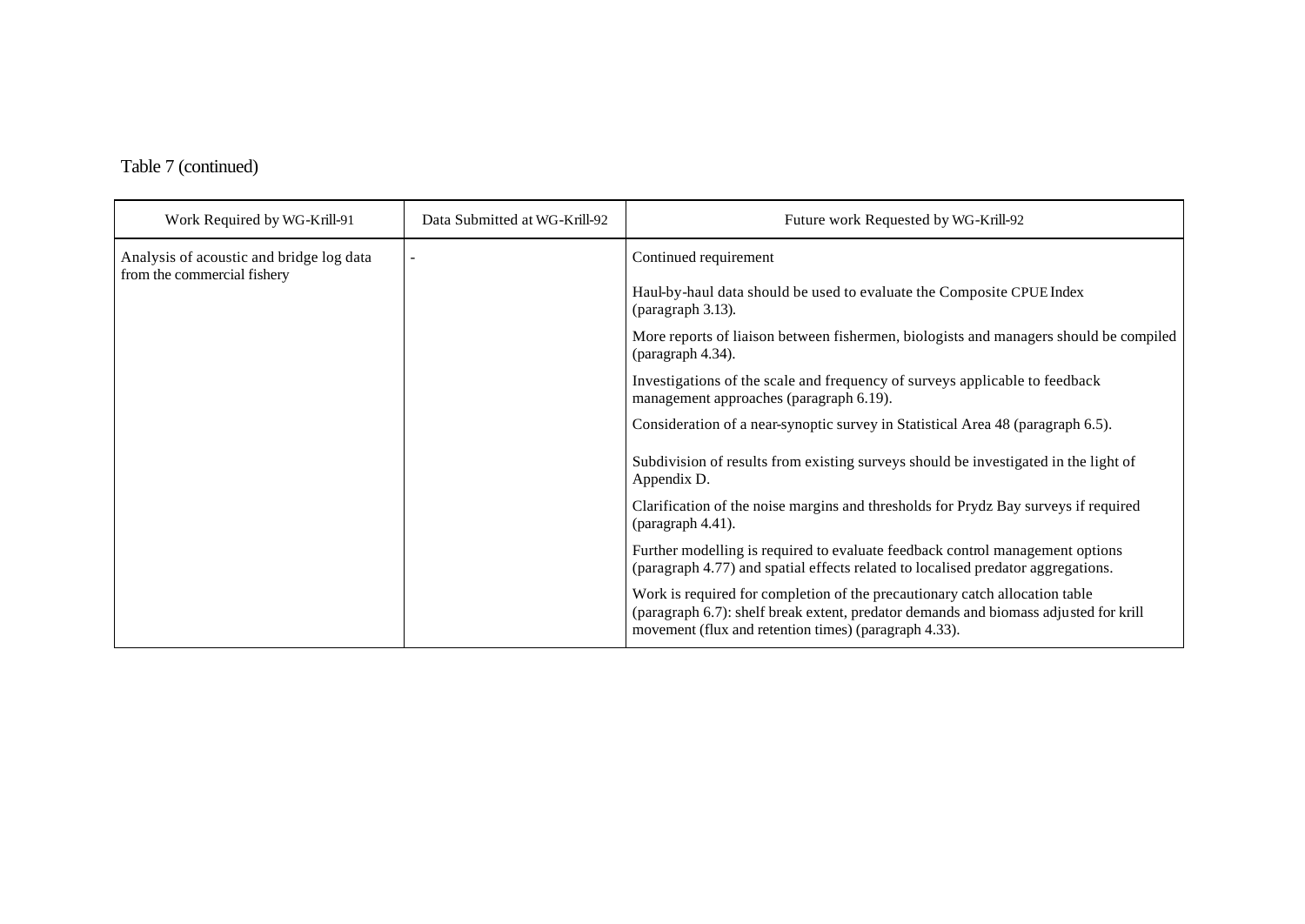|          | Date         |                                    | Subarea 48.1                         |                          |                    |                                         | Subarea 48.2                     |  |  |                                 |
|----------|--------------|------------------------------------|--------------------------------------|--------------------------|--------------------|-----------------------------------------|----------------------------------|--|--|---------------------------------|
|          |              | Krill/Ice<br>Conditions            |                                      | Japanese<br>Fishery      | Chilean<br>Fishery | Krill/Ice<br>Conditions                 | Russian<br>'Standard'<br>Quality |  |  | Russian<br>'Special'<br>Quality |
| November | Early<br>Mid | Sea-Ice<br>Present                 |                                      |                          |                    | Sea-Ice                                 |                                  |  |  |                                 |
|          | Late         | Sea-Ice<br>Mostly<br>Clears        |                                      |                          |                    | Present                                 |                                  |  |  |                                 |
|          | Early<br>Mid | Mostly Green<br>Krill              |                                      | Fishing<br><b>Begins</b> |                    | Sea-Ice Mostly<br>Clears                |                                  |  |  |                                 |
| December | Late         |                                    |                                      |                          |                    | <b>Mostly Green</b><br>Krill            | Fishing<br><b>Begins</b>         |  |  |                                 |
| January  | Early<br>Mid |                                    |                                      |                          | Fishing            | Mixed Green<br>and Red Krill            |                                  |  |  |                                 |
|          | Late         | Mixed<br>Green and                 |                                      |                          | <b>Begins</b>      |                                         |                                  |  |  | Fishing<br><b>Begins</b>        |
|          | Early        | White Krill                        |                                      |                          |                    |                                         |                                  |  |  |                                 |
| February | Mid<br>Late  | 50%<br>Green<br>Krill;<br>Reducing |                                      |                          | Fishing<br>Stops   | Mostly Red<br>Krill                     |                                  |  |  |                                 |
| March    | Early<br>Mid | Proportion<br>of Green             | Gravid Female Krill<br>in Some Areas |                          |                    |                                         |                                  |  |  |                                 |
|          | Late         |                                    |                                      |                          |                    | There<br>may be a<br>local, small       |                                  |  |  |                                 |
| April    | Early<br>Mid | Mostly White<br>Krill              |                                      | Fishing<br>Stops         |                    | bloom of<br>phytoplankton<br>near shore |                                  |  |  |                                 |
|          | Late         | Sea-Ice Cover<br>Extends Into Area |                                      |                          |                    |                                         |                                  |  |  |                                 |
|          | Early        |                                    |                                      |                          |                    |                                         |                                  |  |  |                                 |
| May      | Mid          |                                    |                                      |                          |                    |                                         | <b>Fishing Ends</b>              |  |  | <b>Fishing Ends</b>             |
|          | Late         |                                    |                                      |                          |                    | Sea-Ice<br>Cover Extends                |                                  |  |  |                                 |

Figure 1: Schematic diagram of the timing of krill fishing in Subareas 48.1 and 48.2 relative to krill and sea-ice conditions. Krill discoloured by full guts are termed 'green', whereas krill without discolouration are termed 'white' (Japanese/Chilean) or 'red' (Russian).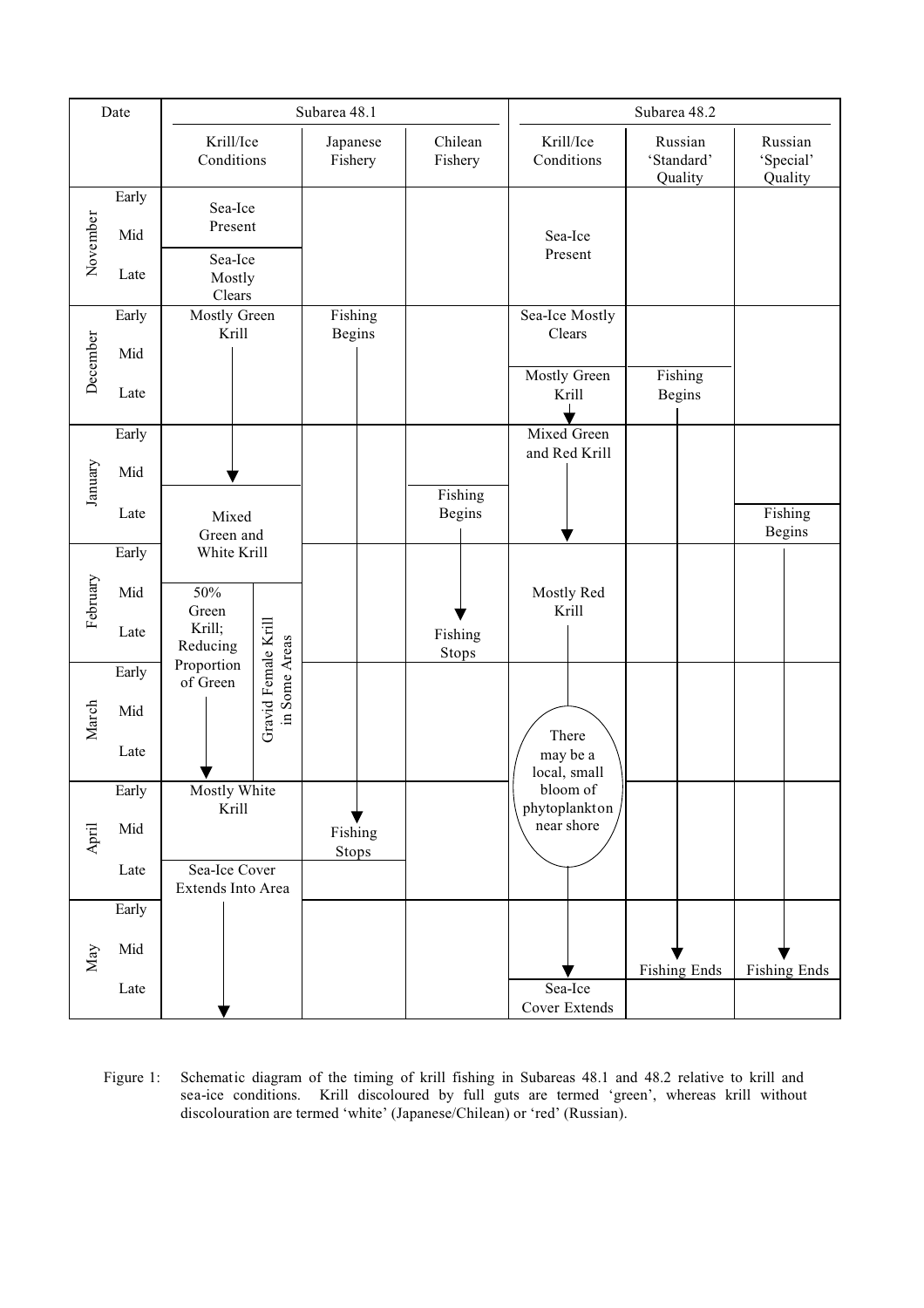

Figure 2: Survey areas in ISRs (see Table 4).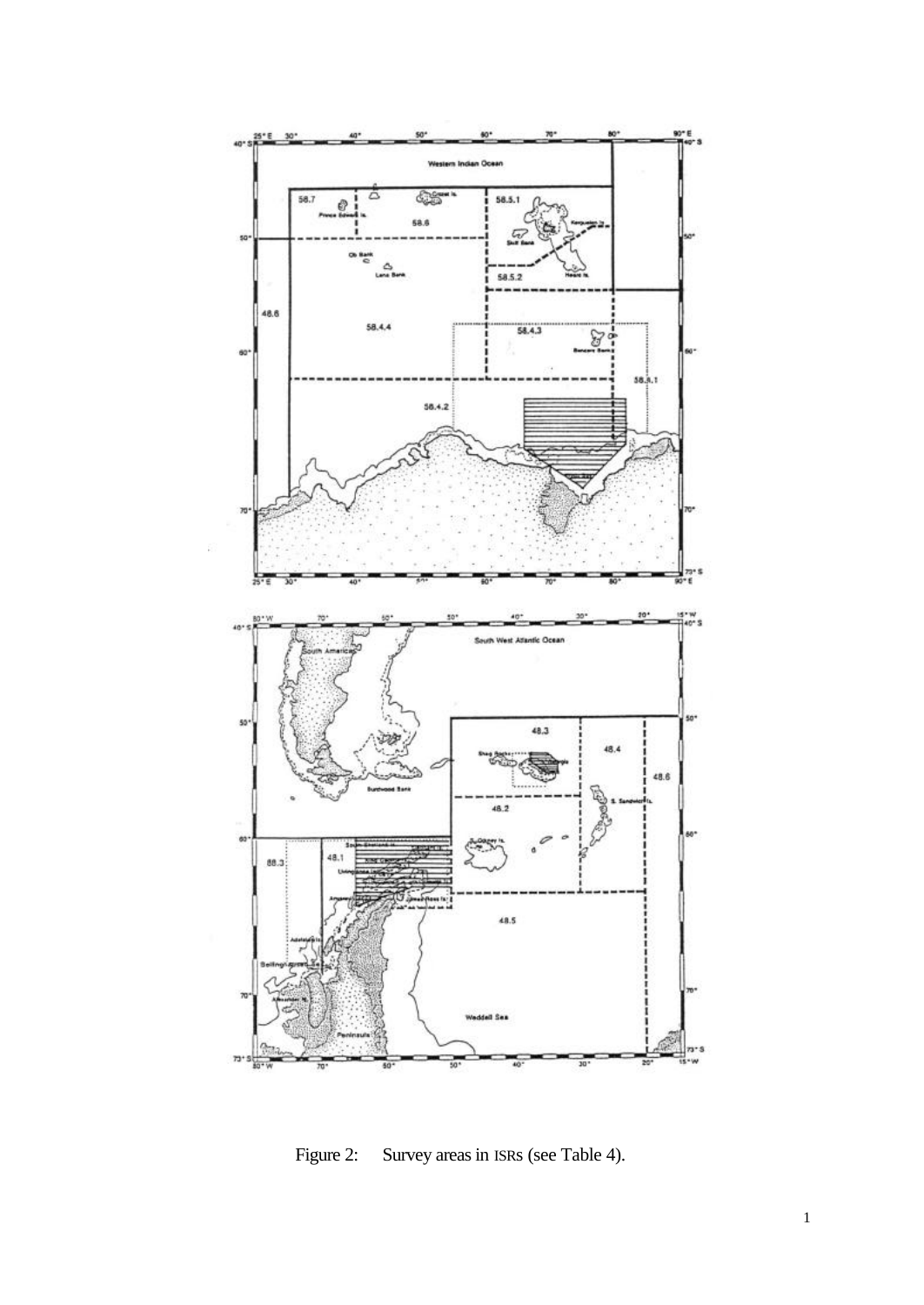### APPENDIX A

#### **AGENDA**

# Fourth Working Group on Krill (Punta Arenas, Chile, 27 July to 3 August 1992)

- 1. Welcome
- 2. Introduction
	- (i) Review of the Meeting Objectives
	- (ii) Adoption of the Agenda

## 3. Review of Fisheries Activities

- (i) Fisheries Information
	- (a) Catch Levels
	- (b) Location of Catches
	- (c) Reports of Observers
		- By-Catch of Young Fish
		- Length Frequency/Haul-by-Haul Data
- (ii) Other Information
	- (a) Distribution and Abundance
	- (b) Fishing Escapement Loss/Mortality
- 4. Estimation of Krill Yield
	- (i) Krill Flux in Statistical Area 48
		- (a) Immigration/Emigration Rates
		- (b) Residence Times
		- (c) Influence of Hydrography
	- (ii) Estimation of Initial Biomass (**Bo**)
		- (a) Techniques
		- (b) Statistical Area 48
		- (c) Other Areas
	- (iii) Refinement of Yield Estimate Calculations
		- (a) Evaluation of Population Models
		- (b) Evaluation of Demographic Parameters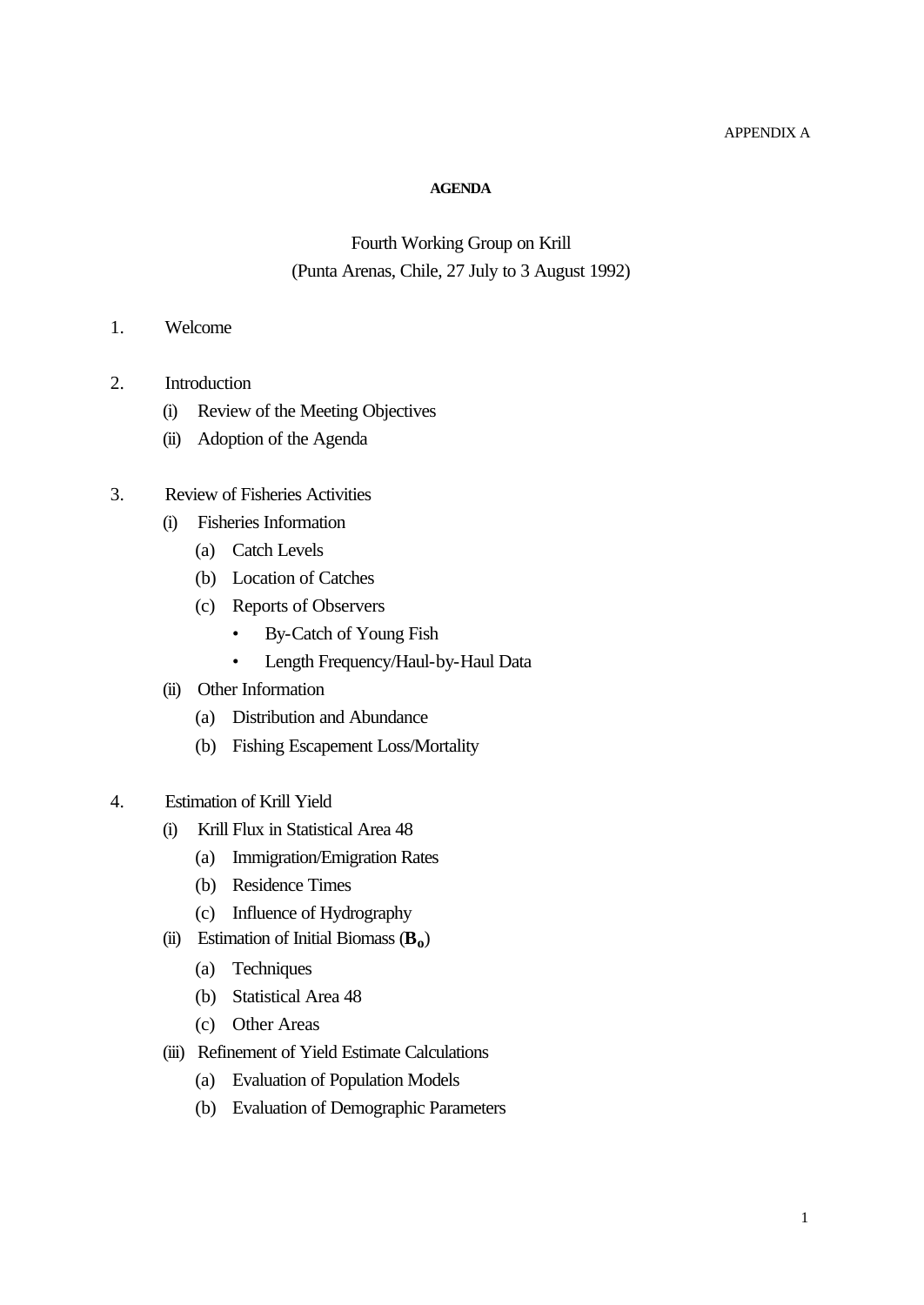- (iv) Refinement of Precautionary Catch Limit Estimates
	- (a) Statistical Area 48
	- (b) Other Statistical Areas
- 5. Ecological Implications of Krill Fishing
	- (i) Location and Timing of the Fishery
		- (a) Statistical Subareas 48.1 and 48.2
		- (b) Other Subareas
		- (c) Relation of Fishing to Krill Predators
	- (ii) Effects of Management Measures on Krill Fishing
		- (a) Location, Timing and Intensity of Fishing
		- (b) Krill Management Measures and Krill Predators
	- (iii) Liaison with WG-CEMP
- 6. Advice on Krill Fishery Management
	- (i) Precautionary Limits on Krill Catches in Various Areas
		- (a) Estimates of Potential Yield
		- (b) Possible Ecological Effects of Catch Limits
	- (ii) Refining Operational Definitions of Article II
	- (iii) Other Possible Approaches and their Development
	- (iv) Data Requirements
	- (v) Scientific Observer Scheme
	- (vi) Future Work of WG-Krill
- 7. Other Business
	- (i) Krill Surplus
	- (ii) Editorial Considerations
- 8. Adoption of the Report
- 9. Close of the Meeting.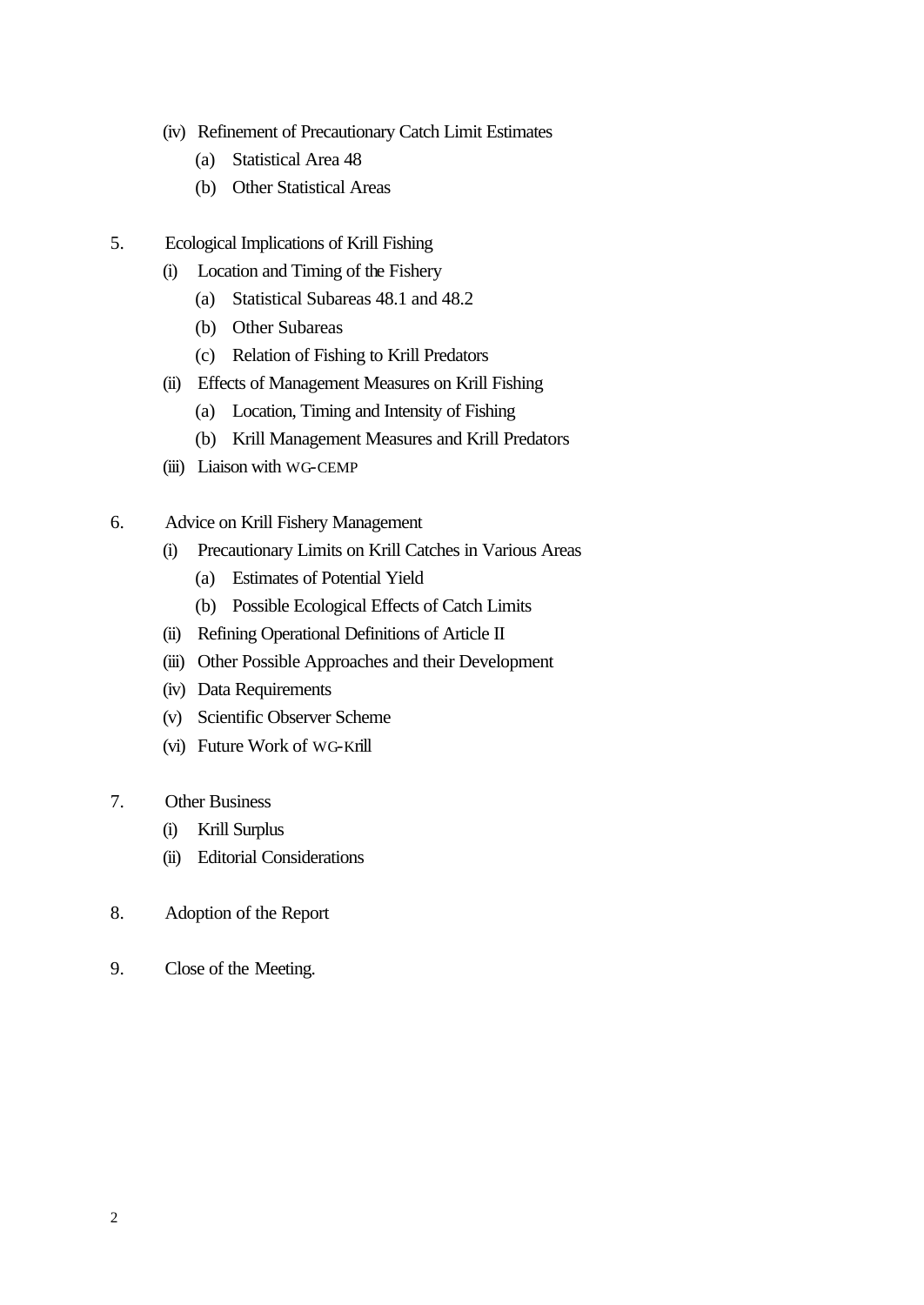## APPENDIX B

## **LIST OF PARTICIPANTS**

# Working Group on Krill (Punta Arenas, Chile, 27 July to 3 August 1992)

| E. ACUÑA            | Universidad Católica del Norte<br>Casilla 117<br>Coquimbo<br>Chile                                                                                  |
|---------------------|-----------------------------------------------------------------------------------------------------------------------------------------------------|
| M. BASSON           | Renewable Resources Assessment Group<br>Imperial College of Science and Technology<br>8, Princes Gardens<br>London SW7 1NA<br><b>United Kingdom</b> |
| <b>J. BENGTSON</b>  | National Marine Mammal Laboratory<br><b>National Marine Fisheries Service</b><br>7600 Sand Point Way NE<br>Seattle, Washington 98115<br><b>USA</b>  |
| <b>B. BERGSTRÖM</b> | Kristinebergs Marinbiological Station<br>S-450 34 Fiskebäckskil<br>Sweden                                                                           |
| D. BUTTERWORTH      | Department of Applied Mathematics<br>University of Cape Town<br>Rondebosch 7700<br>South Africa                                                     |
| W. DE LA MARE       | <b>Antarctic Division</b><br>Channel Highway<br>Kingston, Tasmania 7050<br>Australia                                                                |
| P. EBERHARD         | Instituto Antártico Chileno<br>Luis Thayer Ojeda 814, Correo 9<br>Santiago<br>Chile                                                                 |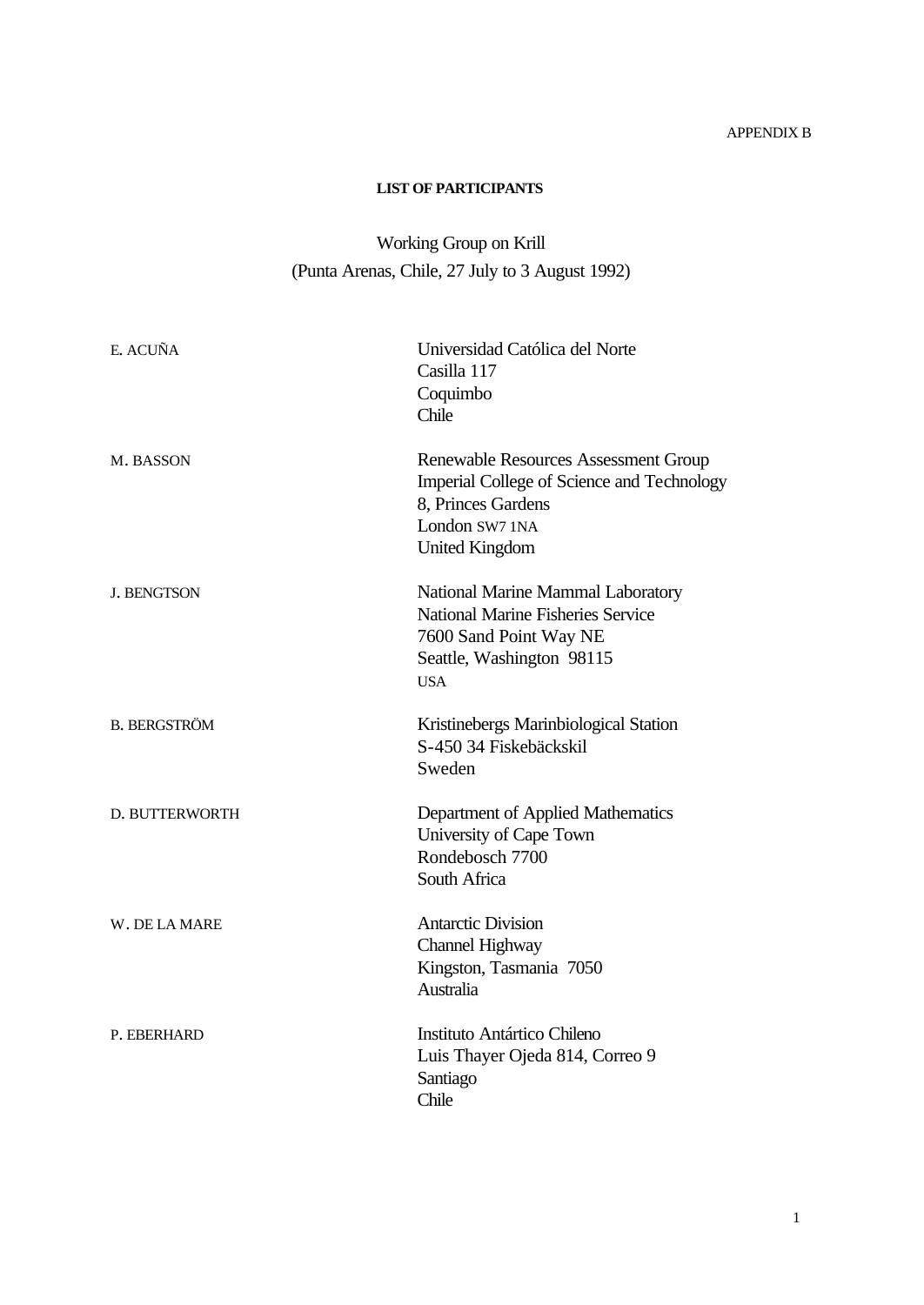| <b>I. EVERSON</b>  | <b>British Antarctic Survey</b><br>High Cross, Madingley Road<br>Cambridge CB3 OET<br><b>United Kingdom</b>                               |
|--------------------|-------------------------------------------------------------------------------------------------------------------------------------------|
| H. HATANAKA        | National Research Institute of Far Seas Fisheries<br>Orido, 5-7-1<br>Shimizu, Shizuoka<br>424 Japan                                       |
| R. HEWITT          | Antarctic Ecosystem Research Group<br><b>Southwest Fisheries Science Center</b><br>PO Box 271<br>La Jolla, California 92038<br><b>USA</b> |
| R. HOLT            | Antarctic Ecosystem Research Group<br><b>Southwest Fisheries Science Center</b><br>PO Box 271<br>La Jolla, California 92038<br><b>USA</b> |
| L.J. LOPEZ ABELLAN | Centro Oceanográfico de Canarias<br>Instituto Español de Oceanografía<br>Apartado de Correos 1373<br>Santa Cruz de Tenerife<br>Spain      |
| V. MARIN           | Depto. Cs. Ecológicas<br><b>Facultad de Ciencias</b><br>Universidad de Chile<br>Casilla 653<br>Santiago<br>Chile                          |
| D.G.M. MILLER      | Sea Fisheries Research Institute<br>Private Bag X2<br>Roggebaai 8012<br>South Africa                                                      |
| A. MUJICA          | Universidad Católica del Norte<br>Casilla 117<br>Coquimbo<br>Chile                                                                        |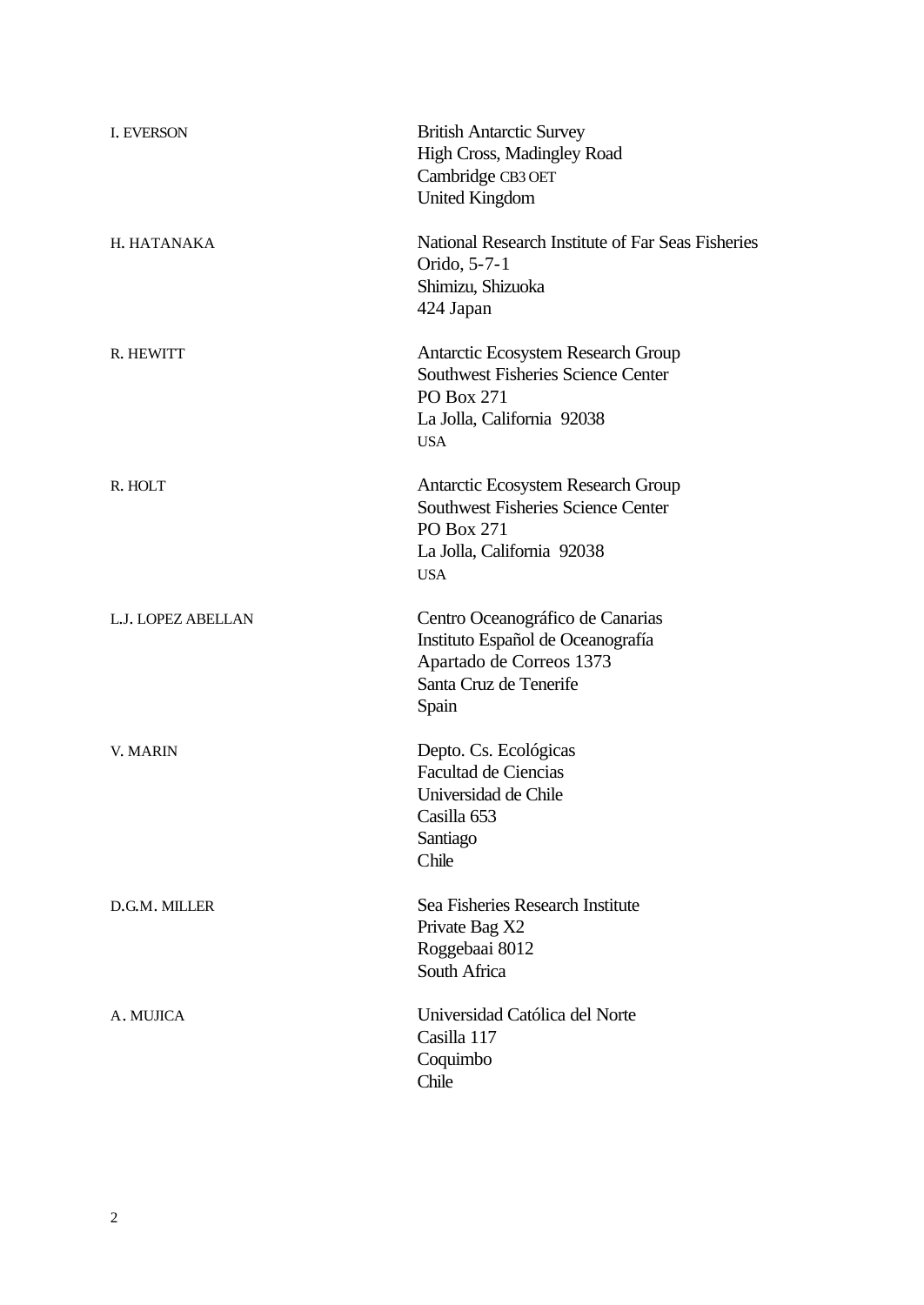| M. NAGANOBU   | National Research Institute of Far Seas Fisheries<br>Orido, 5-7-1<br>Shimizu, Shizuoka<br>424 Japan                                                                        |
|---------------|----------------------------------------------------------------------------------------------------------------------------------------------------------------------------|
| S. NICOL      | <b>Antarctic Division</b><br><b>Channel Highway</b><br>Kingston, Tasmania 7050<br>Australia                                                                                |
| O. ØSTVEDT    | <b>Institute of Marine Research</b><br>PO Box 1870 Nordnes<br>5024 Bergen<br>Norway                                                                                        |
| A. PALMA      | <b>SERNAP</b><br>Yungay 1731<br>Valparaíso<br>Chile                                                                                                                        |
| PHAN VAN NGAN | Instituto Oceanográfico<br>Departamento de Oceanografía Biologica<br>Universidade de São Paulo<br>Cidade Universitária<br>Butantã 05508<br>São Paulo - SP<br><b>Brasil</b> |
| K. SHUST      | <b>VNIRO</b><br>17a V. Krasnoselskaya<br><b>Moscow 107140</b><br>Russia                                                                                                    |
| V.A. SUSHIN   | AtlantNIRO<br>5 Dmitry Donskoy<br>Kaliningrad 236000<br>Russia                                                                                                             |
| K. TAMURA     | Japan Deep Sea Trawlers Association<br>Ogawacho-Yasuda Bldg No. 601<br>3-6 Kanda-Ogawacho<br>Chiyoda-ku, Tokyo 101<br>Japan                                                |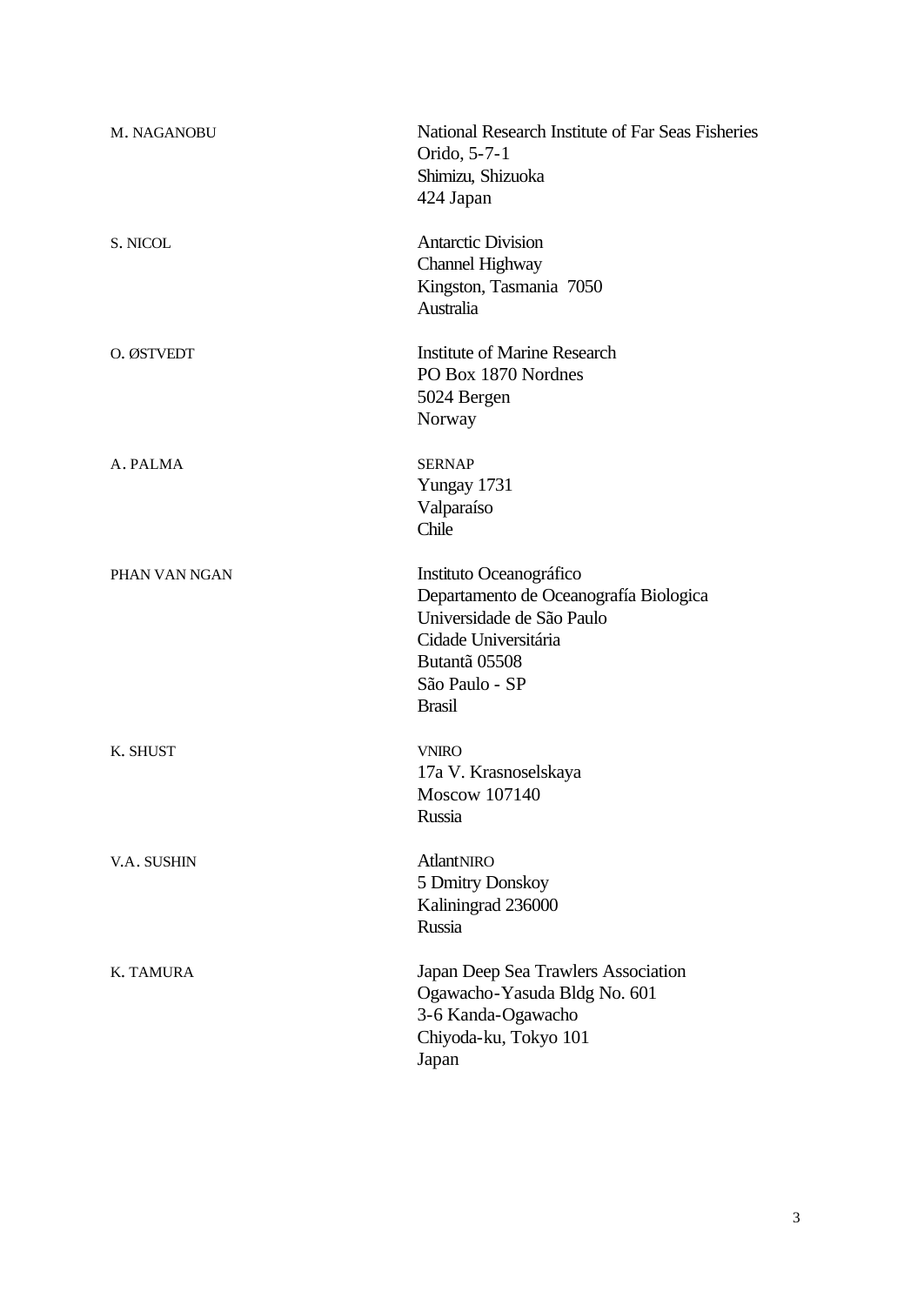| <b>J. VALENCIA</b> | Depto. Cs. Ecológicas<br><b>Facultad de Ciencias</b><br>Universidad de Chile<br>Casilla 653<br>Santiago<br>Chile   |
|--------------------|--------------------------------------------------------------------------------------------------------------------|
| <b>J. WATKINS</b>  | <b>British Antarctic Survey</b><br><b>High Cross, Madingley Road</b><br>Cambridge CB3 OET<br><b>United Kingdom</b> |
| S. ZORZANO         | Subsecretaría de Pesca<br>Casilla 100-V<br>Valparaiso<br>Chile                                                     |
| SECRETARIAT:       |                                                                                                                    |

D. POWELL (Executive Secretary) CCAMLR E. SABOURENKOV (Science Officer) 25 Old Wharf D. AGNEW (Data Manager) Hobart, Tasmania, 7000 G. NAYLOR (Secretary) Australia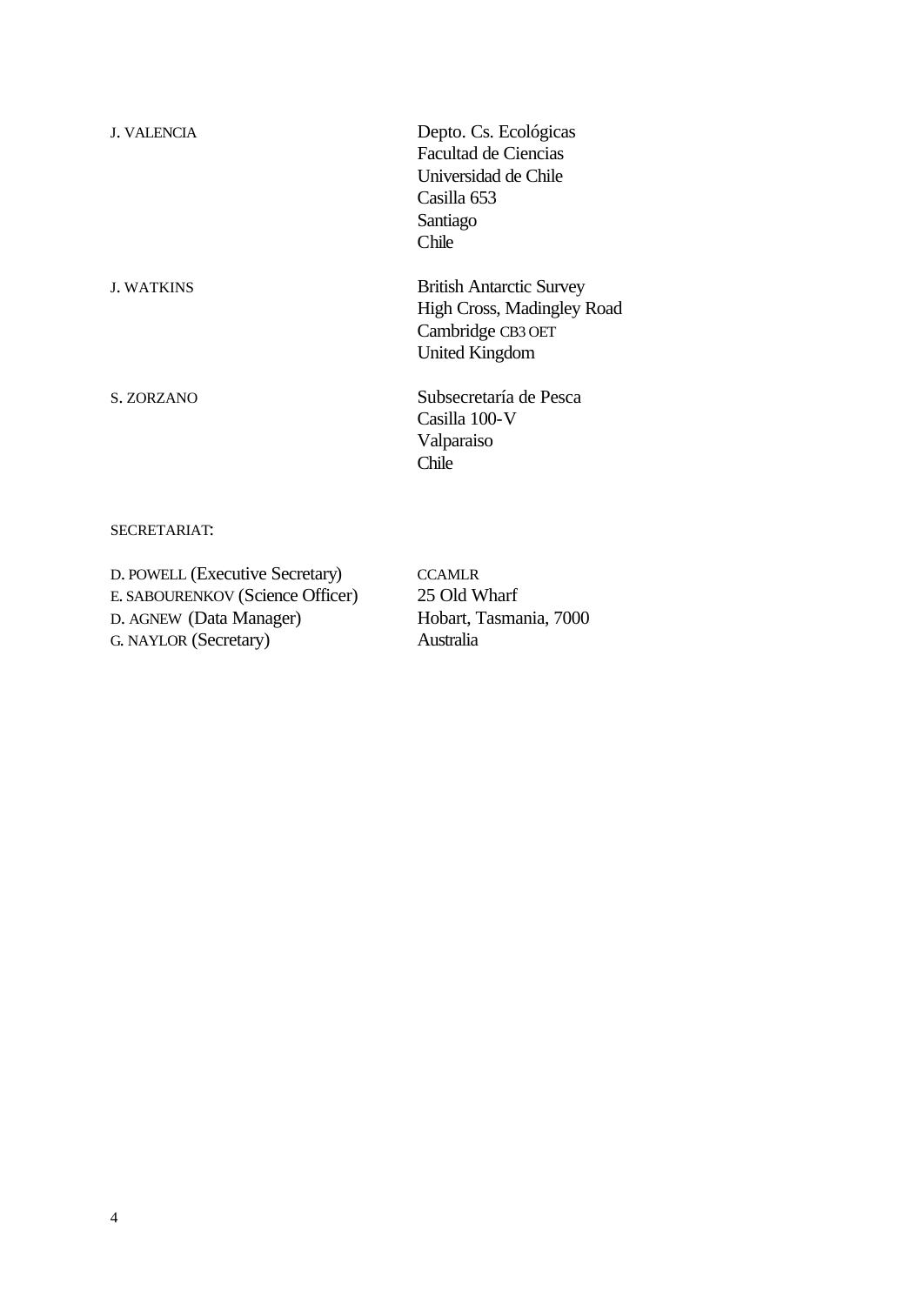APPENDIX C

#### **LIST OF DOCUMENTS**

# Working Group on Krill (Punta Arenas, Chile, 27 July to 3 August 1992)

- WG-KRILL-92/1 DRAFT AGENDA
- WG-KRILL-92/2 LIST OF PARTICIPANTS
- WG-KRILL-92/3 LIST OF DOCUMENTS
- WG-KRILL-92/4 FURTHER COMPUTATIONS OF THE CONSEQUENCES OF SETTING THE ANNUAL KRILL CATCH LIMIT TO A FIXED FRACTION OF THE ESTIMATE OF KRILL BIOMASS FROM A SURVEY D.S. Butterworth, G.R. Gluckman and S. Chalis (South Africa)
- WG-KRILL-92/5 STATE OF THE ANTARCTIC KRILL (*EUPHAUSIA SUPERBA* DANA) RESOURCES IN THE SODRUZHESTVA SEA AREA (STATISTICAL DIVISIONS 58.4.2 AND 58.4.3) IN 1988 TO 1990 V.A. Bibik and V.N. Yakovlev (Russia)
- WG-KRILL-92/6 REPORT OF BIOLOGICAL OBSERVATIONS CARRIED OUT ON BOARD THE KRILL FISHING VESSEL *MORE SODRUZHESTVA* IN APRIL TO AUGUST 1991 V.I. Latogursky (Russia)
- WG-KRILL-92/7 ACOUSTIC ESTIMATION OF KRILL (*EUPHAUSIA SUPERBA*) BIOMASS AND BEHAVIOUR IN THE ROSS SEA Massimo Azzali (Italy)
- WG-KRILL-92/8 POSSIBLE APPROACHES TO THE EVALUATION OF THE ANTARCTIC KRILL **MORTALITY** L.G. Maklygin and V.I. Latogursky (Russia)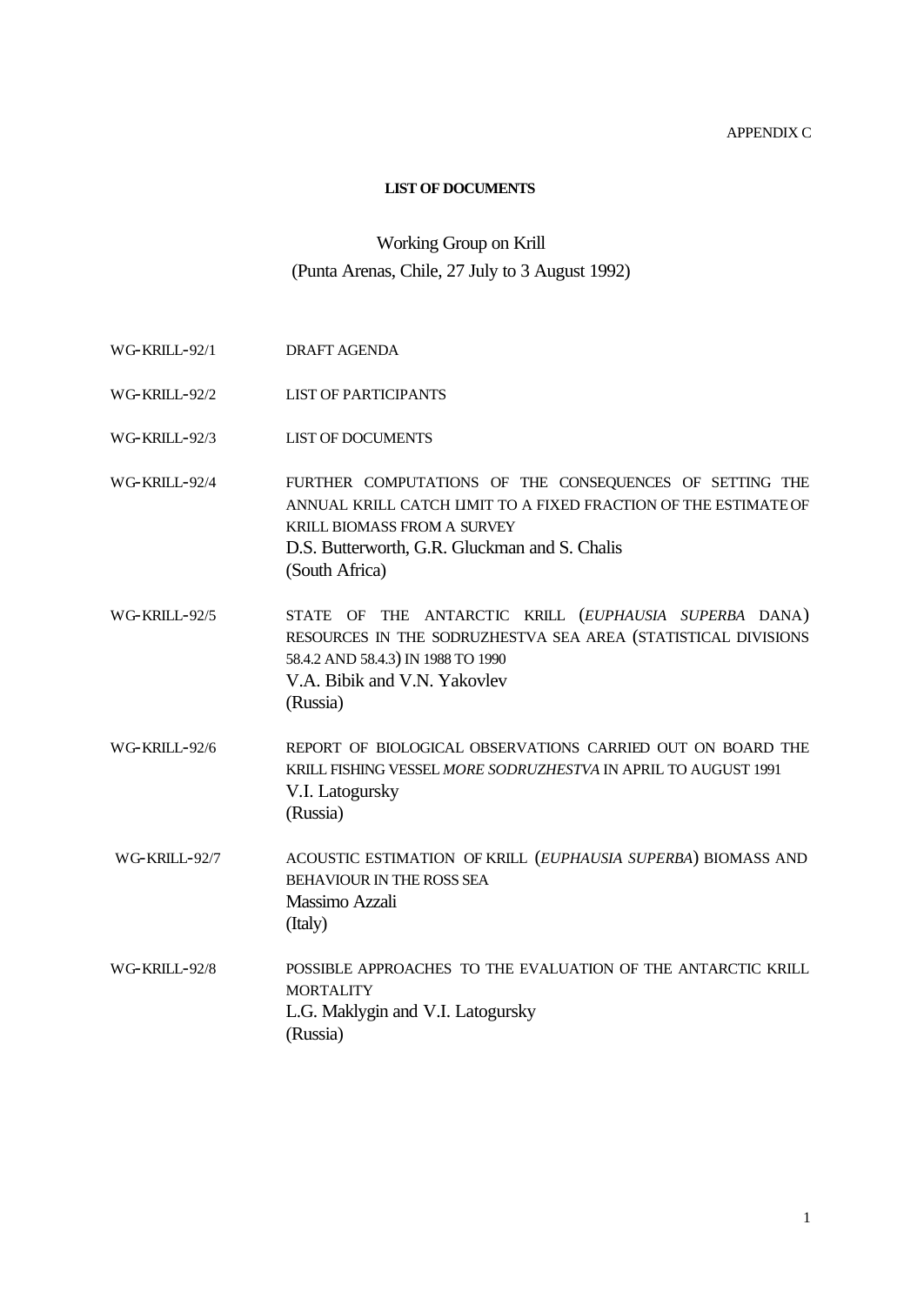| WG-KRILL-92/9         | DIURNAL CHANGES OF SOME BIOLOGICAL CHARACTERISTICS OF<br>EUPHAUSIA SUPERBA DANA IN SWARMS (WESTWARD OF THE SOUTH<br>ORKNEY ISLANDS, 24 MARCH TO 18 JUNE 1990 - BASED ON DATA REPORTED<br>BY BIOLOGIST-OBSERVER)<br>A.V. Vagin, R.R. Makarov and L.L. Menshenina<br>(Russia) |
|-----------------------|-----------------------------------------------------------------------------------------------------------------------------------------------------------------------------------------------------------------------------------------------------------------------------|
| WG-KRILL-92/10        | A GUIDELINE FOR COLLECTION, ANALYSING AND PREPARATION OF<br>REPORT ON MATERIAL COLLECTED BY A BIOLOGIST-OBSERVER ON BOARD<br>A COMMERCIAL TRAWLER<br>(DRAFT)<br>V.I. Latogursky and R.R. Makarov<br>(Russia)                                                                |
| WG-KRILL-92/11        | STATUS OF KRILL TARGET STRENGTH<br>Kenneth G. Foote (Norway), Dezhang Chu and Timothy K. Stanton<br>(USA)                                                                                                                                                                   |
| WG-KRILL-92/12        | VARIABILITY OF KRILL STOCK COMPOSITION AND DISTRIBUTION IN THE<br>VICINITY OF ELEPHANT ISLAND DURING AMLR INVESTIGATIONS 1988-1992<br>V. Loeb (USA) and V. Siegel (Germany)                                                                                                 |
| WG-KRILL-92/13        | FINE-SCALE CATCHES OF KRILL IN AREA 48 REPORTED TO CCAMLR 1990 TO<br>1991<br>Secretariat                                                                                                                                                                                    |
| WG-KRILL-92/14        | MANAGING SOUTHERN OCEAN KRILL AND FISH STOCKS IN A CHANGING<br><b>ENVIRONMENT</b><br>I. Everson (UK)                                                                                                                                                                        |
| WG-KRILL-92/14 Rev. 1 | MANAGING SOUTHERN OCEAN KRILL AND FISH STOCKS IN A CHANGING<br><b>ENVIRONMENT</b><br>I. Everson (UK)                                                                                                                                                                        |
| <b>WG-KRILL-92/15</b> | REVIEW OF LENGTH-WEIGHT RELATIONSHIPS FOR ANTARCTIC KRILL<br>V. Siegel (Germany)                                                                                                                                                                                            |
| WG-KRILL-92/16        | ALTERNATIVE METHODS FOR DETERMINING SUBAREA OR LOCAL AREA<br>CATCH LIMITS FOR KRILL IN STATISTICAL AREA 48<br>G. Watters and R.P. Hewitt (USA)                                                                                                                              |
| WG-KRILL-92/17        | CALIBRATION OF AN ACOUSTIC ECHO-INTEGRATION SYSTEM IN A DEEP<br>TANK, WITH SYSTEM GAIN COMPARISONS OVER STANDARD SPHERE<br>MATERIAL, WATER TEMPERATURE AND TIME<br>David A. Demer and Roger P. Hewitt (USA)                                                                 |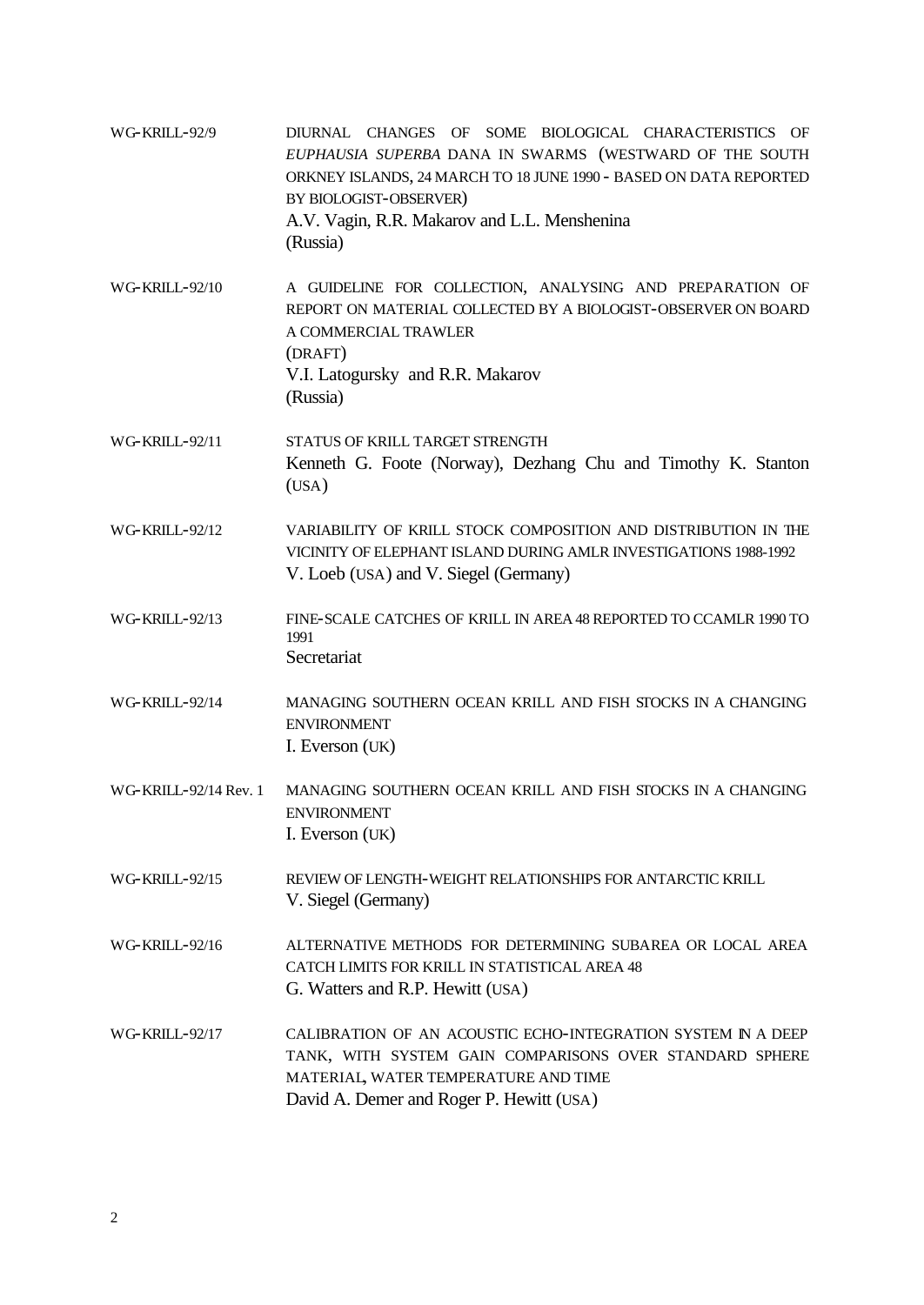| WG-KRILL-92/18        | KRILL CATCH DISTRIBUTION IN RELATION TO PREDATOR COLONIES, 1987-<br>1991<br>Secretariat                                                                                                                                                                             |
|-----------------------|---------------------------------------------------------------------------------------------------------------------------------------------------------------------------------------------------------------------------------------------------------------------|
| WG-KRILL-92/19        | DISTRIBUTION OF KRILL (EUPHAUSIA SUPERBA DANA) CATCHES IN THE<br>SOUTH SHETLANDS AND SOUTH ORKNEYS<br>D.J. Agnew (Secretariat)                                                                                                                                      |
| WG-KRILL-92/20        | KRILL BIOMASS IN AREA 48 AND AREA 58: RECALCULATION OF FIBEX<br><b>DATA</b><br>P.N. Trathan (UK), D. Agnew (Secretariat), D.G.M. Miller (South Africa),<br>J.L. Watkins, I. Everson, M.R. Thorley, E. Murphy, A.W.A. Murray and<br>C. Goss (UK)                     |
| WG-KRILL-92/21        | CHILEAN KRILL FISHING OPERATIONS 1992: ANSWERING SC-CAMLR-X,<br>PARAGRAPH 6.36<br>Victor H. Marín, Darío Rivas and Antonio Palma (Chile)                                                                                                                            |
| WG-KRILL-92/22        | MANAGEMENT SUBDIVISIONS WITHIN THE CCAMLR AREA WITH SPECIAL<br>REFERENCE TO AREA 58<br>Stephen Nicol (Australia)                                                                                                                                                    |
| WG-KRILL-92/23        | ESTIMATION OF THE BIOMASS OF KRILL IN PRYDZ BAY DURING<br>JANUARY/FEBRUARY 1991 AND FEBRUARY/MARCH 1992 USING ECHO<br><b>INTEGRATION</b><br>I. Higginbottom and T. Pauly (Australia)                                                                                |
| WG-KRILL-92/24        | CHARACTERSITICS OF OCEANIC STRUCTURE IN THE WATERS AROUND THE<br>SOUTH SHETLAND ISLANDS OF THE ANTARCTIC OCEAN BETWEEN<br>DECEMBER 1990 AND FEBRUARY 1991:<br>OUTSTANDING COASTAL<br>UPWELLING?<br>M. Naganobu, T. Katayama, T. Ichii, H. Ishii and K. Nasu (Japan) |
| <b>WG-KRILL-92/25</b> | HYDROGRAPHIC FLUX IN THE WHOLE OF STATISTICAL AREA 48 IN THE<br><b>ANTARCTIC OCEAN</b><br>M. Naganobu (Japan)                                                                                                                                                       |
| WG-KRILL-92/26        | ABUNDANCE, SIZE AND MATURITY OF KRILL (EUPHAUSIA SUPERBA) IN<br>THE KRILL FISHING GROUND OF SUBAREA 48.1 DURING 1990/91 AUSTRAL<br><b>SUMMER</b><br>T. Ichii, H. Ishii and M. Naganobu (Japan)                                                                      |
| WG-KRILL-92/27        | DIFFERENCES IN DISTRIBUTION AND POPULATION STRUCTURE OF KRILL<br>(EUPHAUSIA SUPERBA) BETWEEN PENGUIN AND FUR SEAL FORAGING<br>AREAS NEAR SEAL ISLA ND<br>T. Ichii, H. Ishii (Japan), J.L. Bengtson, P. Boveng, J.K. Jansen (USA) and<br>M. Naganobu (Japan)         |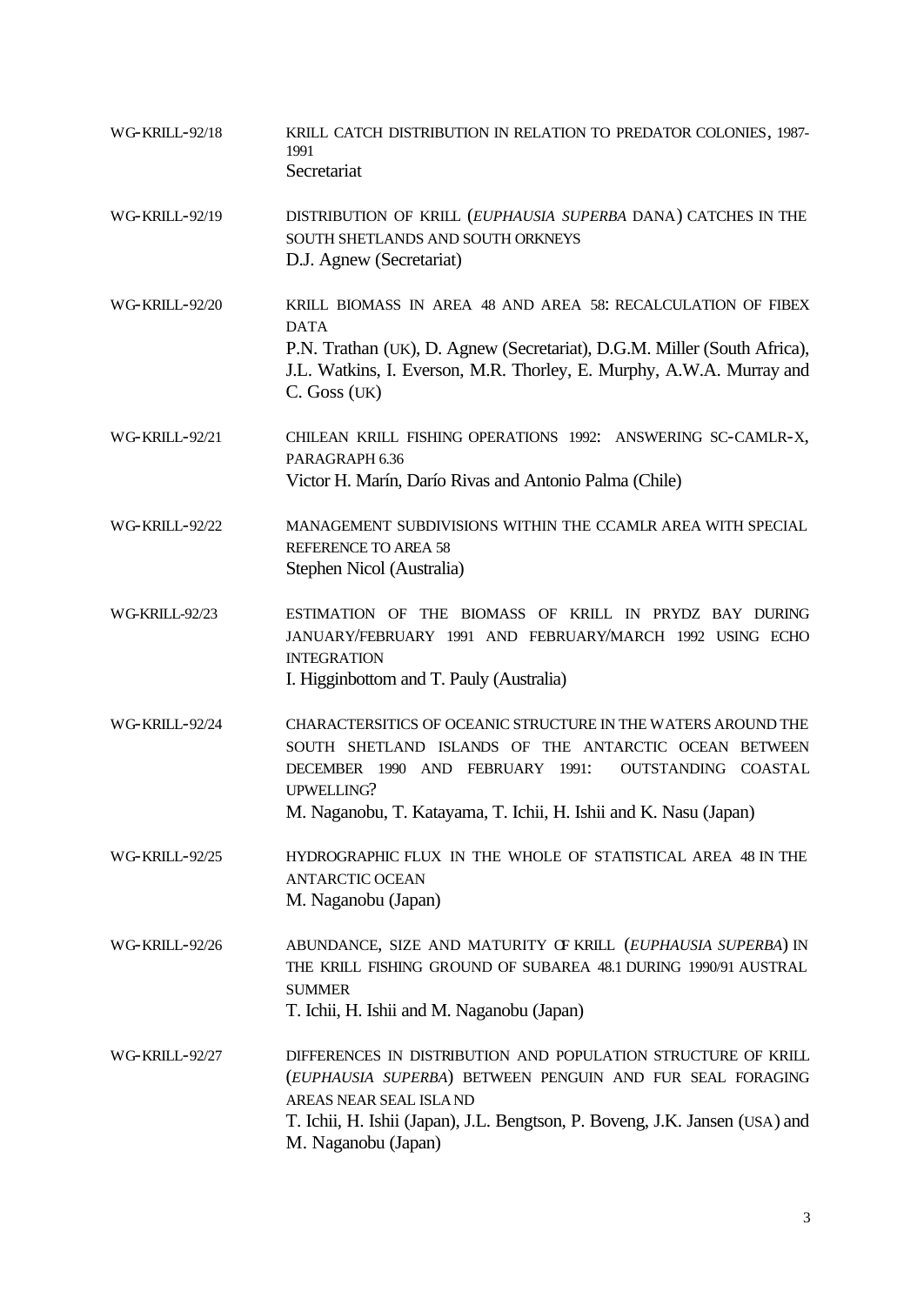| WG-KRILL-92/28        | COMMENT ON "FURTHER COMPUTATIONS OF THE CONSEQUENCES OF<br>SETTING THE ANNUAL KRILL CATCH LIMIT TO A FIXED FRACTION OF THE<br>ESTIMATE OF KRILL BIOMASS FROM A SURVEY" (WG-KRILL-92/4)<br>H. Hiramatsu (Japan) |
|-----------------------|----------------------------------------------------------------------------------------------------------------------------------------------------------------------------------------------------------------|
| WG-KRILL-92/29        | AN ARGUMENT AGAINST BIG INCIDENTAL KRILL MORTALITY STATED IN<br>$WG$ -KRILL-91/6<br>Etuo Sakitani (Japan)                                                                                                      |
| WG-KRILL-92/30        | PROCEDURE TO CORRECT FOR ACOUSTIC BEAM WIDTH EFFECTS WHEN<br>ASSESSING THE BIOMASS OF KRILL AGGREGATIONS<br>B. Barange, D.G.M. Miller and I. Hampton (South Africa)                                            |
| WG-KRILL-92/31        | SUMMARY OF SOME RECENT STUDIES COMPARING ECHOLEVELS AT<br>38 AND 120 KHZ<br>Inigo Everson (UK)                                                                                                                 |
| <b>WG-KRILL-92/32</b> | FISHES CAPTURED AS BY-CATCH DURING THE 1991 CHILEAN ANTARCTIC<br><b>KRILL FISHERY</b><br>Enzo Acuña S., Armando Mujica R. and Hector Apablaza P. (Chile)                                                       |
| WG-KRILL-92/33        | KRILL POPULATION BIOLOGY DURING THE 1991 CHILEAN ANTARCTIC KRILL<br><b>FISHERY</b><br>Armando Mujica R., Enzo Acuña S. and Alberto Rivera O. (Chile)                                                           |

## OTHER DOCUMENTS

| WG-KRILI/CEMP-92/4 | CCAMLR ECOSYSTEM MONITORING AND A FEEDBACK MANAGEMENT<br>PROCEDURE FOR KRILL<br>A. Constable (Australia)                                         |
|--------------------|--------------------------------------------------------------------------------------------------------------------------------------------------|
| WG-CEMP-92/15      | DISTRIBUTION AND ABUNDANCE OF KRILL IN THE VICINITY OF ELEPHANT<br>ISLAND IN THE 1992 AUSTRAL SUMMER<br>Roger P. Hewitt and David A. Demer (USA) |
| WG-CEMP-92/16      | AMLR 1991/92 FIELD SEASON REPORT; OBJECTIVES, ACCOMPLISHMENTS<br>AND TENTATIVE CONCLUSIONS<br>Delegation of the USA                              |
| SC-CAMLR-XI/BG/5   | SCIENTIFIC OBSERVERS MANUAL FOR OBSERVATIONS ON COMMERCIAL<br>FISHING VESSELS (DRAFT)<br>Secretariat                                             |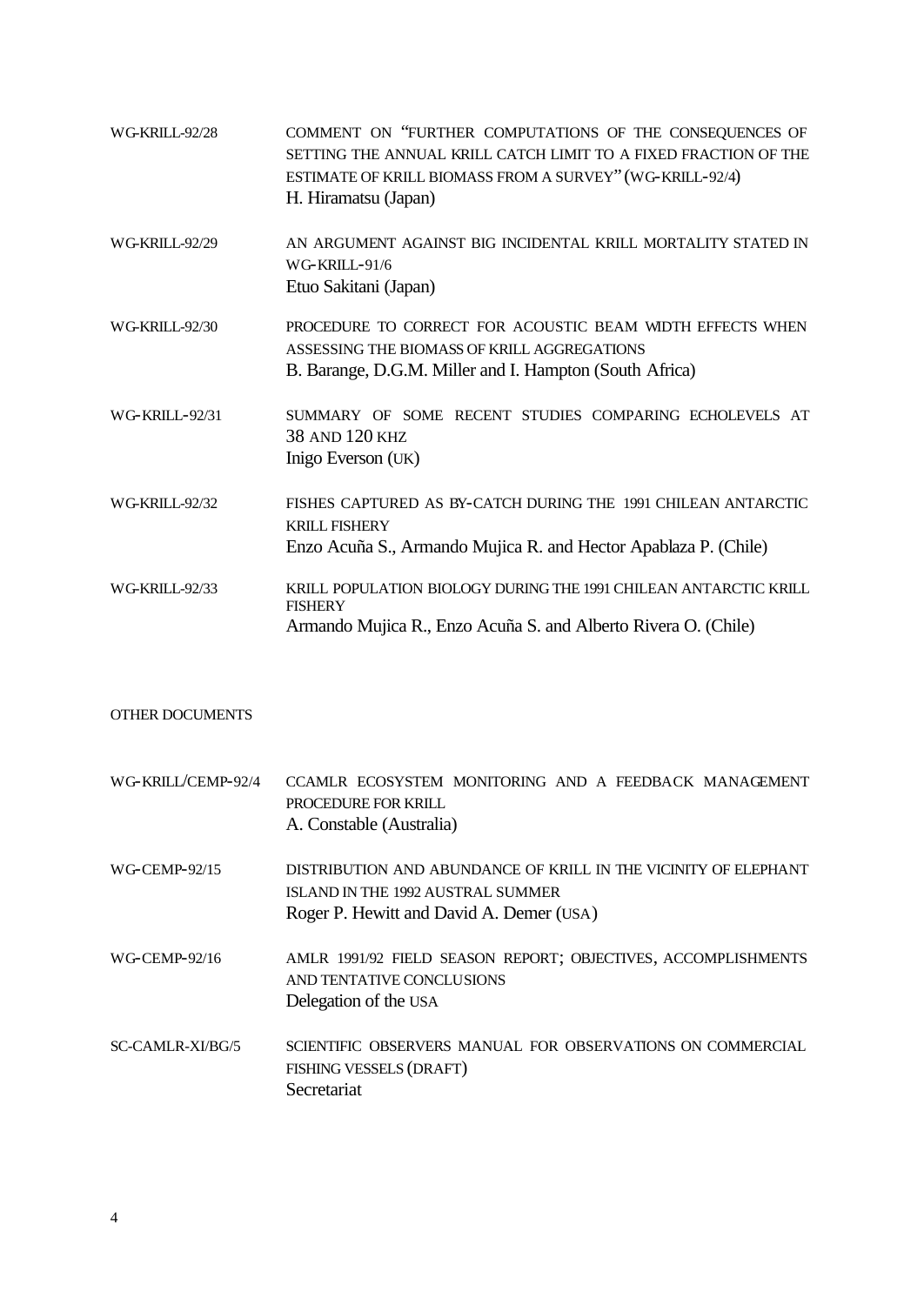#### **KRILL SURVEYS - USE OF RESULTANT INFORMATION**

Ideally, one would wish to have a time series of comparable estimates of biomass from surveys of the complete extent of each subarea. The resultant information would be used:

- (i) in the short term, to improve estimates of **Bo**; and
- (ii) in the longer term, as the basis for management under feedback-control.

2. In practice, problems will arise. Some (many) surveys will not cover the full extent of the subarea concerned. There will be problems concerning comparability, e.g. surveys could take place at different times of year, and use different methodologies (e.g., trawl, hydroacoustic). One would nevertheless like to make use of all the data available. Linear model analysis is an approach which might allow all (or at least most) of the data to be integrated to provide a "single" "best" result. This applies not only to the future, but also to the present where it might be desirable to combine the FIBEX results with the data from other surveys in a methodologically defensible manner.

3. The underlying approach would be to obtain estimates of density for small sectors (e.g., 0.5° latitude by 1° longitude) within each subarea. These density estimates could then be integrated to provide an abundance estimate for the whole subarea. The linear model would need to make allowance for seasonal effects, and could treat trawl survey results as indices of relative density when combining them with the hydroacoustic data. To improve precision, and perhaps allow extrapolation within the subarea, a simple model of spatial factors might be attempted, rather than estimation of independent indices for each small sector.

4. A pre-requisite for attempting such analyses would be the subdivision of existing survey results on whatever small sector grid might be chosen.

5. There may be several problems associated with the practical implementation of this approach in the absence of a satisfactory simple model of spacial factors.

As mentioned above, with typical transect spacings such as during FIBEX (10 to 50 n miles) it is possible that some longitudinal lines of fine-scale rectangles would not contain any transect.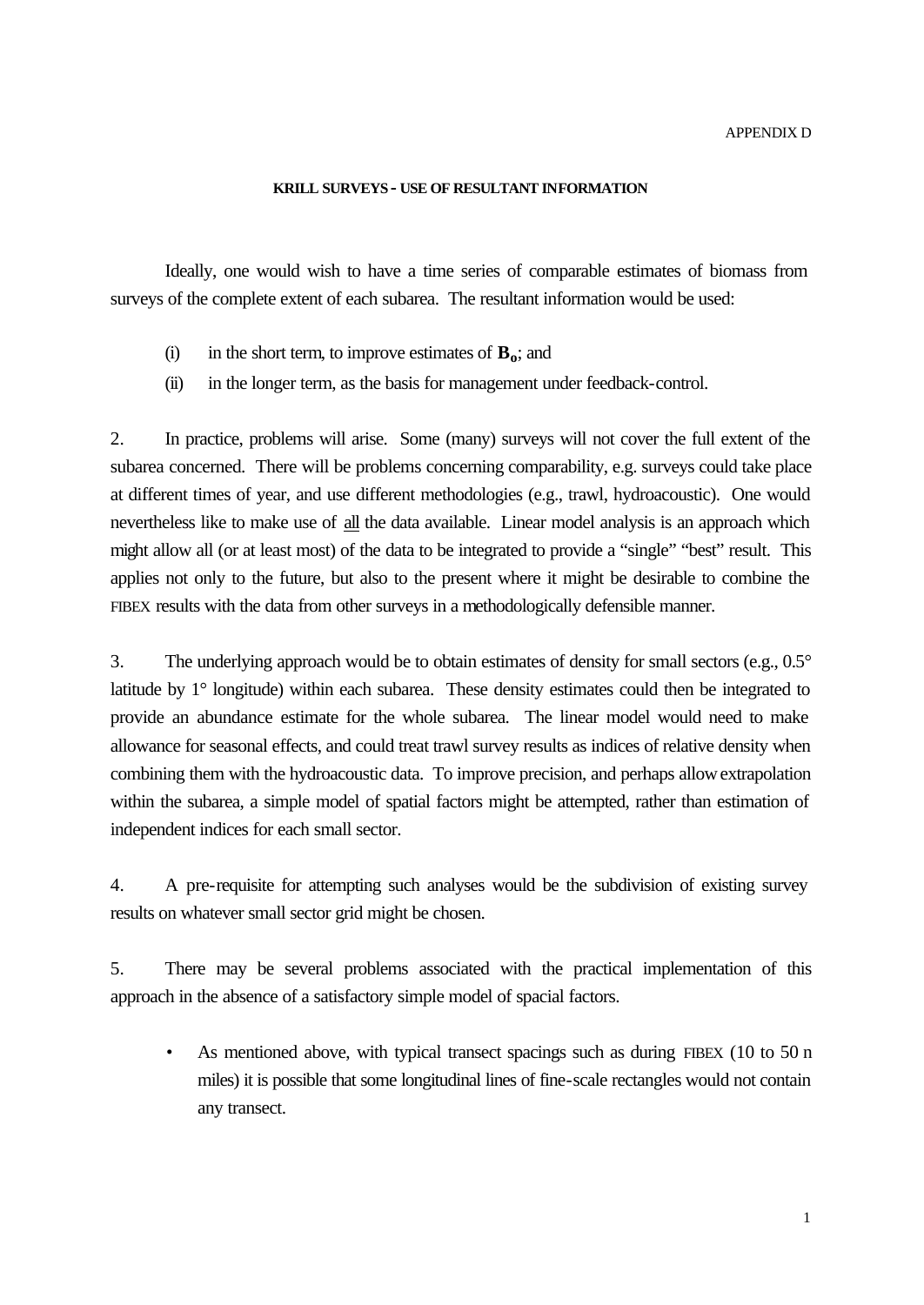- Division of transects into 0.5° latitude units may only leave one section of transect per rectangle. Since the density estimator is the transect mean it would be impossible to provide a variance estimator.
- Dividing transects longitudinally may also lead to skewed estimates of variance as a result of possible serial correlation effects that would have to be taken into account in the statistical treatment of the results.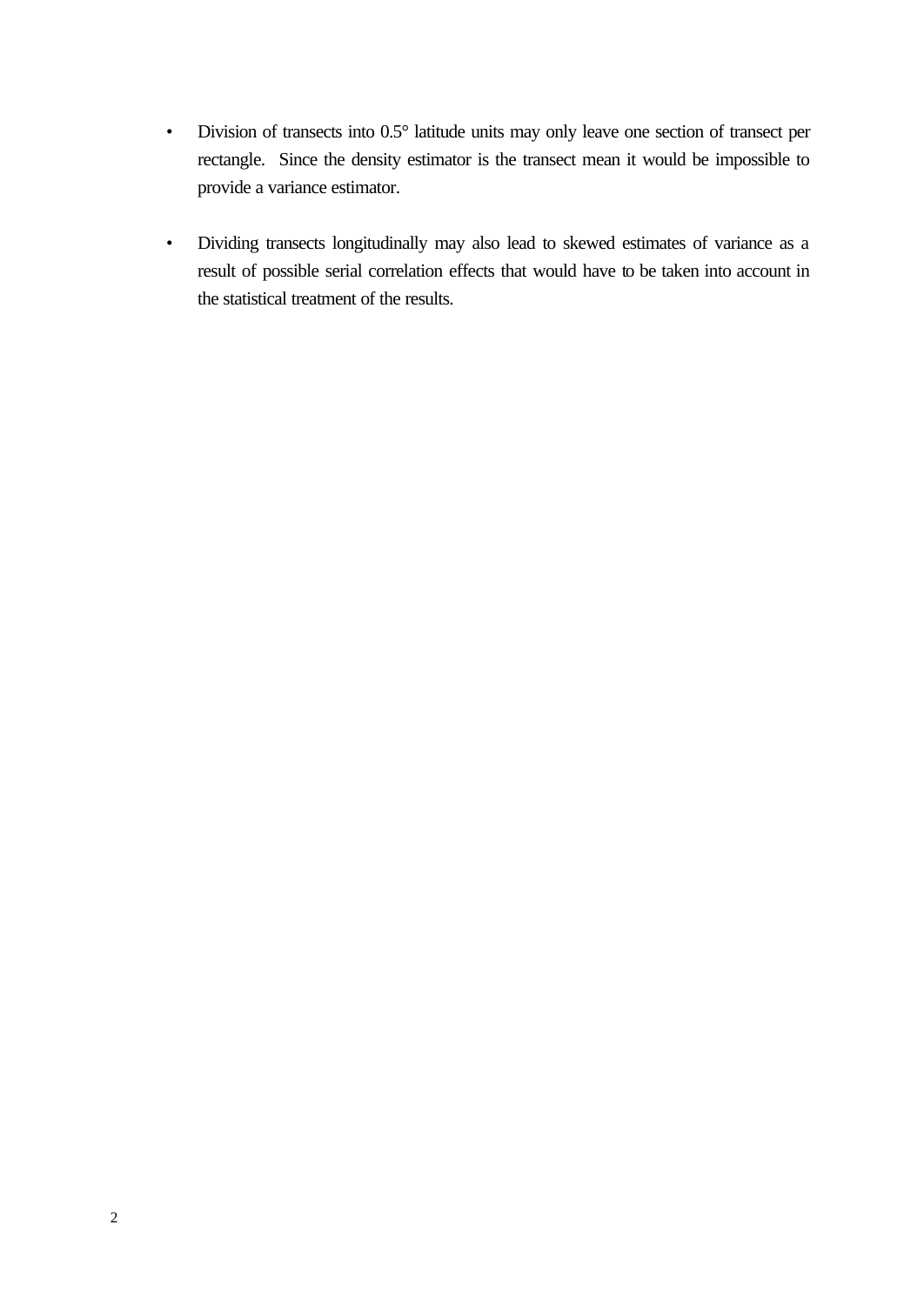# **FURTHER REFINEMENTS OF THE CALCULATION OF THE FACTOR g RELATING YIELD TO SURVEY BIOMASS ESTIMATES**

#### MODIFICATIONS

#### 1. Stock/Recruit Relationship

Previous calculations have assumed that median recruitment is a constant independent of spawning biomass (except that WG-Krill-92/4 assumed that recruitment became zero if the total recruited biomass was harvested in a particular year). Instead, it will be assumed that median recruitment decreases proportionately to spawning biomass, for spawning biomass below 20% of its average pristine level.

### 2. Inability to Harvest Specified Fixed Catch

Previous calculations allowed fishing mortality to increase to large values in certain years, in order to attempt to take the specified fixed catch every year, to the extent that on occasions the entire recruited biomass could be harvested. Instead, to place some realistic limit on the proportion of the recruited biomass which could be harvested in any year, an upper bound of 1.5 yr<sup>-1</sup> will be placed on the fishing mortality **F** for fully selected age-classes (this bound relates to an effective annual fishing mortality; thus, for a three month fishing season for example, the actual upper bound would be 6.0 yr -1 ). This limitation means that the specified fixed catch will not always be taken in every year during the harvesting period.

#### 3. Prior Distributions for  $M$ ,  $\mathbf{s}_R$  and Growth Rate

The previous calculations assumed that estimates of these parameters were uncorrelated; values for **M** and  $\mathbf{s}_R$  were drawn independently from their specified distributions, while the krill growth rate was fixed. However, the available length frequency data imply some relationship between these parameters: a higher value of M would correspond to a faster growth rate and a lower value of  $\mathbf{s}_R$ .

Values for  $M$  (in yr<sup>-1</sup>) will be drawn from the uniform distribution [0.4,1.0] as before. A value of  $s_R$  will then be generated by the process detailed in Adjunct 1 below. Finally, the growth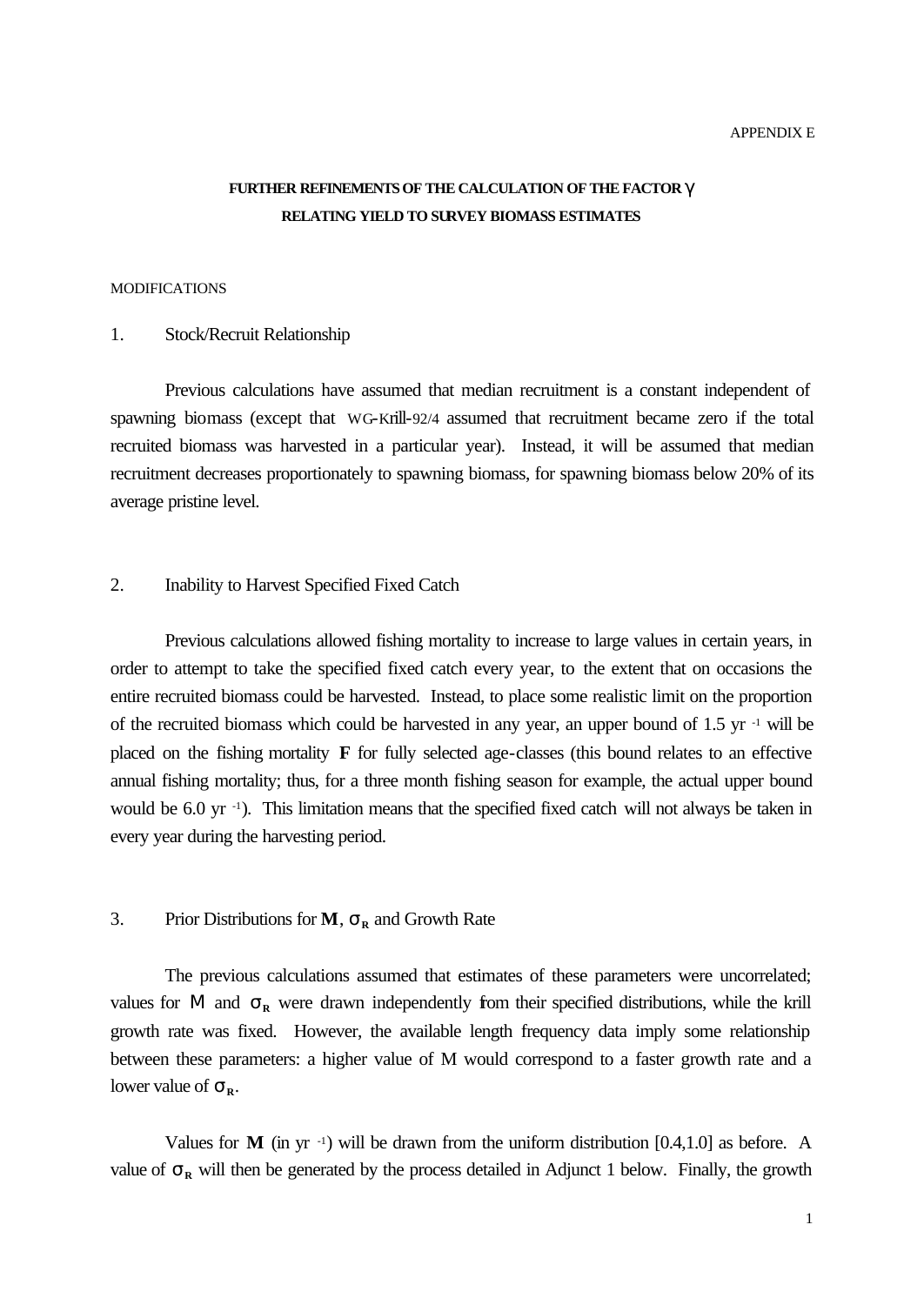curve parameter **k** will be scaled to **M**. The precise details of this procedure will be finalised by correspondence between Drs Agnew, Basson, Butterworth and de la Mare.

### SENSITIVITY TESTS

### 1. Age Dependence of **M**

Given a value for **M** generated from U[0.4,1.0yr<sup>-1</sup>], this value will be doubled to obtain the natural mortality for krill of ages 0, 1 and 2 years.

### 2. Sex Differentiation

To allow for deliberate avoidance of gravid females by the fishery, the model will be sexdisaggregated. During the months of summer fishing (December to February), 20% by number of the mature female numbers present at the start of December will remain unavailable to the fishery.

## 3. Recruitment Distribution

Censor the lower tail of the log-normal distribution so that recruitment cannot be less than 20% of the median value of the censored distribution. (The 'median value' is that for the appropriate spawning biomass.)

## 4. Age at First Capture

The original model has a selectivity-at-length profile with a width of 10 mm and a length at 50% vulnerability,  $I_{50}$ , chosen from U[38,42mm]. Change this to a width of 20mm, with  $I_{50}$  selected from **U**[35,37mm].

#### ADDITIONAL OUTPUTS

1. Statistics are to be provided for a 10- as well as a 20-year period of harvesting.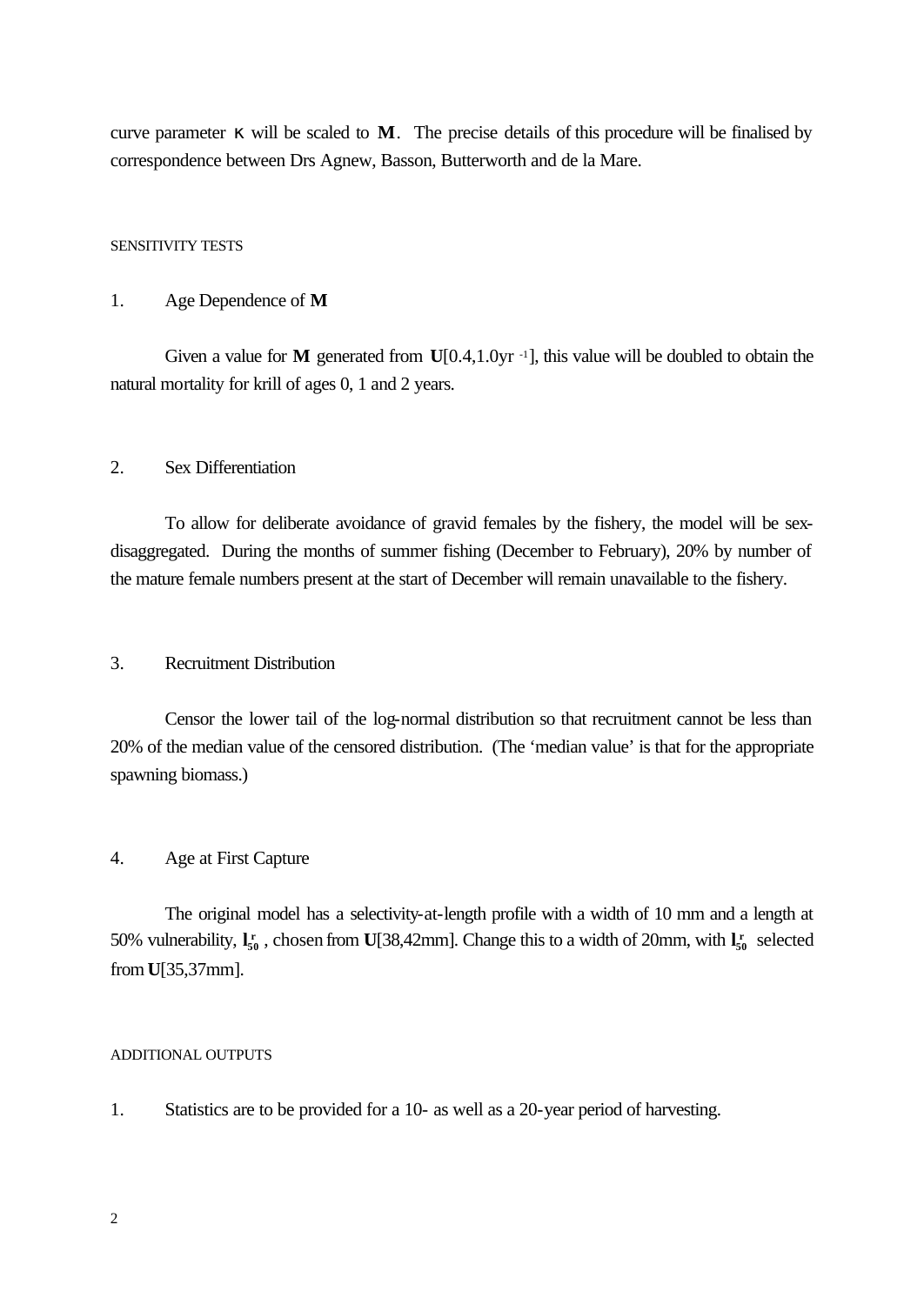2. Statistics (median, 5%- ile and 95%- ile) are to be provided for the average P/B ratio during the harvesting period.

# Adjunct 1

Method for estimating and modelling recruitment variability in krill potential yield calculations.

1. Length frequency samples and survey densities will be used to estimate representative length compositions (from research surveys, weighted by density estimates) for selected areas and years (for example, as in Loeb and Siegel, WG-Krill-92/12). This will be done for as many cases as possible; there is no need for there to be a time series for a given area. Single length compositions from disparate areas will be considered as independent, at least at this stage.

2. A size range which represents 2 year old krill will be selected to form an index of recruitment. Possibly the McDonald and Pitcher method will be used to estimate the number of 2 year olds in the sample, perhaps using growth curves to fix the modal length of 2 year olds for cases where there are no clear modes in the length composition. The ratio of 2 year olds to the total  $2+$ sample size is a Heinke estimate which provides an index of gross recruitment.

3. Parameters characterising the distribution of Heinke estimates will be estimated.

4. For a selected value of  $M$ ,  $S_R$  will be chosen so that the distribution of Heinke indices produced by the model is in accordance with that estimated from the length samples.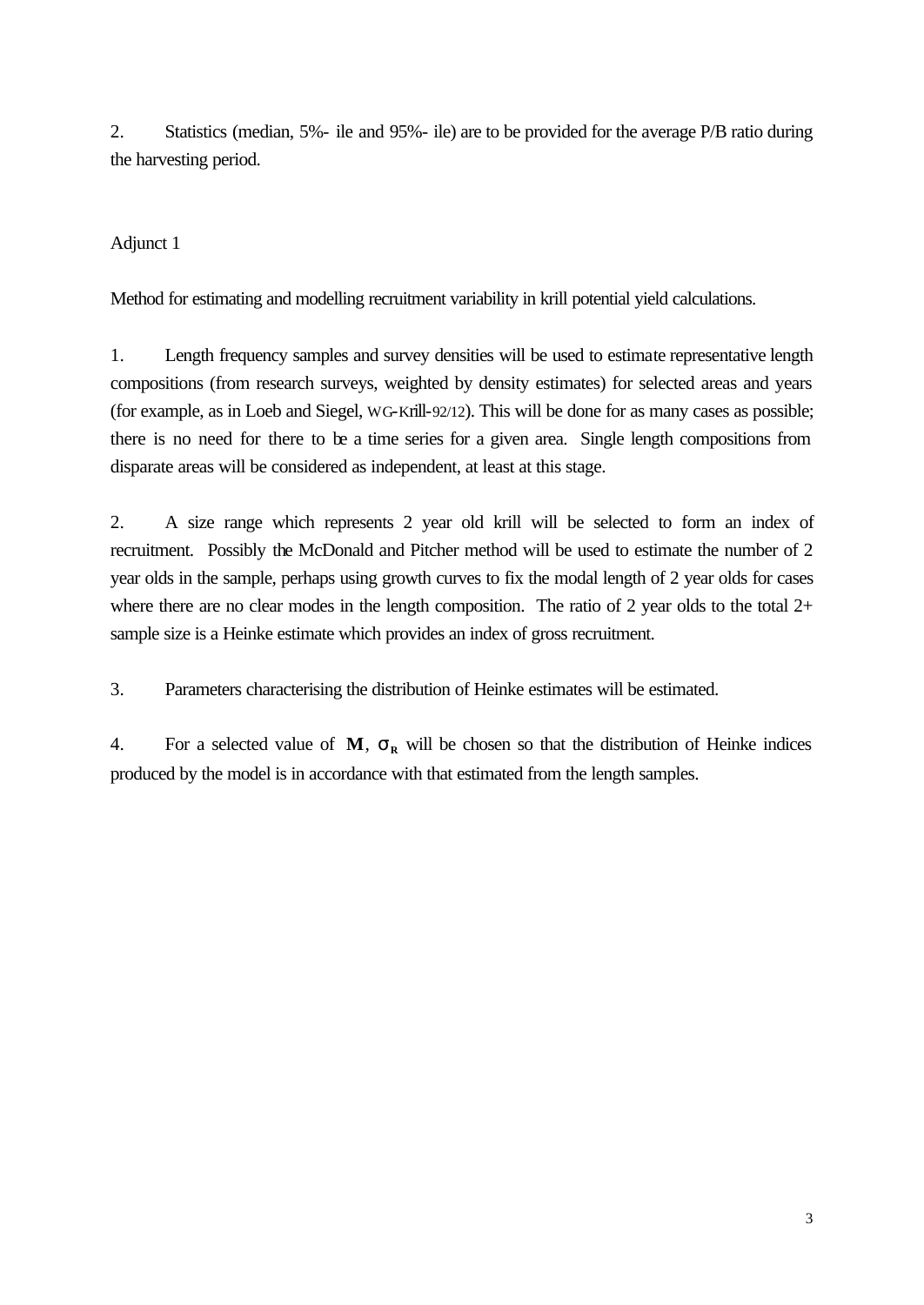#### **ATTEMPTS AT A BASIC ACCOUNTING FOR SUBAREAS 48.1 AND 48.2**

### D.J. Agnew

I attempt here to relate South Shetland Islands predator consumption, krill biomass in Subarea 48.1, and estimated values of **M**, developing the methodology from that discussed in WG-Krill-92/19.

2. Biomass estimates for Subarea 48.1 from Table 2.1 of WG-Krill-90 (SC-CAMLR-IX, Annex 4), Siegel (WG-Krill-91/15) and the FIBEX estimates excluding the *Walther Herwig* (Table 6 of WG-Krill-92/20) provide estimates of biomass between 0.5 and 2 million tonnes.

3. Siegel (WG-Krill-91/15) estimated production/biomass ratios for the South Shetlands of 0.94 and 0.83 (SC-CAMLR-X , Annex 5, paragraph 4.51) and therefore estimated total effective biomass during the summer months as about 2 million tonnes.

4. WG-Krill-91/15 also estimated residence times of three months in the southern Drake Passage.

5. WG-Krill-92/19 estimates total consumption by penguins in the South Shetlands as 280 thousand tonnes in the period December to February (estimates derived from independent models by Croxall *et al*. and Croll). This does not include fur seals, or pelagic predators; in order to consider these predators in the accounting, we may estimate total consumption  $= 1.5$  x penguin consumption, although there is no empirical evidence for this factor.

6. Estimates of natural mortality **M** were given in Table 6 of WG-Krill-91 (SC-CAMLR-X, Annex 5); WG-Krill-92/4 uses values between 0.4 and 1.0.

7. If we assume that the predation mortality experienced by the part of the krill population resident in the South Shetlands over these three months is  $\frac{1}{4}$  of the total natural mortality then we can use

$$
Consumption = \text{Biomass x } (1-\exp(-M/4))
$$

to see if biomass, consumption and estimates of **M** are roughly in agreement.

8. Calculating **M** from Biomass and Consumption ('000 tonnes)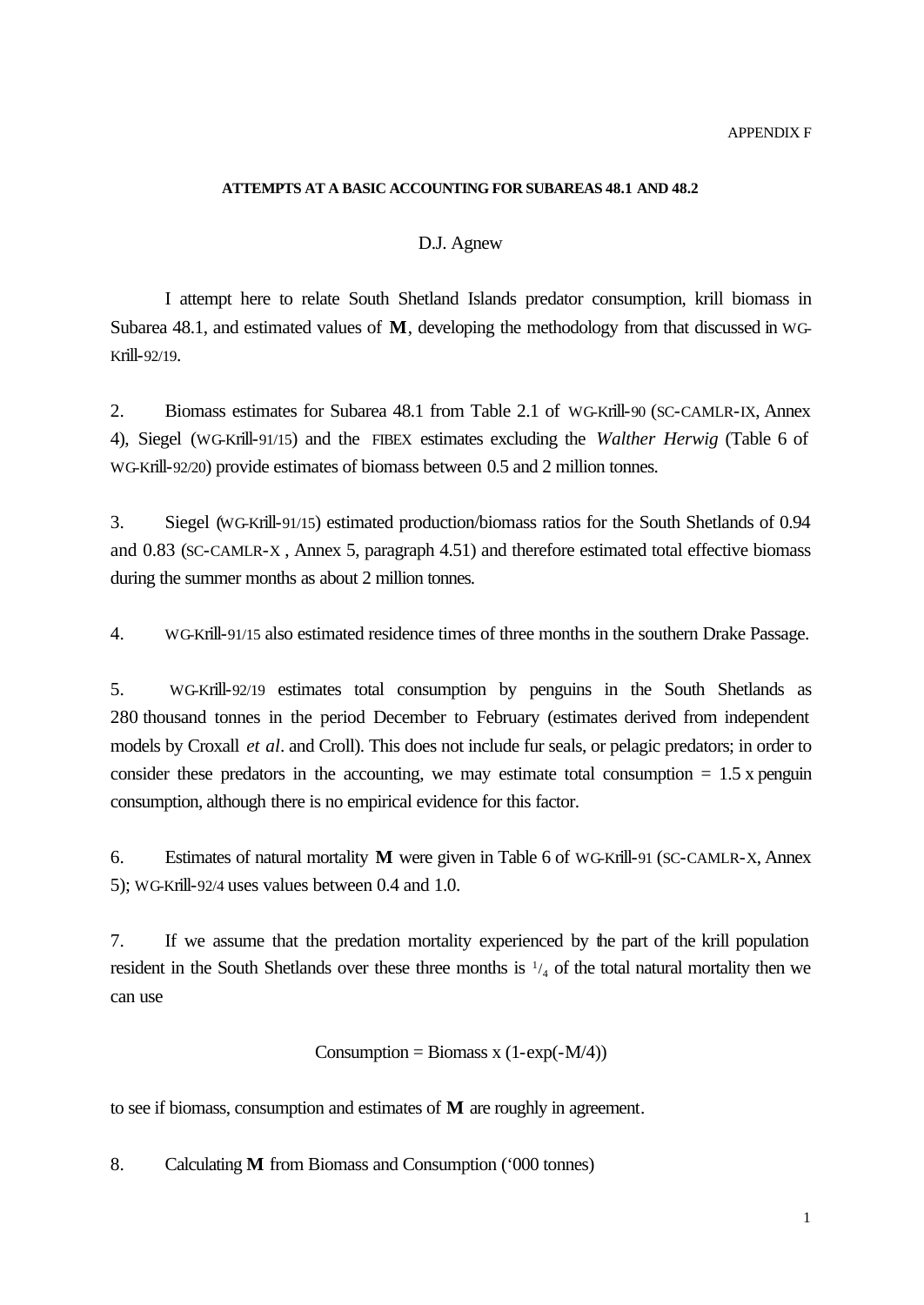|                        | Consumption - December to February |            |
|------------------------|------------------------------------|------------|
|                        | 280                                | 420        |
| Biomass estimate: 2000 | $M = 0.6$                          | $M = 0.94$ |

# 9. Calculating Biomass from Consumption and **M** (biomass, consumption in '000 tonnes)

|           | Consumption - December to February |       |
|-----------|------------------------------------|-------|
|           | 280                                | 420   |
| $M = 0.4$ | 2.900                              | 4.400 |
| $M = 1.0$ | 1.300                              | 1 900 |

# 10. Parameter estimates from Subarea 48.2 are:

| <b>Biomass</b>  | 7 m tonnes     | (FIBEX, excluding Walther Herwig)                                             |
|-----------------|----------------|-------------------------------------------------------------------------------|
| Consumption     | 153 000 tonnes | (December to February; WG-Krill-92/19)                                        |
| (penguins only) |                |                                                                               |
|                 |                | Residence time: probably similar to Subarea 48.1 (see Table 1 of this report) |

11. Calculating **M** from Biomass and Consumption ('000 tonnes)

|                       | Consumption |      |
|-----------------------|-------------|------|
|                       | 153         | 229  |
| <b>Biomass:</b> 7 000 | 0.09        | 0.13 |

12. Calculating Biomass from Consumption and **M** (biomass, consumption in '000 tonnes)

|                    | Consumption |        |
|--------------------|-------------|--------|
|                    | 153         | 229    |
| $\mathbf{M} = 0.4$ | 1 600       | 2400   |
| $\mathbf{M}=1.0$   | 690         | 1 0 34 |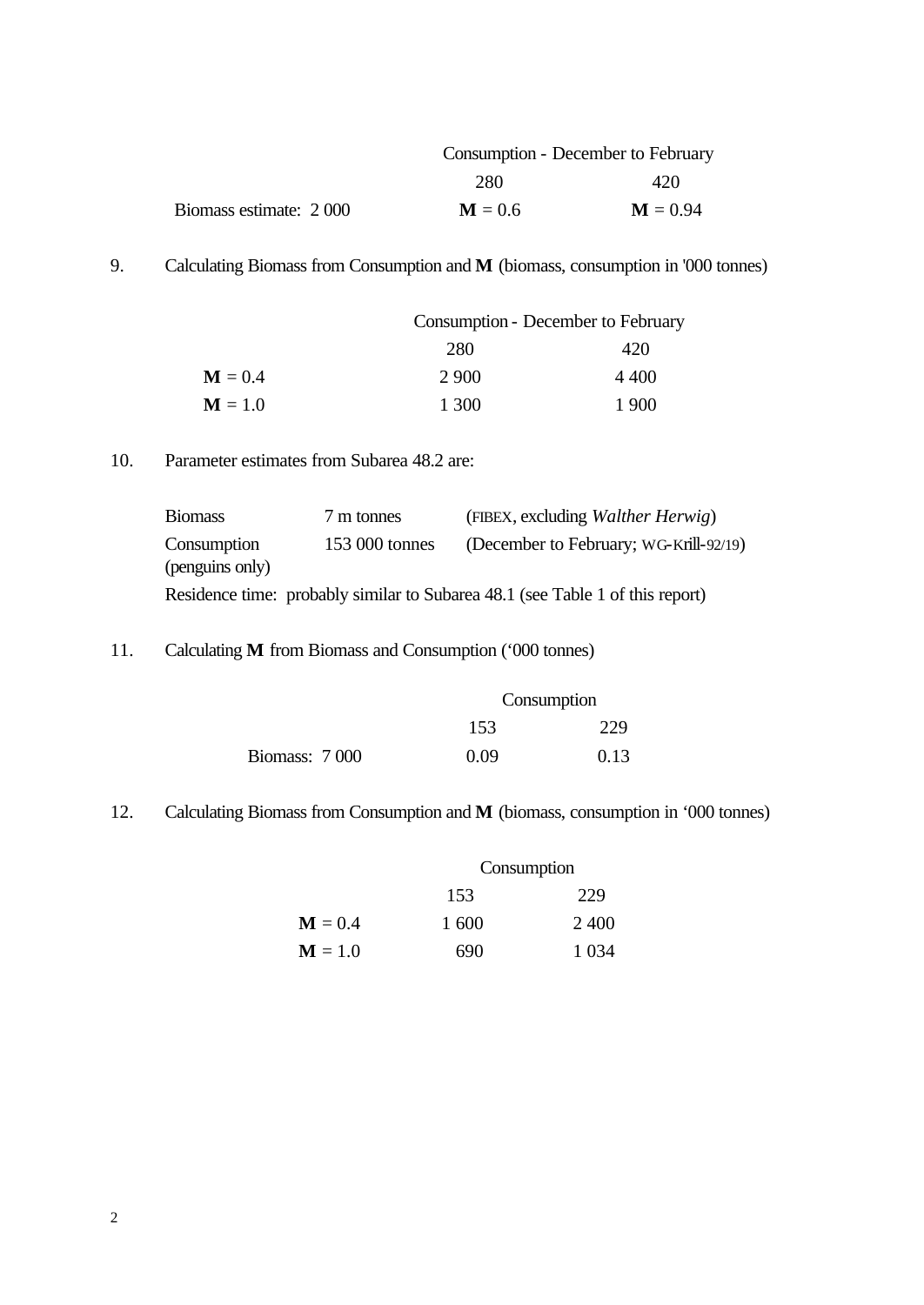13. It is apparent from these calculations that the estimates do not balance well. This implies that either total consumption is underestimated (penguin consumption is a minor part of it) or Biomass and/or **M** are overestimated. For example, calculating Consumption from Biomass and **M**

|               | M   |         |
|---------------|-----|---------|
|               | 0.4 | 1.0     |
| Biomass: 7000 | 670 | 1 5 5 0 |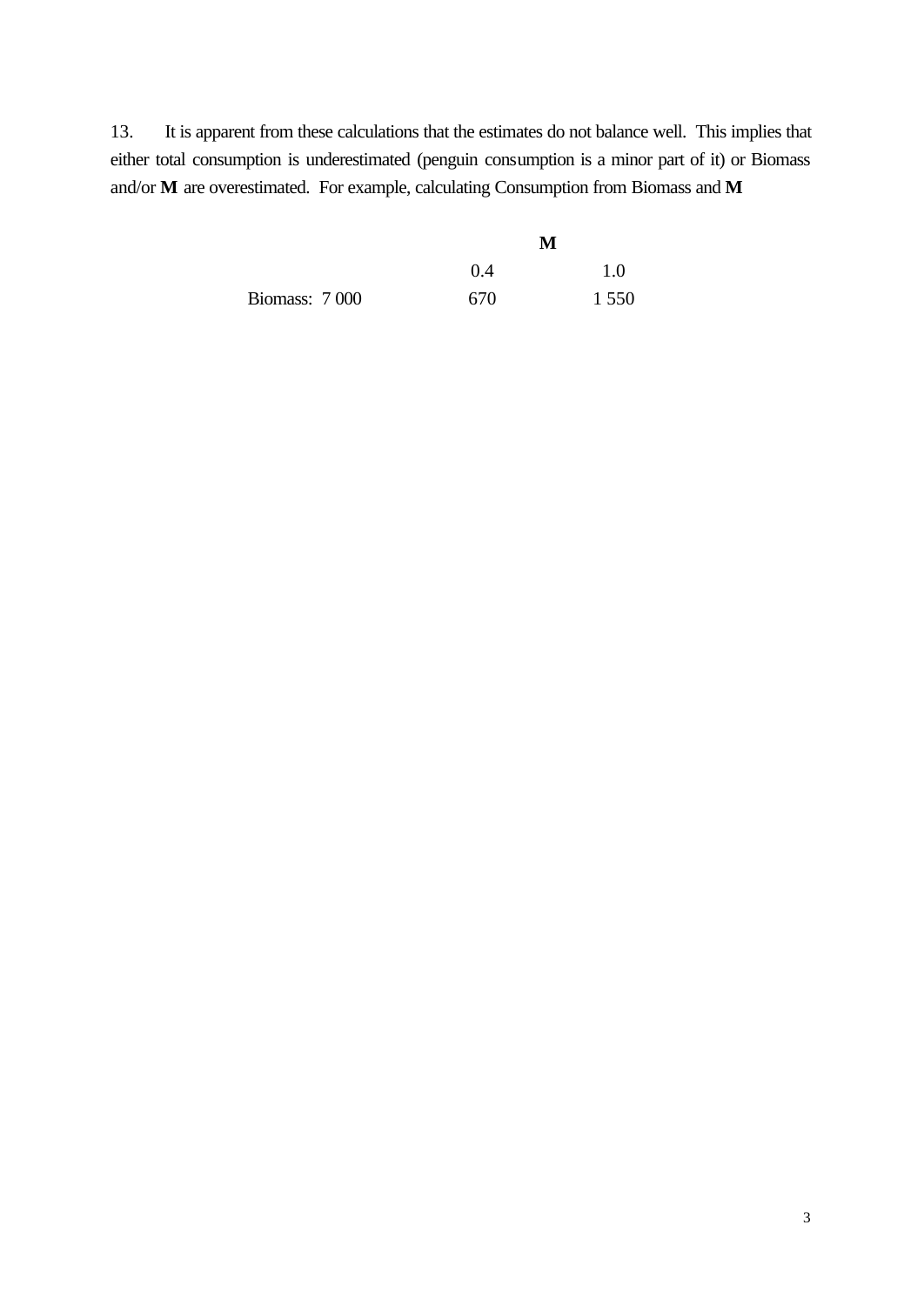#### **REFERENCES TO CCAMLR PUBLICATIONS AND DOCUMENTS**

#### SC-CAMLR Document:

MILLER, D.G.M. and I. HAMPTON. 1988. Krill aggregation characteristics: Spatial distribution patterns from hydroacoustic observations. Document *SC-CAMLR-VI/BG/13*. CCAMLR, Hobart, Australia: 25 pp.

#### Working Group Paper:

SHIMADZU, Y. and T. ICHII. 1985. Some considerations on the usefulness of the CPUE data from Japanese krill fishery in the Antarctic. Document *WG-Krill-85/4*. CCAMLR, Hobart, Australia: 16 pp.

Paper published in Selected Scientific Papers:

MILLER, D.G.M. 1989. Commercial krill fisheries in the Antarctic, 1973 to 1988. In: *Selected Scientific Papers, 1989 (SC-CAMLR-SSP/6)*. CCAMLR, Hobart, Australia: 229-281.

#### Working Group Report:

SC-CAMLR. 1989. Report of the Workshop on the Krill CPUE Simulation Study. In: *Report of the Eighth Meeting of the Scientific Committee*, Annex 4. CCAMLR, Hobart, Australia: 81- 137.

Scientific Committee Report:

SC-CAMLR. 1989. *Report of the Eighth Meeting of the Scientific Committee (SC-CAMLR-VIII)*. CCAMLR, Hobart, Australia: 354 pp.

#### Commission Report:

CCAMLR. 1989. *Report of the Eighth Meeting of the Commission (CCAMLR-VIII)*. CCAMLR, Hobart, Australia: 133 pp.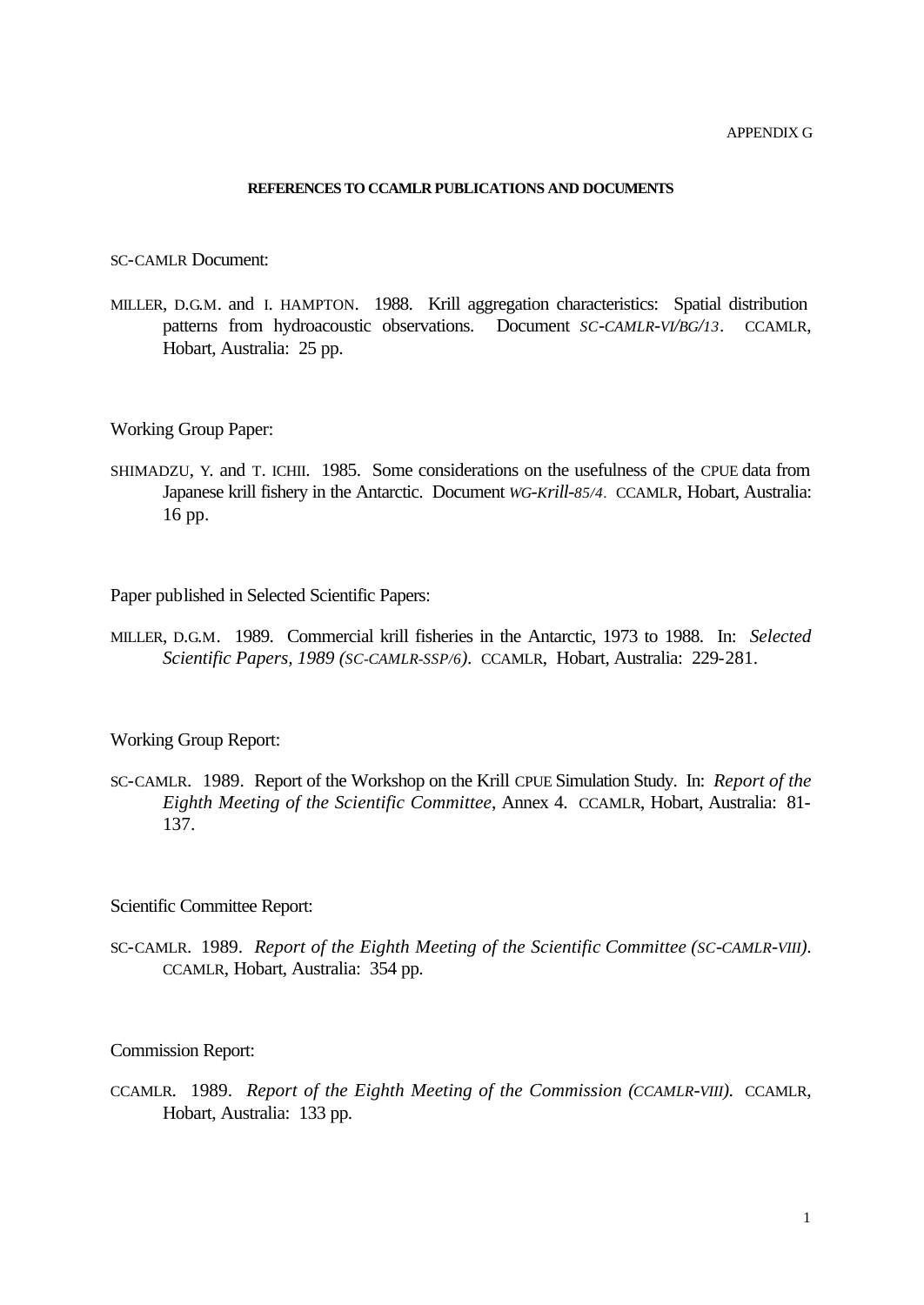Standard Methods:

SC-CAMLR. 1991. *CCAMLR Ecosystem Monitoring Program: Standard Methods for Monitoring Studies*. CCAMLR, Hobart, Australia: 131 pp.

Basic Documents:

CCAMLR. 1989. *Basic Documents.* 4th Edition. CCAMLR, Hobart, Australia: 98 pp.

Conservation Measures:

CCAMLR. 1992. *Schedule of Conservation Measures in Force.* CCAMLR, Hobart, Australia: 26 pp.

Statistical Bulletin:

CCAMLR. 1990. *Statistical Bulletin, Vol. 2 (1980-1989)*. CCAMLR, Hobart, Australia: 109 pp.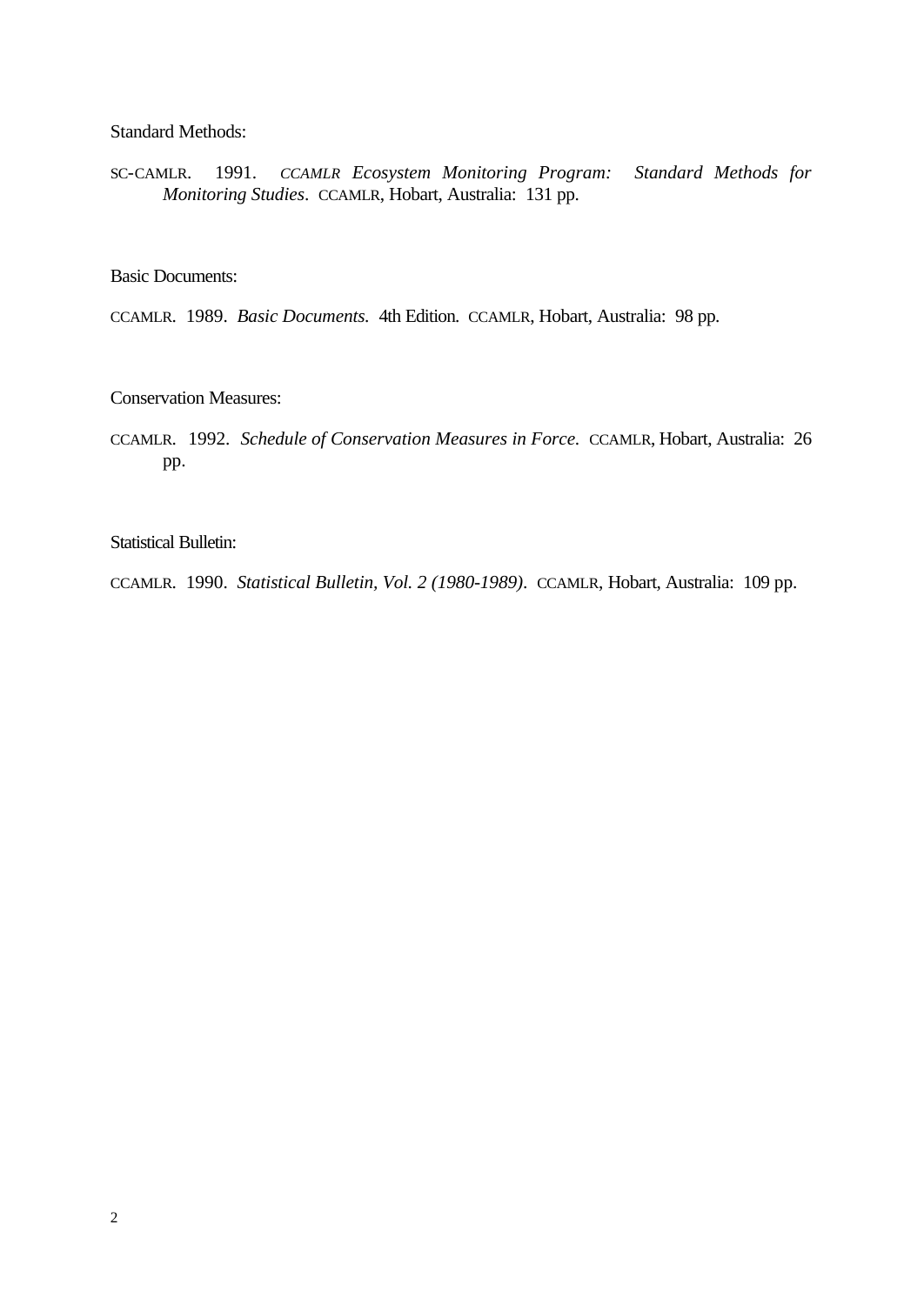### APPENDIX H

# **DETAILS THAT SHOULD BE INCLUDED IN REPORTS OF ACOUSTIC SURVEYS OF KRILL BIOMASS AND/OR DISTRIBUTION**

Papers should include, where appropriate, reference to the following topics:

## 1. SURVEY DETAILS

Objectives, timing

Design rationale - random/regular

Map - including coastlines, bathymetry, acoustic transects, sampling sites.

Number of transects and transect spacing

Target trawls - type of net used, aimed or not, number of samples, duration of tows, depth range, time of day

## 2. ACOUSTIC SYSTEM

Type and make Frequencies used Hull mounted or towed body ? Split-beam / dual-beam / single beam ? Echo integration, echo counting, swarm counting ? Integration intervals (vertical)

Averaging intervals (horizontal)

## 3. CALIBRATION METHOD

Methodology, equipment, location, water temperature, results

## 4. ANALYSIS OF RESULTS

TS relationships